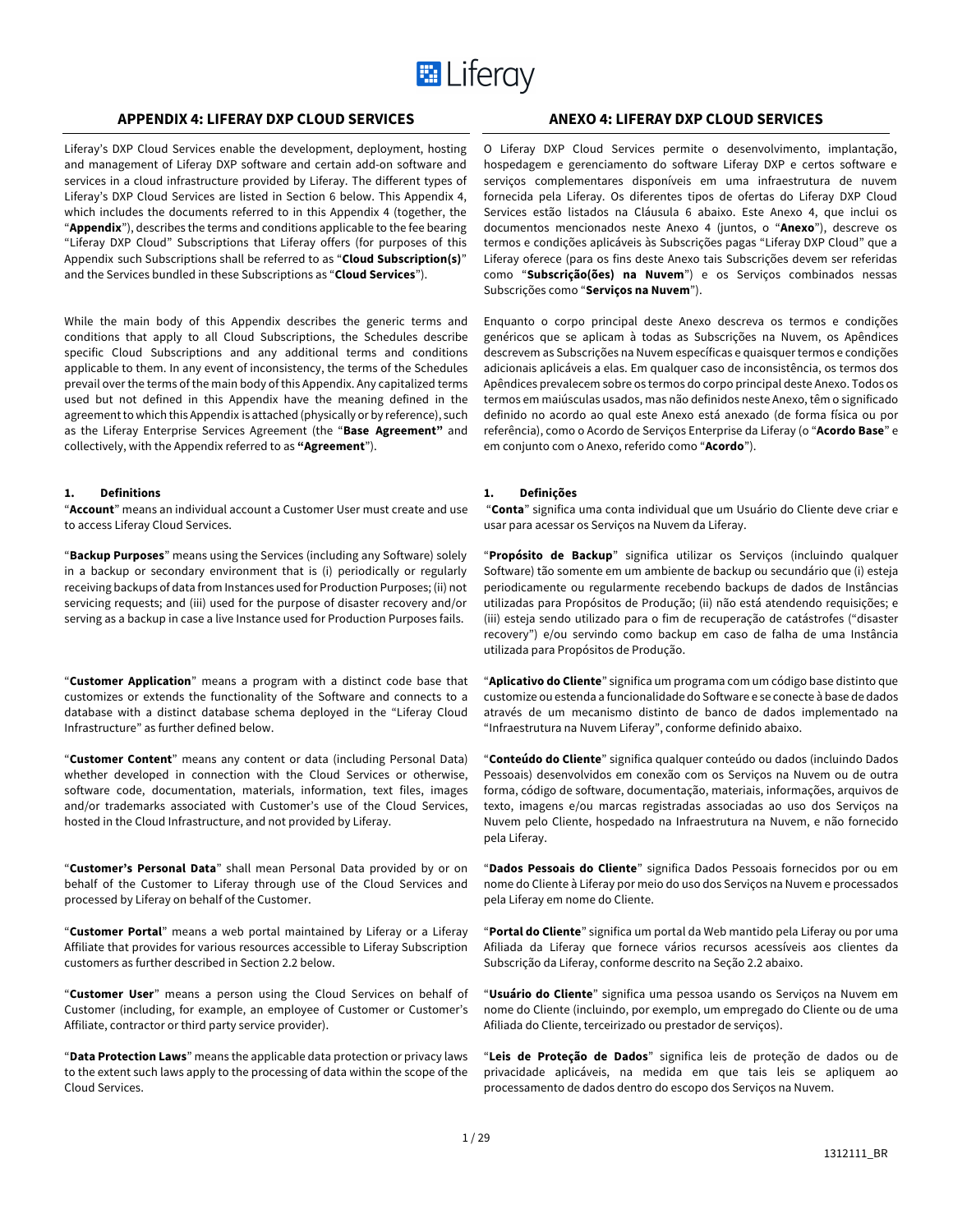#### **Appendix 4: Liferay DXP Cloud Services Anexo 4: Liferay DXP Cloud Services**

"**Designated Contact**" means a Customer User designated to communicate with Liferay for the provision of Support and/or any other Cloud Services.

"**Designated Purpose**" means the specific use case and purpose for which Customer utilizes the Cloud Services and Software, for example Development Purpose, Production Purpose or Backup Purpose.

"**Documentation**" means the documentation generally made available by Liferay in conjunction with the Cloud Services at dev.liferay.com and help.liferay.com.

"**End User**" means any third party who is not a Customer User that accesses and uses Customer Application through the web.

"**EOSL Policy**" means the End of Service Life Policy applicable to a specific Software, as identified at www.liferay.com/products/end-of-service-life.

"**External Offerings**" means software and/or services that Customer uses in connection with the Cloud Services and that are provided through third parties.

"**Forked Software**" means modifications to the Software source code to develop a separately maintained source code program (i) with features not present in the Software source code or (ii) where modifications to the original source code of the Software are not automatically integrated with the original source code of the Software.

"**Incident**" means a single, discrete technical problem that cannot be reasonably subdivided, and also that is not overly broad in scope, the severity of which shall be determined in accordance with Schedule 1.A.

"**Instance**" means one (1) copy of the Software.

"**Liferay Cloud Infrastructure**" means the cloud-based platform provided by Liferay for deployment and hosting of Liferay Software.

"**Liferay DXP**" means a Liferay Software offering commonly known as "Liferay's Digital Experience Platform".

"**Liferay Marketplace**" means the marketplace located at: www.liferay.com/marketplace.

"**Memory**" means random access memory (RAM) assigned to a single Instance.

"**Non**-**Production Purposes**" means using the Cloud Services (including any Software) solely in a non-production environment, generally for the purposes of dev-integration, testing, quality assurance, staging, and user acceptance testing but excluding Development Purposes.

"**Personal Data**" shall have the meaning assigned to it by Data Protection Laws.

"**Production Purposes**" means using the Cloud Services (including any Software) in a production environment, generally to service live requests and to use live data and Software.

"**Services**" as defined in the Base Agreement shall for the purposes of this Appendix mean Cloud Services.

"**Contato Designado**" significa um Usuário do Cliente designado para se comunicar com a Liferay para o fornecimento de Suporte e/ou quaisquer outros Serviços na Nuvem.

"**Propósito Designado**" significam as situações de uso e propósito específico para as quais o Cliente utiliza os Serviços na Nuvem e o Software, por exemplo, Propósito de Desenvolvimento, Propósito de Produção ou Propósito de Backup.

"**Documentação**" significa a documentação geralmente disponibilizada pela Liferay em conjunto com os Serviços na Nuvem em dev.liferay.com e help.liferay.com.

"**Usuário Final**" significa qualquer terceiro que não seja um Usuário do Cliente que acesse e use o Aplicativo do Cliente pela web.

"**Política EOSL**" significa a Política de Fim de Vida Útil aplicável a um Software específico, como identificado em www.liferay.com/products/end-of-service-life.

"**Ofertas Externas**" significa software e/ou serviços que o Cliente usa em conexão com os Serviços na Nuvem e que são fornecidos por tericeiros.

"**Software Derivado**" significa modificações no código-fonte do Software para desenvolver um programa com código-fonte mantido separadamente (i) com recursos não presentes no código-fonte do Software ou (ii) onde modificações no código-fonte original do Software não são automaticamente integradas ao código fonte original do Software.

"**Incidente**" significa um problema técnico específico e individual que não possa ser razoavelmente subdividido, e também que não seja excessivamente amplo em escopo, cuja severidade será determinada de acordo com o Apêndice 1.A.

"**Instância**" significa 1 (uma) cópia do Software.

"**Infraestrutura na Nuvem Liferay**" significa a plataforma baseada em nuvem fornecida pela Liferay para implantação e hospedagem do Software Liferay.

"**Liferay DXP**" significa uma oferta de Software Liferay comumente conhecido como "Liferay's Digital Experience Platform".

"**Liferay Marketplace**" significa a loja de aplicativos localizada em: www.liferay.com/marketplace.

"**Memória**" significa memória de acesso aleatório (RAM) atribuída à uma única Instância.

"**Propósito de Não-Produção**" significa utilizar os Serviços na Nuvem (inclusive qualquer Software) exclusivamente em um ambiente não-produtivo, geralmente para propósitos de integração ou desenvolvimento, testes, garantia de qualidade, montagem, e testes de aceitação pelo usuário, excluindo as situações que se encaixam no conceito de Propósitos de Desenvolvimento.

"**Dados Pessoais**" deve ter o significado indicado nas Leis de Proteção de Dados.

"**Propósitos de Produção**" significa utilizar os Serviços na Nuvem (incluindo qualquer Software) em um ambiente de produção, geralmente para atender requisições efetivas e usar dados e Software reais.

"**Serviços**", conforme definido no Acordo Base, deverão, para os fins deste Anexo, significar os Serviços na Nuvem.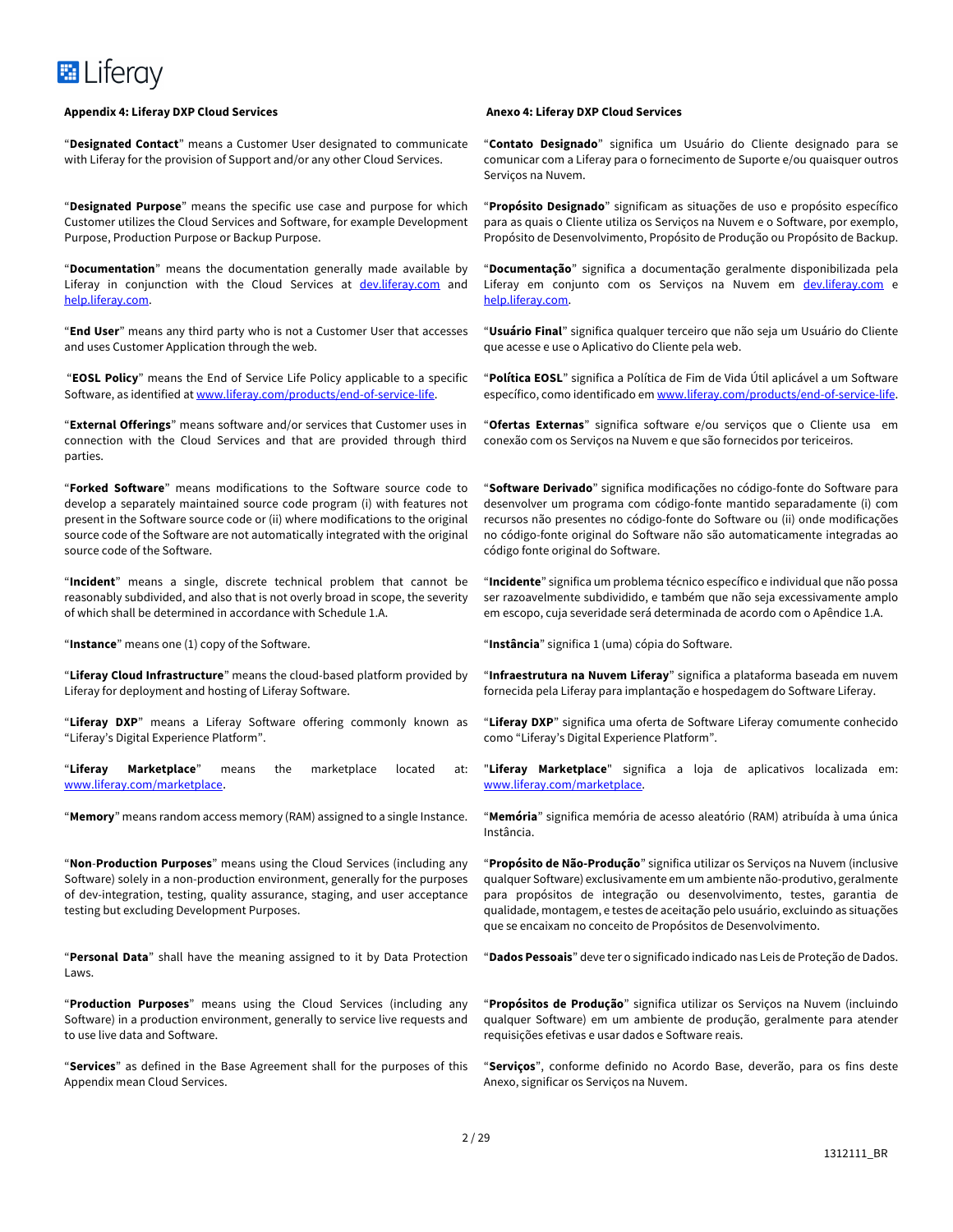#### **Appendix 4: Liferay DXP Cloud Services Anexo 4: Liferay DXP Cloud Services**

"**Sizing**" means the sizing of an Instance, which is determined by the number of vCPUs that will be accessible by, and the Memory assigned to, each Instance.

"**Software**" or "**Liferay Software**" means the software and corresponding Documentation that Liferay makes available for download as part of Cloud Services. Software shall not include third-party software applications that are made available through the Liferay Marketplace ("**Third-Party Marketplace Apps**"), Third-Party Software or generally available open source projects such as any Liferay branded community edition of the Software and/or other community projects.

"**Subscription Benefit(s)**" means one or more of the defined benefits described in Section 2 below.

"**Subscription Term**" has the meaning defined in Section 5 below.

"**Technical and Organizational Measures**" means commercially reasonable physical, administrative and technical measures taken by Liferay in order to assure integrity, security and confidentiality of Personal Data as set forth at www.liferay.com/de/legal/cloud-services-data.

"**Third-Party Software**" means any software program, computer code, programming libraries, application programming interfaces, or other materials, (i) the intellectual property rights of which are not owned by Liferay or its Affiliates and (ii) which is not licensed to Customer under the EULAs set forth in the Base Agreement or this Appendix, but is licensed subject to the applicable license terms and conditions set forth in a file accompanying the Software (and for certain Software also at www.liferay.com/third-partysoftware).

"**Unit**" means the unit that is used to measure Customer's use of the Cloud Services as set forth in Section 6 or as agreed by the parties in an Order Form.

"**Updates**" means any and all software fixes, updates, upgrades, enhancements, additions, corrections, modifications, new versions and releases of Liferay Software, when and if they are made available.

"**Virtual CPU**" or "**vCPU**" means a virtual machine's virtual processor to which a physical CPU is assigned, in whole or in part.

#### **2. Benefits of the Cloud Services Subscriptions**

Cloud Services provide Customer with one or more of the following benefits as specified in the Schedule applicable to the relevant Cloud Subscription as identified in Section 6 below, during the applicable Subscription Term ("**Subscription Benefits**"):

#### **2.1. Cloud Access**

Liferay will provide Customer access to the respective Cloud Services which may include, as applicable, the Liferay Cloud Infrastructure (as further described in Schedule 4.B), any Instances of Liferay Software preinstalled by Liferay for Customer in the Liferay Cloud Infrastructure, for purposes of deployment, management, development, integration and hosting of the Customer Application, for which Customer has purchased a Cloud Subscription (collectively, "**Cloud Access**").

#### **2.2. Access to Customer Portal**

Liferay will provide Customer access to Liferay's Customer Portal during the Subscription Term. Liferay's Customer Portal provides Customer access to an expanding knowledge base, support information, compatibility information,

"**Tamanho**" significa o tamanho de uma Instância, o qual é determinado pelo número de vCPUs que serão acessadas por, e pela Memória designada a, cada Instância.

"**Software**" ou "**Software Liferay**" significa o software e a Documentação correspondente que a Liferay disponibiliza para download como parte dos Serviços na Nuvem. O conceito de Software não deve incluir aplicativos de software de terceiros disponibilizados por meio do Liferay Marketplace **(**"**Aplicativos de Terceiros no Marketplace**"), Softwares de Terceiros ou projetos open source disponíveis à comunidade em geral, tais como quaisquer Softwares "cummunity edition" da Liferay e/ou outros projetos comunitários.

"**Benefício(s) da Subscrição**" significa um ou mais dos benefícios definidos descritos na Cláusula 2 abaixo.

"**Prazo da Subscrição**" tem o significado definido na Cláusula 5 abaixo.

"**Medidas Técnicas e Organizacionais**" significa medidas físicas, administrativas e técnicas comercialmente razoáveis tomadas pela Liferay para assegurar a integridade, segurança e confidencialidade dos Dados Pessoais, conforme estabelecido em www.liferay.com/de/legal/cloud-services-data.

"**Software de Terceiros**" significa qualquer programa de software, código de computador, bibliotecas de programação, interfaces de programação de aplicativos, ou outros materiais, (i) cujos direitos de propriedade intelectual não sejam de titularidade da Liferay ou suas Afiliadas e (ii) que não esteja licenciado ao Cliente pelos Contratos de Licença especificados no Acordo Base ou neste Anexo, mas é licenciado sujeito aos termos e condições de licença aplicáveis em um documento anexo ao Software (e, para alguns Softwares, também listados em www.liferay.com/third-party-software).

"**Unidade**" significa a unidade utilizada para medir o uso dos Serviços na Nuvem por parte do Cliente, conforme descrito na Cláusula 6 ou conforme acordado pelas partes em um Formulário de Pedido.

"**Atualizações**" significam toda e qualquer correção no software, atualizações, melhorias, aprimoramentos, adições, correções, modificações, novas versões e lançamentos do Software Liferay, quando e se eles forem disponibilizados.

"**CPU virtual**" ou "**vCPU**" significa um processador virtual de uma máquina virtual, ao qual uma CPU física esteja associada, no todo ou em parte.

#### **2. Benefícios das Subscrições dos Serviços na Nuvem**

Os Serviços na Nuvem fornecem ao Cliente um ou mais dos seguintes benefícios, conforme especificado no Apêndice aplicável à Subscrição na Nuvem relevante, conforme identificado na Cláusula 6 abaixo, durante o Prazo da Subscrição aplicável ("**Benefícios da Subscrição**"):

#### **2.1. Acesso à Nuvem**

A Liferay fornecerá ao Cliente acesso ao respectivo Serviço na Nuvem, que pode incluir, se aplicável, a Infraestrutura na Nuvem Liferay (conforme descrito no Apêndice 4.B), quaisquer Instâncias do Software Liferay pré-instaladas pela Liferay para o Cliente na Infraestrutura na Nuvem Liferay, para propósito de implantação, gerenciamento, desenvolvimento, integração e hospedagem do Aplicativo do Cliente, para o qual o Cliente adquiriu uma Subscrição na Nuvem em conjunto, "**Acesso à Nuvem**").

### **2.2. Acesso ao Portal do Cliente**

A Liferay fornecerá ao Cliente acesso ao Portal do Cliente da Liferay durante o Prazo da Subscrição. O Portal do Cliente da Liferay fornece ao Cliente acesso a uma crescente base de conhecimento, informações de suporte, informações de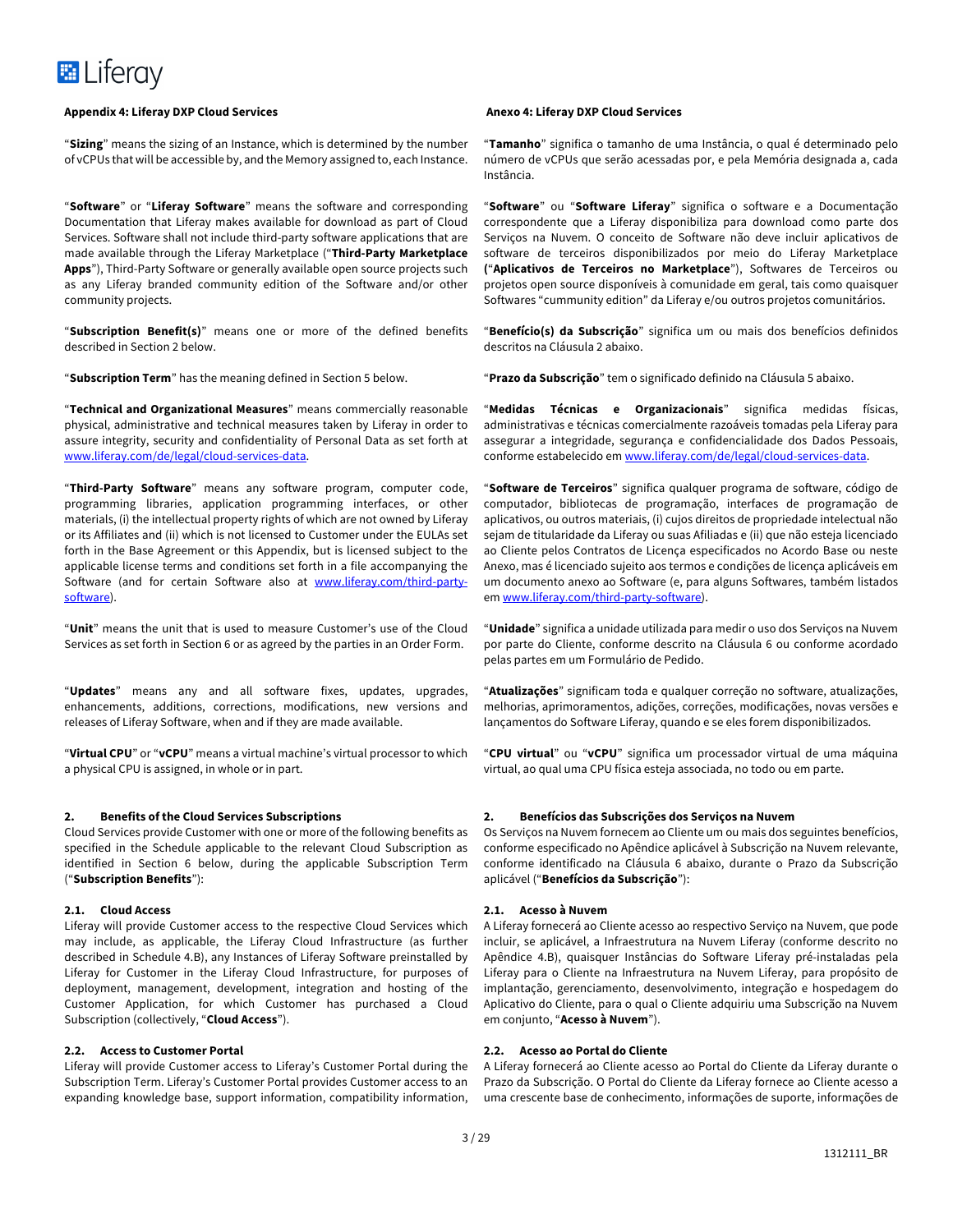#### **Appendix 4: Liferay DXP Cloud Services Anexo 4: Liferay DXP Cloud Services**

checklists, FAQs, patching tools, Updates, newsletters, as well as access to all versions of Liferay Software throughout their respective life cycle as set forth in the EOSL Policy and the applicable Third-Party Software for electronic download from Liferay's Customer Portal ("**Customer Portal Access**"). The applicable Software made available through the Customer Portal for each Cloud Subscription and any end user license agreements ("EULAs") applicable to such Software are specified in the applicable Schedule identified in Section 6 below. Customer accepts and agrees to the terms of such EULA(s) as a precondition to receiving applicable Subscription Benefits in connection with such Software.

#### **2.3. Maintenance**

Liferay will periodically update the Cloud Service or make Updates for Liferay Software provided as part of a Cloud Service available for electronic download from Liferay's website, as further specified in the applicable Schedules ("**Maintenance**").

#### **2.4. Support**

Liferay (and/or a Liferay Business Partner, if applicable) will provide Customer with access to Liferay support for issues relating to Cloud Services ("**Support**") through Liferay's web-based issue tracker application to the Liferay support team for investigation or through phone and chat as further described in Schedule 4.A.

### **3. Subscription Fees**

Liferay charges a Fee for the Cloud Subscriptions based on the total number of Units of measure and certain other parameters like the applicable Support Level. The Units and other applicable parameters for Cloud Subscriptions are described in this Appendix (including the applicable Schedules) and identified in the applicable Order Form. While Customer has a Cloud Subscription entitling Customer to receive Cloud Services, Customer is required to purchase a quantity of Cloud Subscriptions equal to the total number of Units applicable to that Cloud Subscription (including variants or components of the Software or Cloud Services) that Customer deploys, uses or executes. In addition, if Customer uses any of the Cloud Services to support or maintain Liferay Software (or any part thereof) or any software that is not Liferay Software then Customer must purchase Cloud Subscriptions equal to the amount of Units applicable to that Liferay Software for which Customer uses Cloud Services. If Customer terminates Subscriptions or does not renew Subscriptions within thirty (30) days after the termination or expiration of a Subscription Term and as a genuine pre-estimate of Liferay's losses and costs associated with reinstatement, Liferay reserves the right to charge Customer reinstatement Fees on a per Unit basis (the "Reinstatement Fee"), if and when Customer wishes to reinstate the terminated or expired Subscriptions. The Reinstatement Fee per Unit shall be equal to one hundred twenty percent (120%) of the Fees for the reinstated Subscription Services, agreed between Customer and Liferay as of the date of reinstatement, and pro-rated based on the lapsed period between the expiration or termination of the Subscription Term and the date the Subscription Services are reinstated.

# **4. Use of the Services, Restrictions**

#### **4.1. Account**

Customer is required to create an Account for each Customer User to access and use Cloud Services by providing a valid email address and creating a secure password. Customer remains fully responsible for confidentiality of credentials used by Customer Users to access their respective Accounts and any activity through those Accounts, either by End Users or third parties

compatibilidade, listas de verificação, FAQs, ferramentas do sistema, Atualizações, boletins informativos, bem como acesso a todas as versões do Software Liferay disponíveis em seus respectivos ciclos de vida, conforme estabelecido na Política EOSL, e ao Software de Terceiros aplicável, para download eletrônico do Portal do Cliente da Liferay ("**Acesso ao Portal do Cliente**"). O Software aplicável disponibilizado através do Portal do Cliente para cada Subscrição na Nuvem e quaisquer contratos de licença de usuário final ("EULAs") aplicáveis a esse Software são especificados no Apêndice aplicável identificado na Cláusula 6 abaixo. O Cliente aceita e concorda com os termos do(s) EULA(s) como uma pré-condição para receber os Benefícios da Subscrição aplicáveis em conexão com esse Software.

### **2.3. Manutenção**

A Liferay atualizará periodicamente o Serviço na Nuvem ou disponibilizará para download no site da Liferay Atualizações do Software Liferay fornecido como parte de um Serviço na Nuvem, conforme especificado nos Apêndices aplicáveis ("**Manutenção**").

### **2.4. Suporte**

A Liferay (e/ou um Parceiro de Negócios Liferay, quando aplicável) fornecerá ao Cliente acesso ao suporte da Liferay para problemas relacionados aos Serviços na Nuvem ("**Suporte**") por meio do sistema gerenciador de tarefas baseado na web da Liferay, para a equipe de suporte da Liferay para investigação ou por telefone e bate-papo conforme descrito no Apêdice 4.A.

### **3. Remuneração da Subscrição**

A Liferay cobra uma Remuneração pelas Subscrições na Nuvem, com base no número total de Unidades de medida e certos outros parâmetros como o Nível de Suporte aplicável. As Unidades e outros parâmetros aplicáveis para Subscrições na Nuvem estão descritas neste Anexo (incluindo os Apêndices aplicáveis) e identificados no Formulário de Pedido aplicável. Enquanto o Cliente possuir uma Subscrição na Nuvem que lhe permita receber os Serviços na Nuvem, o Cliente deverá adquirir uma quantidade de Subscrições na Nuvem igual ao número total de Unidades aplicáveis a essa Subscrição na Nuvem (incluindo variantes ou componentes do Software ou Serviços na Nuvem) que o cliente implanta, utiliza ou executa. Ademais, caso o Cliente utilize qualquer dos Serviços na Nuvem para suportar ou manter o Software Liferay (ou qualquer parte a ele relacionada) ou qualquer software que não seja o Software Liferay, deverá o Cliente adquirir Subscrições na Nuvem iguais à quantidade de Unidades aplicáveis ao Software Liferay para o qual o Cliente usa o Serviços na Nuvem. Se o Cliente encerrar as Subscrições ou não renová-las dentro de 30 (trinta) dias após o término ou a expiração de um Termo de Subscrição e como uma préestimativa genuína das perdas e custos da Liferay associados ao restabelecimento, a Liferay se reserva ao direito de cobrar Remuneração de restabelecimento do Cliente por Unidade (a "Remuneração de Restabelecimento"), se e quando o Cliente desejar restabelecer as Subscrições rescindidas ou expiradas. A Remuneração de Restabelecimento por Unidade será igual a 120% (cento e vinte por cento) das Remunerações pelos Serviços de Subscrição restabelecidos, acordadas entre o Cliente e a Liferay na data do restabelecimento e proporcionalmente com base no período decorrido entre a expiração ou rescisão do Prazo da Subscrição e a data em que os Serviços de Subscrição forem restabelecidos.

### **4. Ultização dos Serviços, Restrições**

#### **4.1. Conta**

O Cliente é obrigado a criar uma Conta para cada Usuário do Cliente para acessar e usar os Serviços na Nuvem, fornecendo um endereço de e-mail válido e criando uma senha segura. O Cliente continua totalmente responsável pela confidencialidade das credenciais utilizadas pelos Usuários do Cliente para acessar as suas Contas respectivas e qualquer atividade por meio dessas Contas,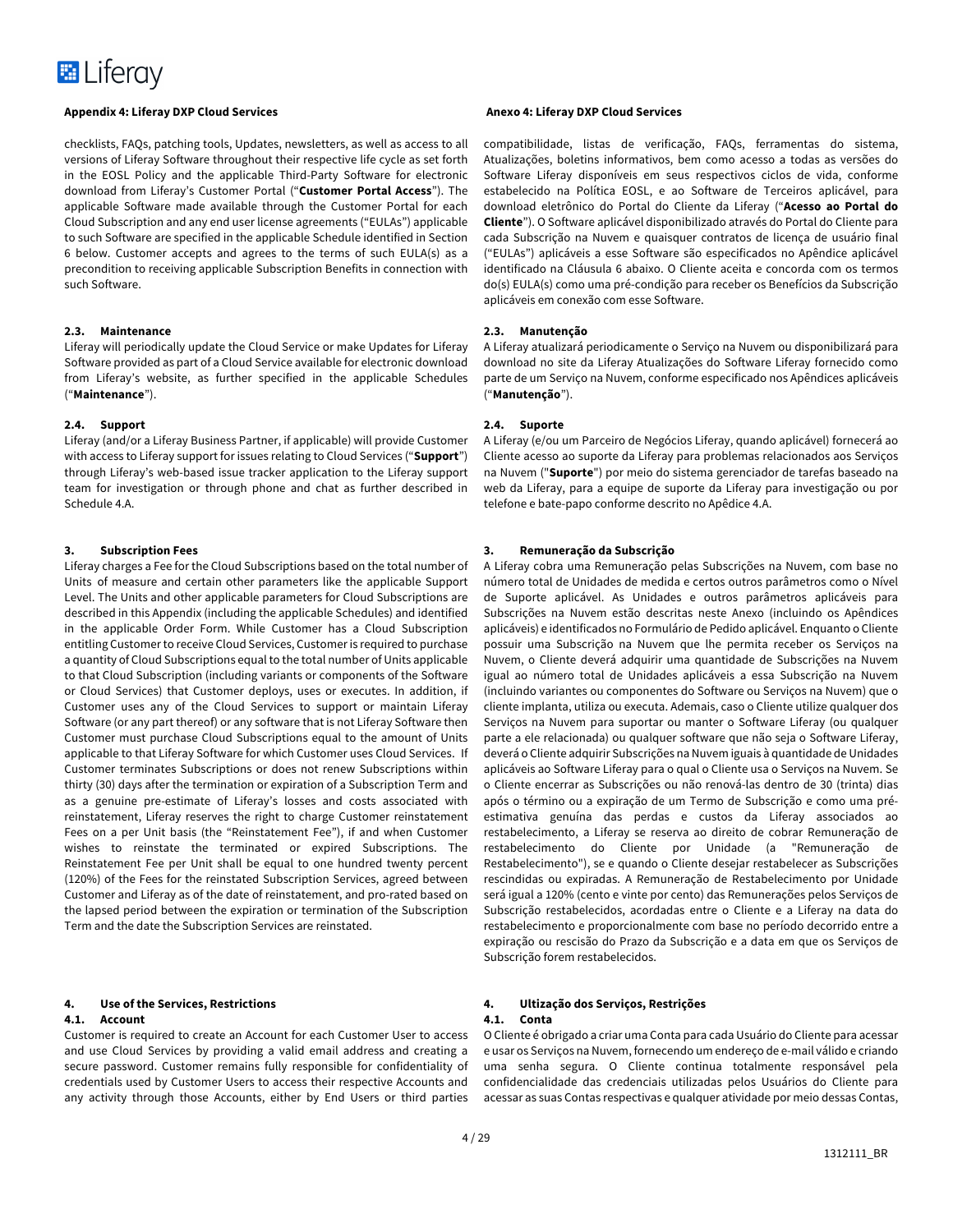

resulting of any unauthorized access to the Cloud Services. Customers may not (and may not allow third parties to) access the Services or, provide any third party access to the Services, in a manner that is intended to avoid Fees or to circumvent maximum capacity thresholds for the Cloud Services or otherwise increase the Cloud Service scope or level provided for each Customer.

#### **4.2. Use of the Service**

- (i) **General**. Subject to Customer's compliance with the Agreement, Liferay grants to Customer a non-transferable, non-exclusive, worldwide (subject to any applicable export restrictions), non-sublicensable right to use the Cloud Services in order to deploy, develop, manage and host the Customer Application limited to the applicable Subscription Term and limited to and in connection with the Units for which Customer has purchased Cloud Subscriptions from Liferay or a Business Partner. Customer acquires only the right to use the Cloud Services and Software as set forth in this Appendix but does not acquire any rights of ownership in the Cloud Services or Software. Liferay reserves all rights to the Cloud Services (including any Software) not expressly granted to Customer.
- (ii) **Internal Use and Affiliates**. Customer's right to use is limited to Customer's internal purposes (which shall include use by or on behalf of Customer's Affiliates and Affiliates shall not be considered a third party for the purposes of this Section, provided that Customer remains responsible for the Affiliates' compliance with terms of the Agreement and any Order Form). The foregoing sentence is not intended to limit Customer's internal use of the Cloud Services (including any Software) to operate a web site and/or to offer Customer's own software as a service, which may be used and accessed by an unlimited number of End Users, provided such web site or service does not include a distribution of the Cloud Services (including any Software), in whole or in part.
- (iii) **Use by Third Parties**. The Cloud Services may be used under the terms of this Appendix by Customer Users, provided that Customer remains responsible for all of Customer's obligations under the Agreement and for the activities and omissions of the Customer Users.

#### **4.3. Restrictions**

#### **4.3.1. General Restrictions**

The rights granted to Customer under this Appendix do not authorize Customer and Customer will not (and will not allow any third party to): (i) distribute, sell, rent any parts of the Cloud Services to a third party; (ii) reverse engineer, translate, modify, loan, convert or apply any procedure or process to the Cloud Services or any parts thereof in order to ascertain, derive, and/or appropriate for any reason or purpose, the source code or source listings of the software utilized by Liferay in the provision of the Cloud Services, Liferay Software or any trade secret information or process contained in the Cloud Services (except as permitted under applicable law or license terms applicable to the concerned item); (iii) execute or incorporate other software (except for approved software as more particularly identified in the Documentation or specifically approved by Liferay in writing) into the Cloud Services, or create a derivative work of any part of the Cloud Services including but not limited to, any software utilized by Liferay in the provision of the Cloud Services; (iv) remove any product identification, trademarks, trade names or titles, copyrights, legends or any other proprietary marking in the Cloud Services; (v) disclose the results of any benchmarking of the Cloud Services (whether or not obtained with Liferay's assistance) to any third party; (vi) using Cloud Services or Software for the purpose of building a competitive product or service to the Liferay Software or Cloud Services or copying the Software's or Cloud Services features or user interface; (vii) using the Cloud Services or Software to develop or enhance any (a) software that is not Software including but not limited to

seja por Usuários Finais ou terceiros, resultante de qualquer acesso não autorizado aos Serviços na Nuvem. Os Clientes não podem (e não podem permitir que terceiros) acessar os Serviços, ou prover acesso aos Serviços para quaisquer terceiros, de maneira a evitar a Remuneração ou driblar os limites máximos de capacidade para os Serviços na Nuvem ou aumentar o escopo ou nível de Serviço na Nuvem fornecido para cada Cliente.

#### **4.2. Uso do Serviço**

- (i) **Geral**. Sujeito à conformidade do Cliente com o Acordo, a Liferay concede ao Cliente direito de uso dos Serviços na Nuvem de forma não transferível, não exclusivo, válido em todo o mundo (sujeito a qualquer restrições de exportação), não sublicensiável, para implantar, desenvolver, gerenciar e hospedar o Aplicativo do Cliente, limitado ao Prazo da Subscrição aplicável e limitado a, e em conexão com, as Unidades para as quais o Cliente adquiriu as Subscrições na Nuvem diretamente da Liferay ou através de um Parceiro de Negócios. O Cliente adquire apenas o direito de usar os Serviços na Nuvem e o Software, conforme estabelecido neste Anexo, mas não adquire nenhum direito de propriedade sobre os Serviços na Nuvem ou sobre o Software. A Liferay se reserva a todos os direitos dos Serviços na Nuvem (incluindo qualquer Software) que não são expressamente concedidos ao Cliente.
- Uso Interno e Afiliadas. O direito de uso do Cliente limita-se aos propósitos internos do Cliente (o que deve incluir o uso em nome de, ou pelas Afiliadas do Cliente, e Afiliadas não deverão ser consideradas um terceiro para os fins desta Cláusula, considerando que o Cliente permanecerá responsável pelo cumprimento dos termos do Acordo e qualquer Formulário de Pedido pelas Afiliadas). A sentença anterior não pretende limitar o uso interno do Cliente dos Serviços na Nuvem (incluindo qualquer Software) para operar um site web e/ou para oferecer o próprio software do Cliente como um serviço, que pode ser utilizado e acessado por um número ilimitado de Usuários Finais, desde que tal site web ou serviço não inclua uma distribuição dos Serviços na Nuvem (incluindo qualquer Software), no todo ou em parte.
- (iii) **Uso por Terceiros**. Os Serviços na Nuvem podem ser usados sob os termos deste Anexo pelos Usuários do Cliente, desde que o Cliente permaneça responsável por todas as obrigações do Cliente baseadas no Acordo e pelas atividades e omissões dos Usuários do Cliente.

### **4.3. Restrições**

#### **4.3.1. Restrições Gerais**

Os direitos concedidos ao Cliente por este Anexo não autorizam o Cliente e o Cliente não irá (e não permitirá que terceiros): (i) distribuir, vender ou alugar quaisquer partes dos Serviços na Nuvem a terceiros; (ii) fazer engenharia reversa, traduzir, modificar, emprestar, converter ou aplicar qualquer procedimento ou processo aos Serviços na Nuvem ou a qualquer parte dele para averiguar, derivar e/ou apropriar, por qualquer motivo ou finalidade, o código-fonte ou as listagens de origem do software utilizado pela Liferay no fornecimento dos Serviços na Nuvem, Software Liferay ou qualquer informação sobre segredo comercial ou processo contido nos Serviços na Nuvem (exceto conforme permitido pela lei aplicável ou termos de licença aplicáveis ao item em questão); (iii) executar ou incorporar outro software (exceto para software aprovado conforme identificado mais especificamente na Documentação ou especificamente aprovado pela Liferay por escrito) nos Serviços na Nuvem, ou criar um trabalho derivado de qualquer parte dos Serviços na Nuvem, incluindo, mas não limitado a qualquer software utilizado pela Liferay no fornecimento dos Serviços na Nuvem; (iv) remover qualquer identificação de produto, marcas registradas, nomes comerciais ou títulos, direitos autorais, legendas ou qualquer outra marca proprietária dos Serviços na Nuvem; (v) divulgar os resultados de qualquer benchmarking dos Serviços na Nuvem (obtidos ou não com a assistência da Liferay) a quaisquer terceiros; (vi) utilizar os Serviços na Nuvem ou o Software com o objetivo de criar um produto ou serviço concorrente com o Software Liferay ou com os Serviços na Nuvem Liferay ou para copiar os recursos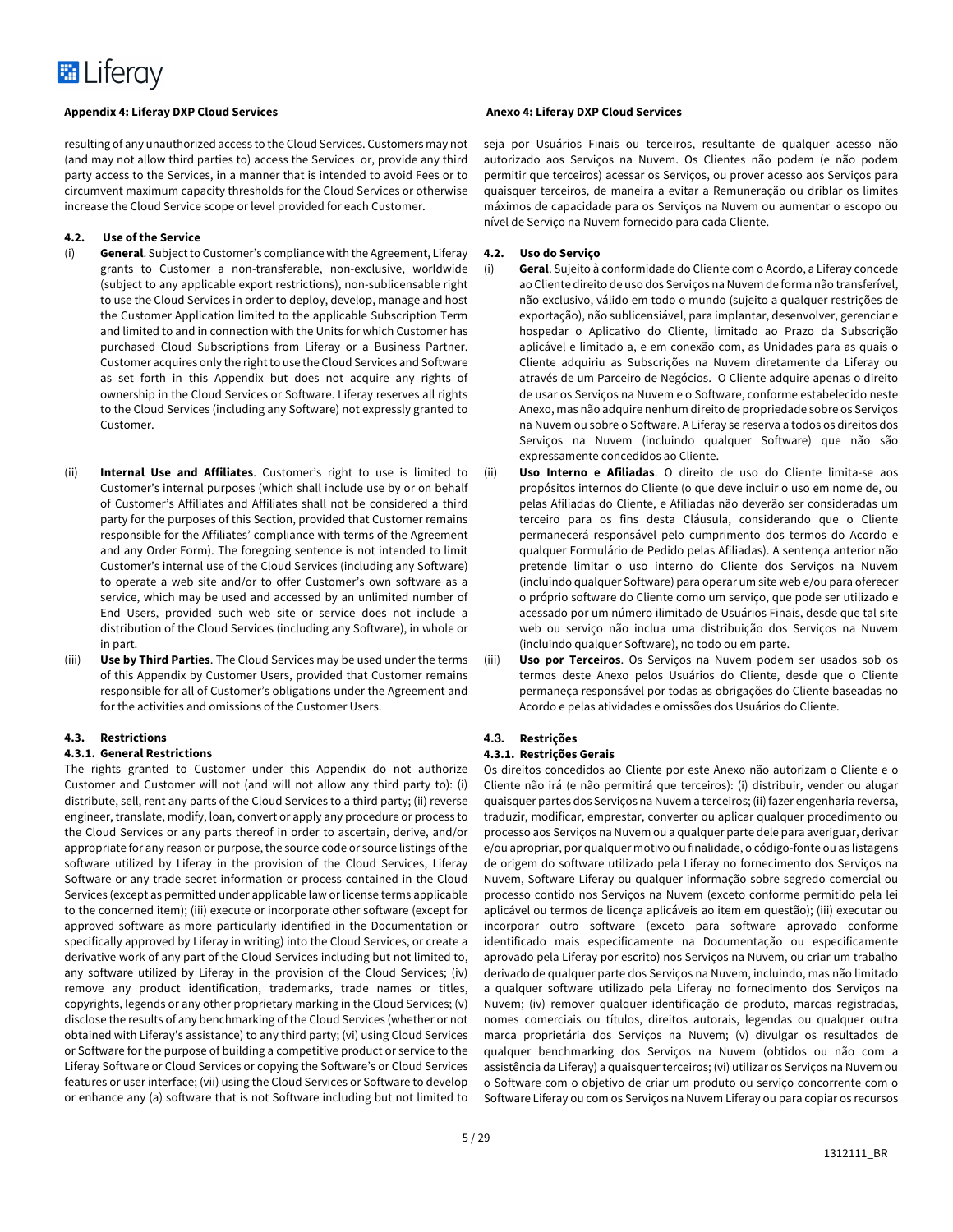

any open source version of Software (such as "Liferay Portal") or (b) derivative works of any software that is not Software or developing Forked Software; (viii) use any of the Cloud Services in violation of any applicable laws (including i.e. Data Protection Laws, export or IP laws) or for any illegal activities or promotion, solicitation or encouraging of illegal activities and substances; (ix) using Cloud Services in a manner that might affect availability and enjoyment of the Cloud Services by other users or third parties (such as unauthorized access to the accounts of other customers, harassing other users or third parties, any attempts to circumvent agreed limitations of the Cloud Service, intercepting, unauthorized monitoring or penetration, performance, vulnerability or security testing of the Cloud Service or breaching security measures, use for illegal or unlawful file sharing, launching or facilitating a denial of service attack (DoS) from or on Cloud Service, hacking, cracking, spoofing or defacing any portion of the Cloud Service, posting, transmitting or distributing spam mail, mass mailings, chain letters, any robot, spider, site search/retrieval application, or other automatic or manual process or device to retrieve or index data or "data mine"); or (x) using Cloud Services for any purposes that might impact life, health or environment or telecommunication services, as "miner" or "folder" of cryptocurrencies or using Cloud Services to operate a general-purpose proxy or "open proxy". For clarity and avoidance of doubt, distributing or otherwise providing access to any portion of the Cloud Services to a third party or using any of the Cloud Services for the benefit of a third party is a material breach of the Agreement, even though open source licenses applicable to certain software packages may give Customer the right to distribute those packages (and this Appendix is not intended to interfere with Customer's rights under those individual licenses).

#### **4.3.2. Non-Compliance and Remedies**

Customer agrees to indemnify, defend and hold Liferay harmless from and against any costs, losses, liabilities, claims or expenses (including reasonable attorneys' fees) arising out of any allegation or claim to the extent is based on a violation of Section 4.3.1. In addition, Customer agrees that as a remedy in case of a breach as set forth in Section 4.3.1 (vii) above, Customer will pay Liferay the Cloud Services Fees for each Unit for which Customer utilizes the Cloud Services or Software in connection with such software that is not Software as genuine pre-estimate of Liferay's losses and costs associated with such breach.

#### **4.3.3. Limiting Devices**

Customer is hereby notified that the Cloud Services may contain or be subject to time-out devices, counter devices, and/or other devices intended to ensure the limits of the rights granted to Customer under this Appendix will not be exceeded ("**Limiting Devices**"). If the Cloud Services contain or are otherwise subject to Limiting Devices, Liferay will provide Customer with materials necessary to use the Cloud Services to the extent permitted. Customer may not tamper with or otherwise take any action to defeat, disable or circumvent a Limiting Device or timing or use restrictions that are built into, defined or agreed upon, regarding the Cloud Services, including but not limited to, resetting the Unit amount.

#### **4.3.4. Derivative Works**

Customer acknowledges and agrees that title to the Cloud Services including but not limited to, any software utilized by Liferay in the provision of the Cloud Services and each component, copy and modification, including but not

ou a interface de usuário do Software ou dos Serviços na Nuvem; (vii) utilizar os Serviços na Nuvem ou Software para desenvolver ou aprimorar quaisquer (a) software que não seja Software, incluindo, mas não limitado a, qualquer versão open-source do Software (como "Liferay Portal") ou (b) trabalhos derivados de qualquer software que não seja Software ou que desenvolva Software Derivado; (viii) utilizar quaisquer dos Serviços na Nuvem em violação de quaisquer leis aplicáveis (incluindo, por exemplo, Leis de Proteção de Dados, exportação ou leis de PI) ou para quaisquer atividades ilegais ou promoção, solicitação ou incentivo de atividades e substâncias ilegais; (ix) utilizar Serviços na Nuvem de maneira que possa afetar a disponibilidade e o aproveitamento dos Serviços na Nuvem por outros usuários ou terceiros (como acesso não autorizado à contas de outros clientes, assédio a outros usuários ou terceiros, tentativas de contornar limitações acordadas do Serviço na Nuvem, interceptação, monitoramento ou penetração não autorizados, testes de desempenho, vulnerabilidade ou segurança do Serviço na Nuvem ou violação de medidas de segurança, uso para compartilhamento ilegal ou ilícito de arquivos, lançamento ou facilitação de um ataque de negação de serviço (Denial of Service - DoS) de ou em um Serviço na Nuvem, hacking, cracking, falsificar ou desfigurar qualquer parte do Serviço na Nuvem, postar, transmitir ou distribuir spam, correspondências em massa, cartas em cadeia (chain letters), qualquer robô, spider, aplicativo de pesquisa/recuperação de sites ou outro processo ou dispositivo, automático ou manual, para recuperar ou indexar dados ou "mineração de dados"); ou (x) utilizar o Serviço na Nuvem para quaisquer propósitos que possam impactar a vida, saúde ou meio-ambiente ou serviços de telecomunicações, como "minerador" ou "arquivo" de crypto moedas ou utilizando o Serviço na Nuvem para operar um proxy de propósito geral ou "proxy aberto". Para fins de clareza e evitar dúvidas, distribuir ou fornecer acesso a qualquer parte dos Serviços na Nuvem a terceiros ou usar qualquer um dos Serviços na Nuvem para o benefício de terceiros é uma infração substancial do Acordo, embora licenças open source aplicáveis a determinados pacotes de software podem dar ao Cliente o direito de distribuir esses pacotes (e este Anexo não se destina a interferir nos direitos do Cliente sob essas licenças individuais).

#### **4.3.2. Não Conformidade e Medidas Cabíveis**

O Cliente concorda em indenizar, defender e isentar a Liferay de quaisquer custos, perdas, responsabilidades, reclamações ou despesas (incluindo honorários advocatícios razoáveis) decorrentes de qualquer alegação ou reivindicação na medida em que se baseie em uma violação da Cláusula 4.3.1. Além disso, o Cliente concorda que, como um recurso em caso de violação, conforme estabelecido na Cláusula 4.3.1 (vii) acima, o Cliente pagará à Liferay as Remunerações dos Serviços na Nuvem para cada Unidade para a qual o Cliente utiliza os Serviços na Nuvem ou o Software em conexão com tal software que não é Software como pré-estimativa genuína das perdas e custos da Liferay associados à essa violação.

#### **4.3.3. Dispositivos Limitadores**

O Cliente fica desde já notificado de que os Serviços na Nuvem podem conter ou estar sujeitos a dispositivos limitadores de tempo, dispositivos de contagem e/ou outros dispositivos destinados a garantir que os limites dos direitos concedidos ao Cliente por este Anexo não sejam excedidos ("**Dispositivos Limitadores**"). Se os Serviços na Nuvem contiverem ou estiverem sujeitos a Dispositivos Limitadores, a Liferay fornecerá ao Cliente os materiais necessários para utilizar os Serviços na Nuvem na extensão permitida. O Cliente não pode adulterar ou adotar qualquer ação para derrotar, desativar ou burlar um Dispositivo Limitador ou restrições de tempo ou de uso que sejam incorporadas, definidas ou acordadas com relação aos Serviços na Nuvem, incluindo, mas não se limitando a, redefinição do valor da Unidade.

#### **4.3.4. Obras Derivadas**

O Cliente reconhece e concorda que a propriedade dos Serviços na Nuvem incluindo, mas não limitado a, qualquer software utilizado pela Liferay no fornecimento dos Serviços na Nuvem e cada componente, cópia e modificação,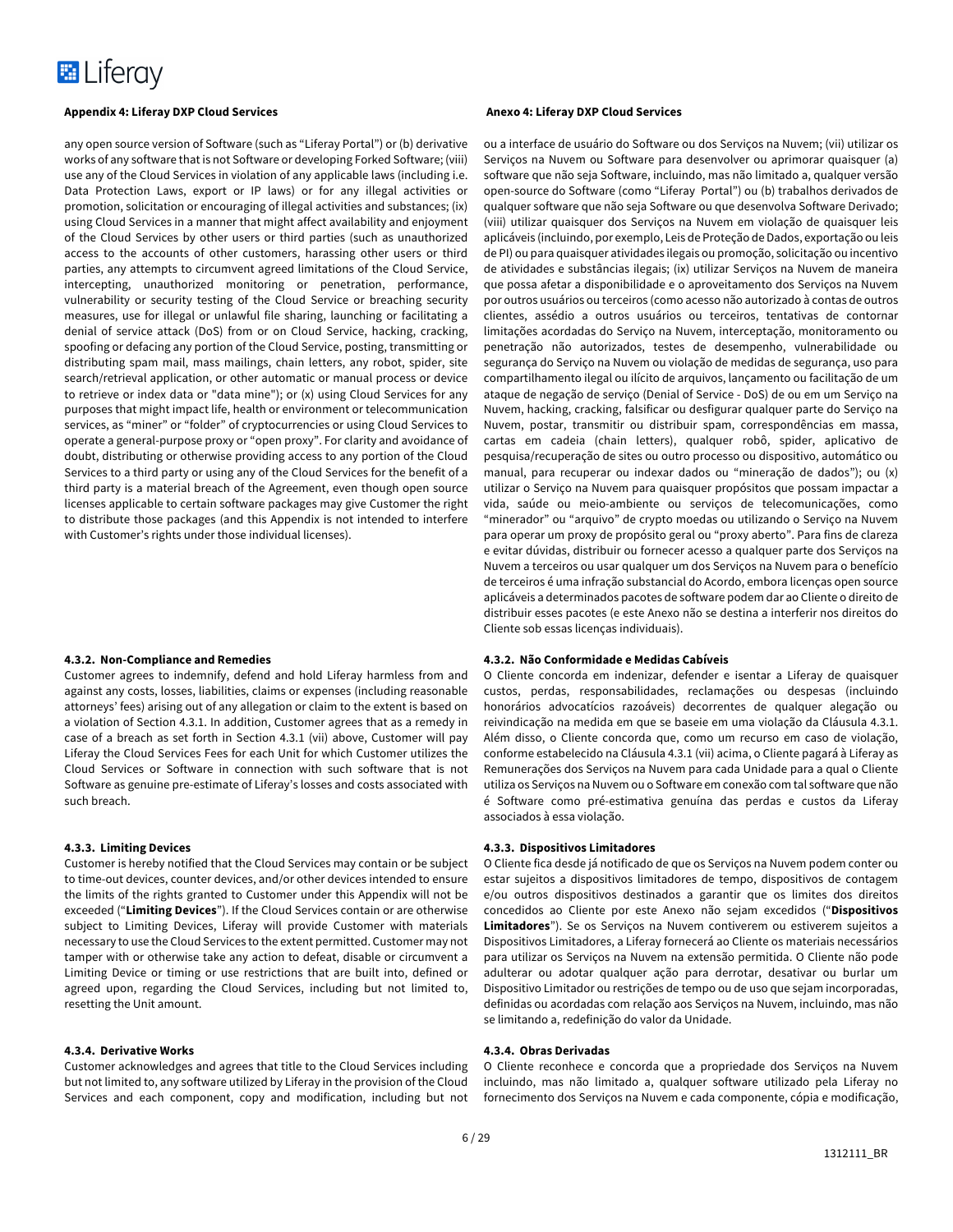

limited to all derivative works, improvements or upgrades ("**Derivative Works**") whether made by Liferay, Customer or on Liferay's or on Customer's behalf, including those made at Customer's suggestion and all associated intellectual property rights, are and shall remain the sole and exclusive property of Liferay, its Affiliates and/or its licensors. As between Customer and Liferay, Customer shall own all independently developed code and documentation and any associated intellectual property rights developed by Customer or on Customer's behalf that are separate from the code base of the Software provided or otherwise made available as part of the Cloud Services (i.e. non-Derivative Works).

#### **5. Subscription Term, Termination and Suspension 5.1. Subscription Term**

Unless otherwise agreed by the parties in writing, Cloud Subscriptions (i) will begin on the date Liferay accepts Customer's order for the applicable Cloud Subscriptions (please note that the foregoing does not limit Customer's obligation to pay for Cloud Services that Customer previously used but for which Customer has not paid); (ii) will run for and have a minimum term of twelve (12) months; (iii) cannot be terminated for convenience by either party; and (iv) may be renewed by the parties upon mutual agreement. The initial term and any renewal term are collectively referred to as the "**Subscription Term**".

#### **5.2. Suspension and Termination, Retention of Customer Content**

Without limiting other rights that Liferay may have, Liferay may suspend or terminate Customer's use of Cloud Services, disable access to the Cloud Service for Customer or Customer Users or take down Customer Content immediately, if Liferay reasonably believes Customer or Customer Users have breached the Agreement, applicable law or have violated or are violating any third party rights, without any liability to Customer and without obligation to refund of any prepaid Fees to Customer and Customer will continue to incur applicable Fees for the Cloud Services during any suspension. Where appropriate and permitted under applicable law, Liferay will notify Customer of any suspension and reasons thereof and request rectification of the breach within a reasonable time frame specified by Liferay in the notification ("**Cure Period**"). If Customer fails to rectify violation of the Agreement within the Cure Period, then the Agreement will automatically terminate upon expiration of the Cure Period without any liability to Customer.

#### **6. Available Cloud Subscription, Applicable Schedules**

Table 6 below sets forth various Cloud Subscriptions that Liferay offers. The applicable Schedules for each Subscription listed in Table 6 contain specific information, terms and conditions regarding the relevant Cloud Subscriptions.

incluindo mas não limitado a, todos os trabalhos derivados, aprimoramentos ou upgrades ("**Obras Derivadas**") que sejam feitas pela Liferay, pelo Cliente ou em nome da Liferay ou do Cliente, incluindo aquelas feitas por sugestão do Cliente, e todos os direitos de propriedade intelectual associados, são e permanecerão como propriedade única e exclusiva da Liferay, suas Afiliadas e/ou seus licenciantes. Entre o Cliente e a Liferay, o Cliente deverá ser o proprietário de todos os códigos e documentação desenvolvidos independentemente pelo Cliente ou em nome do Cliente, e quaisquer direitos de propriedade intelectual associados desenvolvidos pelo Cliente ou em nome do Cliente que sejam separados da base de código do Software fornecido ou disponibilizados como parte dos Serviços na Nuvem (ou seja, Obras não Derivadas).

#### **5. Prazo da Subscrição, Rescisão e Suspensão 5.1. Prazo da Subscrição**

Salvo acordo em contrário das partes por escrito, as Subscrições na Nuvem (i) começarão na data em que a Liferay aceitar o pedido do Cliente para as Subscrições na Nuvem aplicáveis (por favor observe que o precedente não limita a obrigação do Cliente de pagar pelos Serviços na Nuvem que o Cliente utilizou anteriormente, mas pelos quais o Cliente não pagou); (ii) serão executados por, e terão no mínimo, um período de 12 (doze) meses; (iii) não podem ser rescindidas por conveniência por qualquer uma das partes; e (iv) poderão ser renovadas pelas partes por acordo mútuo. O prazo inicial e qualquer prazo de renovação são coletivamente chamados de "**Prazo da Subscrição**".

#### **5.2. Suspensão e Rescisão, Retenção do Conteúdo do Cliente**

Sem limitar outros direitos que a Liferay possa ter, a Liferay poderá suspender ou rescindir o uso dos Serviços na Nuvem pelo Cliente, desabilitar o acesso ao Serviço na Nuvem do Cliente ou dos Usuários do Cliente ou remover imediatamente o Conteúdo do Cliente, se a Liferay acreditar que o Cliente ou os Usuários do Cliente violaram o Acordo, lei aplicável ou violaram ou estão violando quaisquer direitos de terceiros, sem qualquer responsabilidade para com o Cliente e sem obrigação de reembolso de quaisquer Remunerações prépagas ao Cliente e o Cliente continuará a incorrer em Remunerações aplicáveis pelos Serviços na Nuvem durante qualquer suspensão. Quando apropriado e permitido pela lei aplicável, a Liferay notificará o Cliente de qualquer suspensão e suas razões e solicitará a retificação da violação dentro de um prazo razoável especificado pela Liferay na notificação ("**Período de Cura**"). Se o Cliente não corrigir a violação do Acordo dentro do Período de Cura, o Acordo será automaticamente rescindido quando da expiração do Período de Cura, sem qualquer responsabilidade para o Cliente.

### **6. Subscrições na Nuvem Disponíveis, Apêndices Aplicáveis**

A Tabela 6 abaixo apresenta várias Subscrições Cloud que o Liferay oferece. Os Apêndices aplicáveis para cada Subscrição listada na Tabela 6 contêm informações específicas, termos e condições sobre as Subscrições na Nuvem relevantes.

| <b>Subscriptions</b>                  | <b>Description</b>                                                                                                                                                                   | <b>Schedule</b> |
|---------------------------------------|--------------------------------------------------------------------------------------------------------------------------------------------------------------------------------------|-----------------|
| Liferay DXP Cloud                     | Liferay DXP Cloud is Liferay's offering of "Liferay DXP" Software preinstalled in the<br>Liferay Cloud Infrastructure.                                                               | 4.C             |
| Enterprise Search for DXP Cloud       | Enterprise Search for DXP Cloud Subscriptions provide certain search server<br>functionalities.                                                                                      | 4.D             |
| Liferay Analytics Cloud for DXP Cloud | Liferay Analytics Cloud is a software-as-a-service ("SaaS") offering providing data-<br>driven insights that enable users to optimize digital experiences created on Liferay<br>DXP. | 4.D             |

### **Table 6**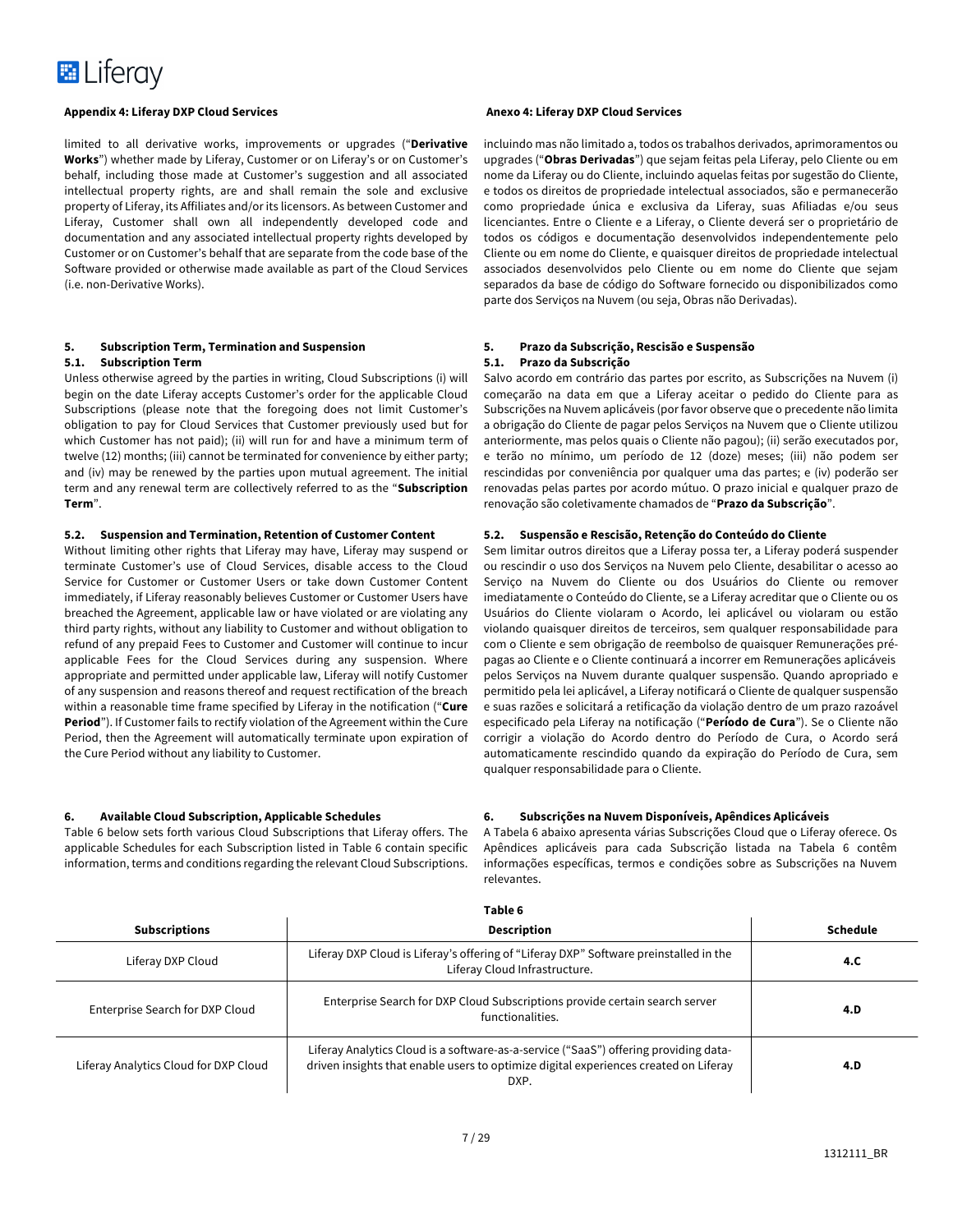

I

 $\mathbf l$ 

| Liferay Paid App DXP Cloud Add-On         | Liferay Paid Apps DXP Cloud Add-On Subscriptions provide for additional coverage for<br>Liferay apps available through Liferay's Marketplace.                                                        | 4.D |
|-------------------------------------------|------------------------------------------------------------------------------------------------------------------------------------------------------------------------------------------------------|-----|
| Third Party Add-On                        | Various Subscriptions to third party services and offerings.                                                                                                                                         | 4.D |
| <b>Designated Contacts</b>                | Designated Contacts DXP Cloud Add-On Subscription enables adding further<br>Designated Contacts.                                                                                                     | 4.D |
| Extended Premium Support for DXP<br>Cloud | Extended Premium Support Subscription extends the benefits associated with the<br>Premium Support Phase for Maintenance and Support of certain Liferay Software into<br>the Sustained Support Phase. | 4.D |
| Liferay Commerce for DXP Cloud            | Liferay Commerce for DXP Cloud is Liferay's digital commerce platform preinstalled in<br>the Liferay Cloud Infrastructure.                                                                           | 4.E |

#### **Tabela 6**

| Subscrição                                                | Descrição                                                                                                                                                                                                                          | Apêndice |
|-----------------------------------------------------------|------------------------------------------------------------------------------------------------------------------------------------------------------------------------------------------------------------------------------------|----------|
| Liferay DXP Cloud                                         | Liferay DXP Cloud é a oferta da Liferay do Software "Liferay DXP" pré-instalado na<br>Infraestrutura na Nuvem Liferay.                                                                                                             | 4.C      |
| Enterprise Search<br>para DXP Cloud                       | Subscrições Enterprise Search para DXP Cloud fornece certas funcionalidades do<br>servidor de pesquisa.                                                                                                                            | 4.D      |
| Liferay Analytics Cloud para DXP Cloud                    | Liferay Analytics Cloud é uma oferta de software como serviço (software-as-a-service -<br>"SaaS") que oferece informações baseadas em dados que permitem aos usuários<br>otimizar as experiências digitais criadas no Liferay DXP. | 4.D      |
| Adicional (Add-On) Aplicativos Pagos<br>Liferay DXP Cloud | Subscrições Adicionais (Add-On) Aplicativos Pagos Liferay DXP Cloud fornece<br>cobertura para aplicativos adicionais da Liferay disponíveis por meio do Marketplace<br>da Liferay.                                                 | 4.D      |
| Adicional (Add-On) de Terceiros                           | Subscrições variadas para serviços e ofertas de terceiros.                                                                                                                                                                         | 4.D      |
| Contatos Designados                                       | Subscrição Adicional (Add-On) de Contatos Designados DXP Cloud permite adicionar<br>outros Contatos Designados.                                                                                                                    | 4.D      |
| Suporte Premium Estendido para DXP<br>Cloud               | Subscrição de Suporte Premium Estendido estende os benefícios associados à Fase de<br>Suporte Premium para Manutenção e Suporte de certos Softwares da Liferay durante<br>a Fase de Sustentação.                                   | 4.D      |
| Liferay Commerce para DXP Cloud                           | O Liferay Commerce para DXP Cloud é a plataforma de comércio digital da Liferay pré-<br>instalada na Infraestrutura na Nuvem da Liferay.                                                                                           | 4.E      |
|                                                           |                                                                                                                                                                                                                                    |          |

### **7. External Offerings, Content, Linking**

Certain External Offerings may be made available for use on or in connection with the Cloud Services. Each Customer is fully responsible for the choice of any External Offerings within a Customer Application. The availability of such External Offerings does not constitute any endorsement by Liferay nor implies that the External Offerings will interoperate with any Cloud Services (including any Liferay Software as applicable) regardless of whether an item of External Offerings is designated as Liferay "certified" or similar. Liferay does not provide any warranty, does not necessarily support and has not necessarily confirmed the validity, functionality or screened the content of such External Offerings and any use is at Customer's own risk. The terms and/or conditions that apply to Customer's use of any External Offerings within a Customer Application are as solely agreed upon between Customer and the External Offerings provider and do not apply to Liferay. Liferay and its licensors and vendors have no obligations and/or liability with respect to such third party or the External Offerings. If a Customer chooses to use External Offerings within a Customer Application,

#### **7. Ofertas Externas, Conteúdo, Linking**

Algumas Ofertas Externas podem ser disponibilizadas para uso em ou em conexão com os Serviços na Nuvem. Cada cliente é totalmente responsável pela escolha de quaisquer Ofertas Externas dentro de um Aplicativo do Cliente. A disponibilidade de tais Ofertas Externas não constitui endosso por parte da Liferay nem implica que as Ofertas Externas interoperarão com quaisquer Serviços na Nuvem (incluindo qualquer Software Liferay, conforme aplicável), independentemente de um item de Oferta Externa ser designado como "certificado" pela Liferay ou semelhante. A Liferay não oferece qualquer garantia, não necessariamente oferece suporte e não necessariamente confirmou a validade, funcionalidade ou rastreabilidade do conteúdo de tais Ofertas Externas e qualquer uso é sob o risco do próprio Cliente. Os termos e/ou condições que se aplicam ao uso por parte do Cliente de quaisquer Ofertas Externas dentro de um Aplicativo do Cliente são como acordadas exclusivamente entre o Cliente e o fornecedor de Ofertas Externas e não se aplicam à Liferay. A Liferay e seus licenciadores e fornecedores não têm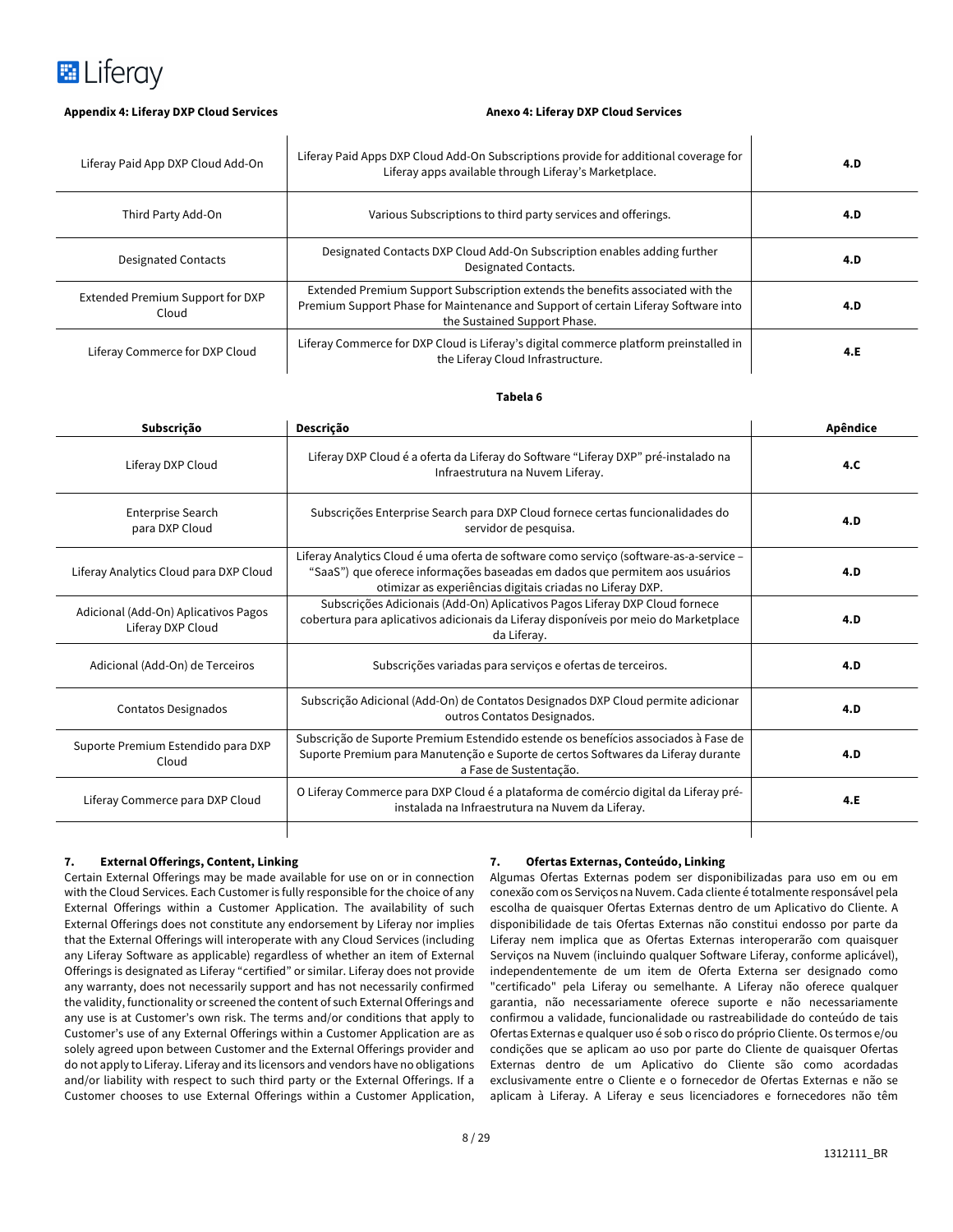

Customer authorizes Liferay to grant the External Offerings access to Customer Content, Customer Application, and applicable Accounts, in each case to the extent necessary to provide the External Offerings or for interoperability with the External Offerings. External Offerings may be removed from or be made no longer available through Cloud Services at any time, for example but not limited to if a takedown is required by law or court order or due to inconsistent interoperability. Customer may furthermore encounter links to non-Liferay websites, services, content or other external sources while using Cloud Services, which should not be interpreted as endorsement by Liferay of such third party sites or the company, products, services or content to which they link as they are not under Liferay control, Liferay has not reviewed or is otherwise responsible for them and Liferay is not responsible for the content of any linked site or any link contained in a linked site. If Customer decides to access any thirdparty site, product or service linked through Cloud Services, Customer does so at Customer's own risk and agrees that Liferay is not responsible or liable for any loss or expenses that may result due to Customer's use of (or reliance on) the external site or content.

## **8. Customer Content, Feedback**

#### **8.1. Liferay's Rights in The Content**

In order to make Cloud Services available to Customer, Customer gives Liferay, its Affiliates, subcontractors, and any third-party service providers on whose services Liferay may depend to provide the Cloud Services a worldwide, royaltyfree, perpetual, non-exclusive license to make, use, reproduce, prepare derivative works from, distribute, import, perform and display Customer Content for the purpose of providing the Cloud Services to Customer. Liferay does not expect to access Customer Content or provide it to third parties except (a) as required by applicable law or regulation (such as responding to an audit, agency action, a subpoena or warrant); (b) as may be necessary to deliver, enhance or support the Cloud Services provided to Customer; (c) to prevent, detect or address fraud, security or technology issues; (d) to investigate potential breaches of Customer's agreements with Liferay or to establish Liferay's legal rights or defend against legal claims; or (e) to protect against harm to the property, rights, or safety of Liferay, its users or the public. Except as set forth in this section, Liferay obtains no rights in Customer Content under the Agreement. Customer represents and warrants that Customer owns all rights in, or has received a valid license to use the Customer Content, with rights or license sufficient to enable any activities in connection with the Cloud Services. Customer must provide all required and appropriate warnings, information and disclosures as may be required due to the nature of the Customer Content.

#### **8.2. Customer Responsibilities**

#### **8.2.1.**

Customer is solely responsible for the Customer Content used with or made available through Customer's use of the Cloud Services, including but not limited to the Customer Content's compliance with applicable laws (including any applicable export laws or Data Protection Laws), the Customer Content's compliance with the Agreement, the right to use such Customer Content, and administering take down notices related to the Customer Content and Customer will remove immediately any Customer Content that does not meet these compliance requirements. Customer will not use the Cloud Services to store, create, transmit, share, publish, modify or deploy Customer Content that is (i) violating laws, regulations or violates, misappropriates or infringes or is invasive of rights of any third parties; (ii) regulated under the International Traffic in Arms Regulations (ITAR); (iii) is malicious or contains technology that

obrigações e/ou responsabilidade em relação a tais terceiros ou às Ofertas Externas. Se um Cliente escolher usar Ofertas Externas dentro de um Aplicativo do Cliente, o Cliente autoriza a Liferay a conceder acesso às Ofertas Externas ao Conteúdo, Aplicativos ou à Conta aplicável do Cliente, em cada caso, na medida necessária para fornecer as Ofertas Externas ou para interoperabilidade com as Ofertas Externas. As Ofertas Externas podem ser removidas dos, ou não mais disponibilizadas por meio dos, Serviços na Nuvem a qualquer momento, por exemplo, mas não limitadas a, se uma remoção for exigida por lei ou ordem judicial ou por interoperabilidade inconsistente. Além disso, o Cliente pode encontrar links para sites, serviços, conteúdo ou outras fontes externas que não sejam da Liferay enquanto usa os Serviços na Nuvem, o que não deve ser interpretado como um endosso pela Liferay desses sites de terceiros ou à empresa, seus produtos, serviços ou conteúdo para os quais os links se conectam, já que não estão sob controle da Liferay, que não os reviu ou é de outra forma responsável por eles e a Liferay não é responsável pelo conteúdo de qualquer site vinculado ou qualquer link contido em um site vinculado. Se o Cliente decidir acessar qualquer site, produto ou serviço de terceiros vinculado através dos Serviços na Nuvem, o Cliente o faz por sua conta e risco e concorda que a Liferay não é responsável por qualquer perda ou despesa que possa resultar do uso (ou dependência) do site ou conteúdo externo.

# **8. Conteúdo do Cliente, Feedback**

### **8.1. Direitos da Liferay ao Conteúdo**

Para disponibilizar os Serviços na Nuvem ao Cliente, o Cliente fornece à Liferay, suas Afiliadas, subcontratados e quaisquer prestadores de serviços terceirizados em cujos serviços a Liferay possa depender para fornecer os Serviços na Nuvem, uma licença mundial, sem royalties, perpétua e não exclusiva para fazer, utilizar, reproduzir, preparar trabalhos derivados de, distribuir, importar, executar e exibir o Conteúdo do Cliente com a finalidade de fornecer os Serviços na Nuvem ao Cliente. A Liferay não espera acessar o Conteúdo do Cliente ou fornecê-lo a terceiros, exceto (a) conforme exigido pela lei ou regulamento aplicável (como responder a uma auditoria, ação de agência, intimação ou mandado); (b) conforme necessário para entregar, aprimorar ou dar suporte aos Serviços na Nuvem fornecidos ao Cliente; (c) para evitar, detectar ou solucionar problemas de fraude, segurança ou tecnologia; (d) para investigar possíveis violações dos contratos do Cliente com a Liferay ou estabelecer direitos legais da Liferay ou se defender contra reivindicações legais; ou (e) para protegeção contra danos à propriedade, direitos ou segurança da Liferay, seus usuários ou o público. Exceto conforme estabelecido nesta Cláusula, a Liferay não obtém direitos sobre o Conteúdo do Cliente com base no Acordo. O Cliente afirma e garante que possui todos os direitos sobre, ou recebeu uma licença válida para usar, o Conteúdo do Cliente, com direitos ou licença suficiente para permitir quaisquer atividades relacionadas aos Serviços na Nuvem. O Cliente deve fornecer todos os avisos, informações e divulgações necessários e apropriados que possam ser necessários devido à natureza do Conteúdo do Cliente.

#### **8.2. Responsabilidades do Cliente**

#### **8.2.1.**

O Cliente é o único responsável pelo Conteúdo do Cliente utilizado ou disponibilizado através do uso dos Serviços na Nuvem pelo Cliente, incluindo, mas não limitado à conformidade do Conteúdo do Cliente com as leis aplicáveis (incluindo todas as leis de exportação ou Leis de Proteção de Dados aplicáveis), à conformidade do Conteúdo do Cliente com o Acordo, o direito de usar tal Conteúdo do Cliente e de administrar notificações de remoção relacionadas ao Conteúdo do Cliente e o Cliente removerá imediatamente qualquer Conteúdo do Cliente que não atenda a esses requisitos de conformidade. O Cliente não utilizará os Serviços na Nuvem para armazenar, criar, transmitir, compartilhar, publicar, modificar ou implantar Conteúdo de Cliente que (i) esteja violando leis ou regulamentos ou que viole, aproprie-se indevidamente ou infrinja ou seja invasivo aos direitos de terceiros; (ii) esteja regulamentado pelo Regulamento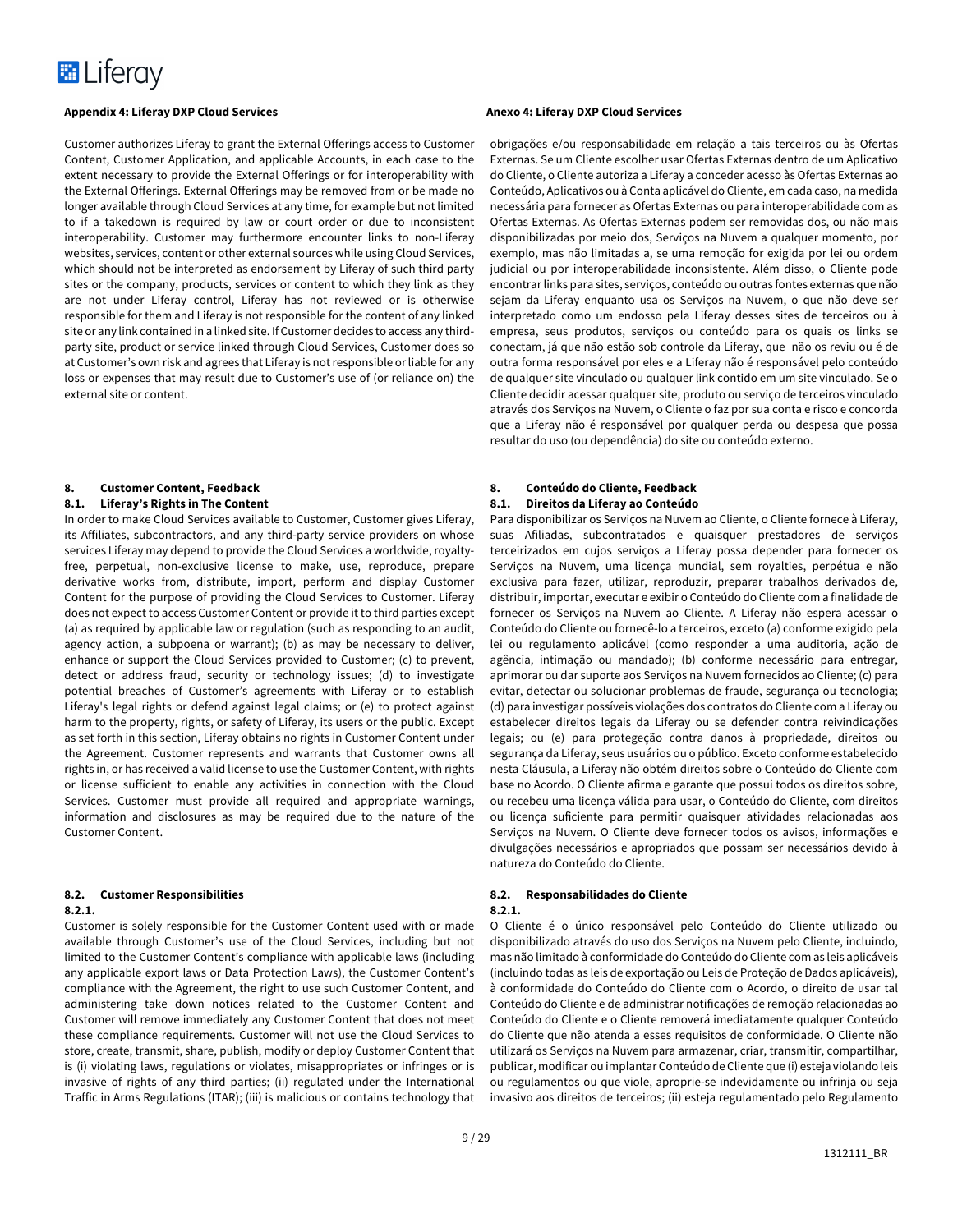

may damage, interfere with, or intercept any system, program or data, including viruses, worms, trojan horses, time bombs or other harmful or disruptive components; (iv) is threatening, abusive, harassing, defamatory, slanderous, libelous, derogatory, or violent; (v) is vulgar, obscene, bigoted, hateful, disparaging or that advocates racial or ethnic intolerance; or (vi) is profane, scandalous, pornographic, pedophilic, indecent, or otherwise objectionable; (vii) harm minors in any way; (viii) deceives or misleads the addressee about the origin of such messages or communicates any information which is grossly offensive or menacing in nature; or (ix) infringes any patent, trademark, copyright or other proprietary rights. Customer may be required upon a reasonable request by Liferay to provide Content or other information as may be reasonably necessary to ensure Customer's compliance with the Agreement. Customer will immediately respond to any notice that Customer receives claiming that Customer Content violates laws, this Agreement or a third party's rights, including, as applicable, notices under the applicable copyright laws, and take corrective action, which may include but is not limited to promptly removing any such Customer Content. Customer will maintain a policy to respond to any and all such requests that Customer may receive regarding Customer Content. Liferay however reserves the right to suspend or terminate Customer's use of or access to the Cloud Services immediately and without liability to a Customer if any Content breaks any applicable law, requires additional consent or permission a Customer has not obtained, or does not comply with the Agreement. Customer is responsible for ensuring that Customer Content is authorized for export, distribution and use under the Export Administration Regulations (EAR) and other export control laws and regulations that may be applicable based on Customer's use of the Cloud Services.

#### **8.2.2.**

Customer agrees to indemnify, defend and hold Liferay harmless from and against any costs, losses, liabilities, claims or expenses (including reasonable attorneys' fees) arising out of any allegation or claim to the extent is based on (i) Customer Content; (ii) the combination of Customer Content with other applications, content or processes; or (iii) any claim or allegation that Customer Content infringes or misappropriates the intellectual property rights of any third party.

#### **8.2.3.**

Customer is solely responsible for assessing if the backup functionalities that Liferay may provide as part of the Cloud Services are sufficient for Customer's purposes and needs. Between Liferay and Customer, Customer is responsible for taking security precautions for backing up Customer Content and for any other measures that Customer deems necessary to ensure that Customer Content is not lost. Customer may lose any of the Customer Content for which Customer does not maintain a copy outside of the Services. Liferay and/or any of its vendors are not responsible to Customer, Customer Users or any third party, if Content is lost or deleted.

#### **8.3. Feedback**

Within the scope of this Appendix Customer may submit feedback, including comments, information, enhancement requests, recommendations, corrections, and ideas regarding the Cloud Services (collectively "**Feedback**"). Customer confirms that such Feedback is not confidential information of Customer or any third party, but shall be deemed Liferay's Confidential Information. Customer grants Liferay a worldwide, perpetual and irrevocable license to use any and all Feedback for any purpose, including but not limited to

sobre Tráfico Internacional de Armas (International Traffic in Arms Regulation – ITAR); (iii) seja malicioso ou contém tecnologia que pode danificar, interferir ou interceptar qualquer sistema, programa ou dados, incluindo vírus, worms, cavalos de Tróia, bombas-relógio ou outros componentes prejudiciais ou destrutivos; (iv) seja ameaçador, abusivo, assiador, difamatório, calunioso, injurioso, depreciativo ou violento; (v) seja vulgar, obsceno, intolerante, odioso, depreciativo ou que defenda a intolerância racial ou étnica; ou (vi) é profano, escandaloso, pornográfico, pedófilo, indecente ou de outra forma censurável; (vii) prejudicar menores de qualquer forma; (viii) enganar ou induzir em erro o destinatário sobre a origem de tais mensagens ou comunicar qualquer informação que seja grosseiramente ofensiva ou de natureza ameaçadora; ou (ix) infrinja qualquer patente, marca registrada, direitos autorais ou outros direitos de propriedade. O Cliente pode ser solicitado mediante solicitação razoável da Liferay para fornecer Conteúdo ou outras informações conforme for razoavelmente necessário para garantir a conformidade do Cliente com o Acordo. O Cliente responderá imediatamente a qualquer aviso recebido alegando que o Conteúdo do Cliente viola as leis, este Acordo ou os direitos de terceiros, incluindo, conforme aplicável, avisos previstos nas leis de direitos autorais aplicaveis, e tomará medidas corretivas, que podem incluir, sem limitação, remover prontamente tais Conteúdo do Cliente. O Cliente manterá uma política para responder a todas e quaisquer solicitações que o Cliente possa receber em relação ao Conteúdo do Cliente. A Liferay, no entanto, reserva-se o direito de suspender ou encerrar o uso ou acesso do Cliente aos Serviços na Nuvem imediatamente e sem responsabilidade a um Cliente se qualquer Conteúdo violar qualquer lei aplicável, exigir consentimento ou permissão adicional que o Cliente não tenha obtido ou não cumprir com o Acordo. O Cliente é responsável por garantir que o Conteúdo do Cliente seja autorizado para exportação, distribuição e uso sob as Regulamentações de Administração de Exportação (Export Administration Regulations – EAR) e outras leis e regulamentações de controle de exportação que podem ser aplicáveis com base no uso dos Serviços na Nuvem pelo Cliente.

#### **8.2.2.**

O Cliente concorda em indenizar, defender e isentar a Liferay de quaisquer custos, perdas, responsabilidades, reclamações ou despesas (incluindo honorários advocatícios razoáveis) decorrentes de qualquer alegação ou reivindicação na medida em que se baseie (i) no Conteúdo do Cliente; (ii) a combinação do Conteúdo do Cliente com outros aplicativos, conteúdo ou processos; ou (iii) qualquer reivindicação ou alegação de que o Conteúdo do Cliente infringe ou se apropria indevidamente dos direitos de propriedade intelectual de terceiros.

#### **8.2.3.**

O Cliente é o único responsável por avaliar se as funcionalidades de backup que a Liferay pode fornecer como parte dos Serviços na Nuvem são suficientes para as finalidades e necessidades do Cliente. Entre a Liferay e o Cliente, o Cliente é responsável por tomar precauções de segurança para fazer o backup do Conteúdo do Cliente e por quaisquer outras medidas que o Cliente considere necessárias para garantir que o Conteúdo do Cliente não seja perdido. O Cliente pode perder qualquer Conteúdo do Cliente para o qual o Cliente não mantenha uma cópia fora dos Serviços. A Liferay e/ou qualquer um dos seus fornecedores não são responsáveis perante o Cliente, os Usuários do Cliente ou terceiros, se o Conteúdo for perdido ou excluído.

#### **8.3. Feedback**

Dentro do escopo deste Anexo, o Cliente pode enviar feedback, incluindo comentários, informações, solicitações de melhoria, recomendações, correções e ideias referentes aos Serviços na Nuvem (coletivamente, "**Feedback**"). O Cliente confirma que esse Feedback não é uma informação confidencial do Cliente ou de terceiros, mas será considerado Informação Confidencial da Liferay. O Cliente concede à Liferay uma licença mundial, perpétua e irrevogável para utilizar todo e qualquer Feedback para qualquer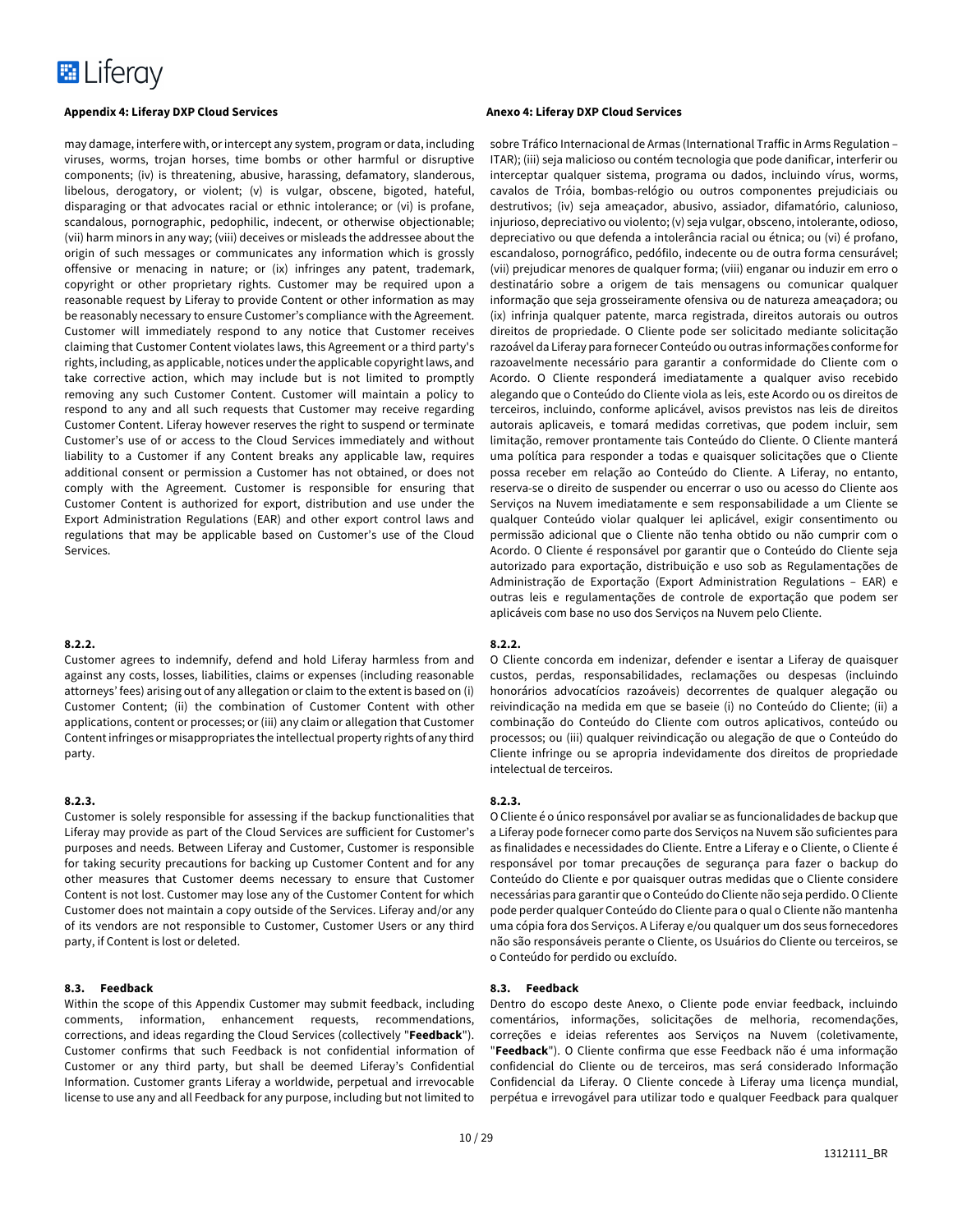

incorporating such Feedback as Liferay's own into its products and services without any obligation to account to Customer in any way, which shall include without limitation, no attribution or compensation obligations, etc., and Liferay shall be the owner of any products and services it creates based, directly or indirectly on Customer's Feedback.

#### **9. Non-Compliance**

Customer will immediately notify Liferay if Customer suspects someone has breached Customer's obligations with respect to Customer's use of the Cloud Services, or has obtained unauthorized access to Customer's Accounts, the Customer Content and/or Cloud Services. If Liferay has reason to believe that Customer or Customer Users have breached the Agreement, subject to confidentiality obligations of the Agreement, Liferay or its designated agent may inspect Customer's use of the Cloud Services, including Customer's Accounts, Customer Content and records, to verify Customer's compliance with the Agreement. Customer will not interfere with Liferay's monitoring activities and will provide Customer Content or other information regarding Customer's Accounts and/or Customer Content as may be reasonably requested by Liferay to ensure that Customer's use of the Cloud Services complies with the Agreement.

#### **10. Indemnification**

#### **10.1. Obligations**

If an unaffiliated third party initiates a legal action against Customer (such action, a "**Legal Action**") and that Legal Action includes an allegation that Liferay's provision of Liferay Cloud Infrastructure Services and any Software provided as part of the Cloud Subscription Services ("**Cloud Content**") directly infringes the third party's copyrights, trademarks or misappropriates the third party's trade secret rights ("**Third Party Rights**"; and, such allegation within a Legal Action, a "**Claim**") and Customer has complied with and remains in compliance with the terms of this Section 0, then, subject to the other terms in this Section 0, Liferay will (i) defend Customer against the Claim and (ii) pay costs, damages and/or legal fees that are included in a final judgment against Customer (without right of appeal) or in a settlement approved by Liferay that are attributable to Customer's use of the Cloud Content.

#### **10.2. Remedies**

If an injunction against Customer's use of any Cloud Content is obtained pursuant to a Claim, Customer's use of Cloud Content is found by a court to infringe Third Party Rights or if Liferay believes that such a finding, injunction or a Claim is likely, then Liferay may, at its option and expense do one or more of the following: (i) obtain the rights necessary for Customer to continue using the Cloud Content consistent with the Agreement; (ii) replace the infringing portion of the Cloud Content with functionally equivalent components that are not infringing Third Party Rights; (iii) modify the Cloud Content so that it does not infringe Third Party Rights anymore ((i)-(iii) collectively referred to as "**IP Resolutions**"); or (iv) if none of the IP Resolutions is available on a basis that Liferay finds commercially feasible, then Liferay may terminate the Agreement and/or the applicable Order Form without further obligations to Customer under this Section 10.2 or any other liability for such termination, discontinue providing the Cloud Content to Customer, disable Customer's access to the affected Cloud Services and, if Customer then returns and discontinues use of all items of affected Cloud Content in Customer's possession that are the subject of the Claim, Customer will receive a *pro rata* refund based on the time remaining under the applicable Cloud Subscription as of the effective date of such termination. If Customer chooses not to return any or some of the affected

finalidade, incluindo mas não limitado a, incorporar tal Feedback em seus produtos e serviços como se seus fossem, sem qualquer obrigação de prestar contas ao Cliente de qualquer forma, o que inclui sem limitação, sem obrigações de atribuição ou compensação, etc., e a Liferay será proprietária de quaisquer produtos e serviços criados com base, direta ou indiretamente, no Feedback do Cliente.

#### **9. Não Conformidade**

O Cliente notificará imediatamente a Liferay se o Cliente suspeitar que alguém tenha violado as obrigações do Cliente com relação ao uso dos Serviços na Nuvem pelo Cliente ou tenha obtido acesso não autorizado às Contas do Cliente, ao Conteúdo do Cliente e/ou aos Serviços na Nuvem. Se a Liferay tiver motivos para acreditar que o Cliente ou os Usuários do Cliente violaram o Acordo, sujeito às obrigações de confidencialidade do Acordo, a Liferay ou seu agente designado poderá inspecionar o uso dos Serviços na Nuvem pelo Cliente, incluindo as Contas do Cliente, o Conteúdo do Cliente e registros, para verificar o cumprimento do Acordo por parte do Cliente. O Cliente não interferirá nas atividades de monitoramento da Liferay e fornecerá o Conteúdo do Cliente ou outras informações referentes às Contas do Cliente e/ou ao Conteúdo do Cliente conforme solicitado razoavelmente pela Liferay para garantir que o uso dos Serviços na Nuvem pelo Cliente esteja em conformidade com o Acordo.

#### **10. Indenização**

#### **10.1. Obrigações**

Se um terceiro não afiliado iniciar uma ação legal contra o Cliente (tal ação, uma "**Ação Judicial**") e essa Ação Judicial incluir uma alegação de que o fornecimento dos Serviços de Infraestrutura na Nuvem da Liferay e qualquer Software fornecido como parte dos Serviços de Subscrição na Nuvem ("**Conteúdo na Nuvem**") infringe diretamente os direitos autorais e marcas registradas, ou apropriase indevidamente de direitos de terceiros ("**Direitos de Terceiros**"; e tal alegação dentro de uma Ação Judicial, uma "**Demanda**") e o Cliente tenha observado e siga observando os termos desta Cláusula 10, então, e condicionado à observância aos demais termos desta Cláusula 10, a Liferay irá (i) defender o Cliente contra a Demanda e (ii) pagar as despesas, danos e custas judiciais inclusas em uma decisão transitada em julgado em desfavor do Cliente (em caráter irreversível, sem direito a recurso) ou em um acordo aprovado pela Liferay, o qual resulte do uso, por parte do Cliente do Conteúdo na Nuvem.

#### **10.2. Medidas Cabíveis**

Se uma liminar for obtida contra o uso de qualquer Conteúdo na Nuvem por parte do Cliente, no contexto de uma Demanda, se for decidido judicialmente que o uso do Conteúdo na Nuvem pelo Cliente viola Direitos de Terceiros ou se a Liferay de alguma forma acreditar que tal conclusão, liminar ou Demanda sejam provavelmente procedentes, então a Liferay poderá, às suas expensas e discricionariedade, realizar um ou mais dos seguintes procedimentos: (i) obter os direitos necessários para que o Cliente continue a usar o Conteúdo na Nuvem de forma consistente com o Acordo; (ii) substituir a parte infringente do Conteúdo na Nuvem por componentes funcionalmente equivalentes que não infrinjam os Direitos de Terceiros; (iii) modificar o Conteúdo na Nuvem para que ele não infrinja mais os Direitos de Terceiros ((i) - (iii) coletivamente referidos como "**Soluções de Propriedade Intelectual**"); ou (iv) se nenhuma das Soluções de Propriedade Intelectual estiver disponível em uma base que a Liferay considera comercialmente viável, então a Liferay pode rescindir o Acordo e/ou o Formulário de Pedido aplicável sem outras obrigações ao Cliente nos termos desta Cláusula 10.2 ou qualquer outra responsabilidade por tal rescisão, descontinuar o fornecimento do Conteúdo na Nuvem ao Cliente, desabilitar o acesso do Cliente aos Serviços na Nuvem afetados e, se o Cliente retornar e interromper o uso de todos os itens do Conteúdo na Nuvem afetado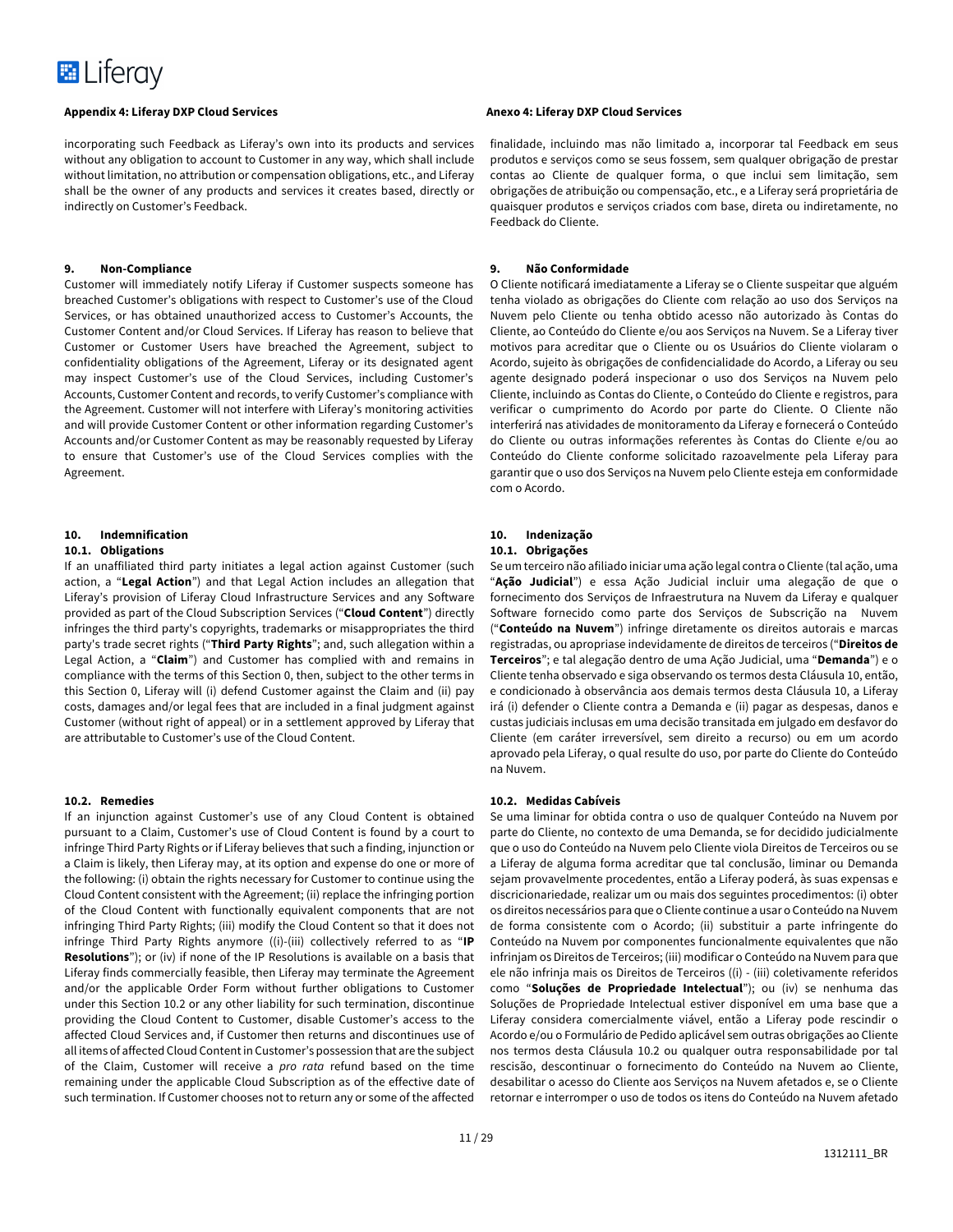

Cloud Content upon termination by Liferay in accordance with this Section 10.2, Customer shall bear the sole risk of any costs, damages and/or attorney's fees arising from Customer's continued use of the Cloud Content following Customer's receipt of Liferay's termination notice, and shall indemnify and hold Liferay harmless from such costs, damages and/or attorney's fees.

#### **10.3. Conditions**

As conditions precedent to Liferay's obligations to Customer under this Section 10, Customer must (i) be current in the payment of all applicable Subscription Fees prior to a Claim or threatened Claim; (ii) notify Liferay in writing of the Claim promptly, but in no event later than ten (10) days of receipt of the Claim for which relief is sought under the Agreement; (iii) provide Liferay with the right to control and conduct the defense of the Legal Action (to the extent the Legal Action is related to the Claim) with counsel of its choice and to settle such Claim at its sole discretion; (iv) not assert or have asserted or have encouraged or assist any third party to assert, against Liferay or any of its Affiliates, customers or Business Partners, any claim that Liferay or a Liferay product infringes copyrights, patents or trademarks, or misappropriates trade secret rights; and (v) cooperate with Liferay in the defense of the Claim.

#### **10.4. Exclusions**

Notwithstanding the foregoing, Liferay will have no obligations under Section 10 with regard to any Claim to the extent that it is based upon (i) a modification of the Cloud Content not made by, or at the written direction of, Liferay; (ii) Liferay's compliance with any designs, specifications or instructions provided by Customer; (iii) use of the Cloud Content in combination with products, data or business methods not provided by Liferay, if the infringement or misappropriation would not have occurred without the combined use; (iv) facts or circumstances constituting a breach of the Agreement; (v) use of any release of the Cloud Content if, as of the date of a Claim the infringement or misappropriation would not have occurred through use of a more recent release of the Cloud Content, as applicable; (vi) any use of the Cloud Content by Customer other than for Customer's internal use; (vii) use by Customer after notice by Liferay to discontinue use of all or a portion of the Cloud Content to avoid infringement or misappropriation; (viii) a claim or lawsuit by Customer against a third party (or results from or arises out of such claim or lawsuit); or (ix) allegations associated with software, technology, products or other subject matter other than Cloud Content (including, but not limited to allegations associated with any legal action other than the Claim, including any allegations that remain after the Claim is resolved), and Customer assumes full responsibility for fees, costs and damages associated with defending, settling and/or paying any resulting judgment or settlement in connection with software, technology or products that are not Cloud Content.

#### **10.5. Sole Remedies**

No express or implied warranties by Liferay or its Affiliates are created as a result of this Section 10. To the maximum extent permitted by law, this Section 10 states Customer's sole and exclusive remedies and Liferay's sole obligations for claims arising from or related to copyrights, patents, trademarks, trade secrets or any other intellectual property rights as relates directly to the Cloud Subscription Services and Cloud Content and supersedes any other Liferay obligation related to the subject matter of this Section 10 (including, but not limited to, indemnification, breach of warranty, and/or breach of contract under the Agreement). For the avoidance of doubt, the terms of this Section 10 shall

que estão em posse do Cliente que são objeto da Demanda, o Cliente receberá um reembolso proporcional com base no tempo restante da Subscrição na Nuvem aplicável a partir da data efetiva dessa rescisão. Se o Cliente optar por não devolver nenhum ou parte do Conteúdo na Nuvem afetado após a rescisão pela Liferay, de acordo com esta Cláusula 10.2, o Cliente assumirá o risco exclusivo de quaisquer custos, danos e/ou honorários advocatícios decorrentes do uso continuado pelo Cliente do Conteúdo na Nuvem após o recebimento pelo Cliente do aviso de rescisão da Liferay, e indenizará e isentará a Liferay de tais custos, danos e/ou honorários advocatícios.

#### **10.3. Condições**

Como condicionantes das obrigações da Liferay para com o Cliente nos termos desta Cláusula 10, o Cliente deve (i) estar em dia com o pagamento de todas as Remunerações de Subscrição aplicáveis antes de uma Demanda ou ameaça de Demanda; (ii) notificar a Liferay por escrito da Demanda imediatamente, mas em nenhum caso depois de 10 (dez) dias do recebimento da Demanda para a qual a indenização é requerida sob o Acordo; (iii) fornecer à Liferay o direito de controlar e conduzir a defesa da Ação Judicial (na medida em que a Ação Judicial esteja relacionada à Demanda) com o advogado de sua escolha e de liquidar tal Demanda à seu exclusivo critério; (iv) não afirmar ou ter afirmado ou ter incentivado ou ajudado qualquer terceiro a afirmar, contra a Liferay ou qualquer de suas Afiliadas, clientes ou Parceiros de Negócios, qualquer alegação de que a Liferay ou um produto Liferay infringe direitos autorais, patentes ou marcas registradas ou se apropria indevidamente de segredos comerciais; e (v) cooperar com a Liferay na defesa da Demanda.

#### **10.4. Exclusões**

Não obstante o acima exposto, a Liferay não terá obrigações sob a Cláusula 10 com relação a qualquer Demanda, na medida em que se baseie em (i) uma modificação do Conteúdo na Nuvem não feita pela, ou por orientação escrita da, Liferay; (ii) o cumprimento da Liferay com quaisquer projetos, especificações ou instruções fornecidas pelo Cliente; (iii) uso do Conteúdo na Nuvem em combinação com produtos, dados ou métodos de negócios não fornecidos pela Liferay, se a infração ou apropriação indébita não ocorresse sem o uso combinado; (iv) fatos ou circunstâncias que constituam uma violação do Acordo; (v) uso de qualquer versão do Conteúdo na Nuvem se, na data de uma Demanda, a infração ou apropriação indevida não teria ocorrido através do uso de uma versão mais recente do Conteúdo na Nuvem, conforme aplicável; (vi) qualquer uso do Conteúdo na Nuvem pelo Cliente que não seja para uso interno do Cliente; (vii) uso pelo Cliente após notificação pela Liferay de descontinuar o uso de todo ou parte do Conteúdo na Nuvem para evitar violação ou apropriação indébita; (viii) uma demanda ou ação judicial do Cliente contra um terceiro (ou resulta de ou surge de tal demanda ou ação judicial); ou (ix) alegações associadas a software, tecnologia, produtos ou outro assunto que não seja o Conteúdo na Nuvem (incluindo, mas não se limitando a, alegações associadas a qualquer ação judicial que não seja a Demanda, incluindo quaisquer alegações que permaneçam após a Demanda ser resolvida), e o Cliente assume total responsabilidade pelos honorários, custos e danos associados à defesa, acordo e/ou pagamento de qualquer julgamento ou acordo em conexão com software, tecnologia ou produtos que não são Conteúdo na Nuvem.

#### **10.5. Únicas Medidas Cabíveis**

Nenhuma garantia expressa ou implícita da Liferay ou de suas Afiliadas é criada como resultado desta Cláusula 10. Na extensão máxima permitida por lei, esta Cláusula 10 declara as únicas e exclusivas medidas cabíveis do Cliente e as obrigações exclusivas da Liferay para demandas decorrentes de ou relacionadas a direitos autorais, patentes, marcas registradas, segredos comerciais ou quaisquer outros direitos de propriedade intelectual relacionados diretamente aos Serviços de Subscrição na Nuvem e Conteúdo na Nuvem e sobrepõe-se a qualquer outra obrigação da Liferay relacionada ao assunto desta Cláusula 10 (incluindo, mas não se limitando a, indenização,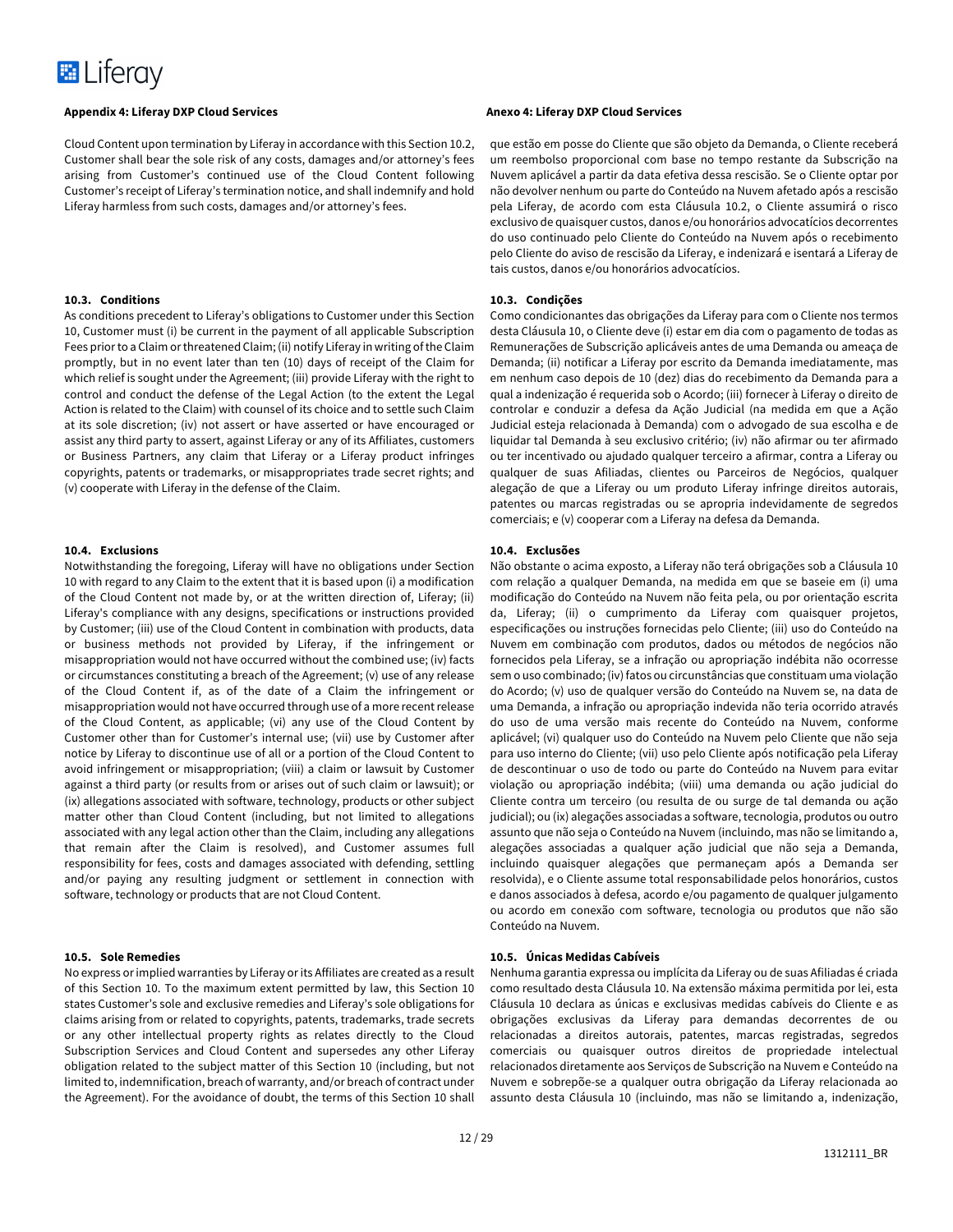

apply in the place of, and Customer expressly waives any rights, and releases Liferay from any obligations, under the terms of any other warranties or terms relating to intellectual property rights or remedies, including without limitation indemnification terms or conditions that may be included in the Base Agreement. If there are any other applicable indemnity coverage or remedies available to Customer related to intellectual property infringement under the Base Agreement, Customer agrees that the total of all benefits payable under all such provisions will not exceed the total damages, costs, and expenses incurred by Customer, and that Liferay will pay only its proportional share of such total damages, costs, and expenses subject to the limitations of liability set forth in the Base Agreement. To avoid any doubt, nothing in this Section 10 derogates from the limitations and exclusions of liability under Section 7 of the Base Agreement.

#### **11. Data Privacy and Security**

**11.1.** Information as to whether, what and how Customer data may be processed through Cloud Services can be found at: https://www.liferay.com/de/legal/cloud-services-data.

**11.2.** Customer agrees that for purposes of processing of Customer's Personal Data through the Cloud Services Liferay acts as data processor and is appointed and authorized to process such Personal Data on behalf of Customer in accordance with Customer's instructions and in accordance with the terms of the Agreement (including Liferay's confidentiality obligations set forth in the Base Agreement) and only to the extent required in order to provide the Cloud Services to Customer but for no further purposes. The Parties agree that Customer's instructions are properly documented in the Agreement. Processing of Personal Data for any other purposes requires a prior written agreement between the Parties.

**11.3.** Customer acknowledges that for purposes of delivering the Cloud Services Liferay engages the Affiliates and other subcontractors identified at www.liferay.com/legal/cloud-services-data as sub-processors, and that such sub-processors are located in territories world-wide that may not have the same level of protection as the country of the origin of Personal Data. Customer authorizes Liferay to engage the aforementioned and additional sub-processors ("Sub-processors"), provided that: (i) Liferay imposes obligations on the Subprocessors with regard to processing of Personal Data that shall be not less strict than those agreed between Customer and Liferay in this Section; (ii) as between Liferay and Customer, Liferay remains responsible for processing of Personal Data by its Sub-processors and liable for any violations of Liferay's obligations under the Agreement; (iii) Liferay maintains at all times the current list of Sub-Processors available at: https://www.liferay.com/de/legal/cloud-services-data; and (iv) Customer may object to an appointment of an additional Sub-processor by Liferay due to justified concerns regarding such Sub-processors' ability to comply with the data privacy and security obligations applicable to Liferay under the Agreement. Upon receipt of Customer's objection specifying the concerns, Liferay and Customer will enter into good faith negotiations to address Customer's concerns. If Parties should not be able to agree on measures to resolve Customer's concerns in due time, either party may terminate the Agreement without liability to the other party.

**11.4.** Throughout the term of the Agreement Liferay will maintain commercially reasonable and appropriate Technical and Organizational Measures ("TOM") to protect any Personal Data stored by Customer in the Cloud Service. Liferay may at its sole discretion update its TOM at any time and without

quebra de garantia, e/ou quebra de contrato sob o Acordo). Para evitar dúvidas, os termos desta Cláusula 10 aplicar-se-ão no lugar de, e o Cliente expressamente renuncia a quaisquer direitos e libera a Liferay de quaisquer obrigações, sob os termos de quaisquer outras garantias ou termos relacionados a direitos ou medidas cabíveis de propriedade intelectual, incluindo, sem limitação, termos ou condições de indenização que podem ser incluídos no Acordo Base. Se houver qualquer outra cobertura de indenização aplicável ou medidas cabíveis ao Cliente relacionadas à violação de propriedade intelectual nos termos do Acordo Base, o Cliente concorda que o total de todos os benefícios pagáveis sob tais disposições não excederá o total de danos, custos e despesas incorridos pelo Cliente e que a Liferay pagará apenas sua parte proporcional de tais danos, custos e despesas totais, sujeitos às limitações de responsabilidade estabelecidas no Acordo Base. Para evitar qualquer dúvida, nada nesta Cláusula 10 derroga as limitações e exclusões de responsabilidade previstas na Cláusula 7 do Acordo Base.

#### **11. Privacidade e Segurança de Dados**

**11.1.** Informações sobre se, o que e como os dados do Cliente podem ser processados através dos Serviços na Nuvem podem ser encontrados em: https://www.liferay.com/de/legal/cloud-services-data.

**11.2.** O Cliente concorda que, para fins de processamento dos Dados Pessoais do Cliente através dos Serviços na Nuvem, a Liferay atua como processador de dados e é nomeado e autorizado a processar tais Dados Pessoais em nome do Cliente de acordo com as instruções do Cliente e de acordo com os termos do Contrato (incluindo as obrigações de confidencialidade da Liferay estabelecidas no Contrato Base) e apenas na medida necessária para fornecer os Serviços na Nuvem ao Cliente, mas para nenhum outro propósito. As Partes concordam que as instruções do Cliente estão devidamente documentadas no Contrato. O processamento de Dados Pessoais para quaisquer outros fins requer um acordo prévio por escrito entre as Partes.

**11.3.** O Cliente reconhece que, para fins da prestação dos Serviços na Nuvem, a Liferay envolve as Afiliadas e outros subcontratados identificados em www.liferay.com/legal/cloud-services-data como subprocessadores, e que esses subprocessadores estão localizados em territórios em todo o mundo, que podem não ter o mesmo nível de proteção que o país da origem dos Dados Pessoais. O Cliente autoriza a Liferay a envolver os subprocessadores acima mencionados ou outros adicionais ("Subprocessadores"), desde que: (i) a Liferay imponha obrigações aos Subprocessadores no que diz respeito ao processamento de Dados Pessoais que não sejam menos rigorosos do que aqueles acordados entre Cliente e Liferay nesta Seção; (ii) entre a Liferay e o Cliente, a Liferay permanece responsável pelo processamento de Dados Pessoais por seus Subprocessadores e responsável por quaisquer violações das obrigações da Liferay nos termos do Contrato; (iii) A Liferay mantenha sempre a lista atual de Sub-Processadores disponível em: https://www.liferay.com/de/legal/cloud-services-data; e (iv) o Cliente pode opor-se à nomeação de um Subprocessador adicional pela Liferay devido a preocupações justificadas em relação à capacidade de tais Subprocessadores de cumprir as obrigações de privacidade e segurança de dados aplicáveis à Liferay nos termos do Contrato. Após o recebimento da objeção do Cliente, especificando as preocupações, a Liferay e o Cliente entrarão em negociações de boa fé para tratar das preocupações do Cliente. Se as Partes não puderem concordar com medidas para resolver as preocupações do Cliente no devido tempo, qualquer das partes poderá rescindir o Contrato sem responsabilidade com a outra parte.

**11.4.** Durante o prazo do Acordo, a Liferay manterá Medidas Técnicas e Organizacionais ("TOM") comercialmente razoáveis e apropriadas para proteger quaisquer Dados Pessoais armazenados pelo Cliente no Serviço na Nuvem. A Liferay pode, a seu exclusivo critério, atualizar seu TOM a qualquer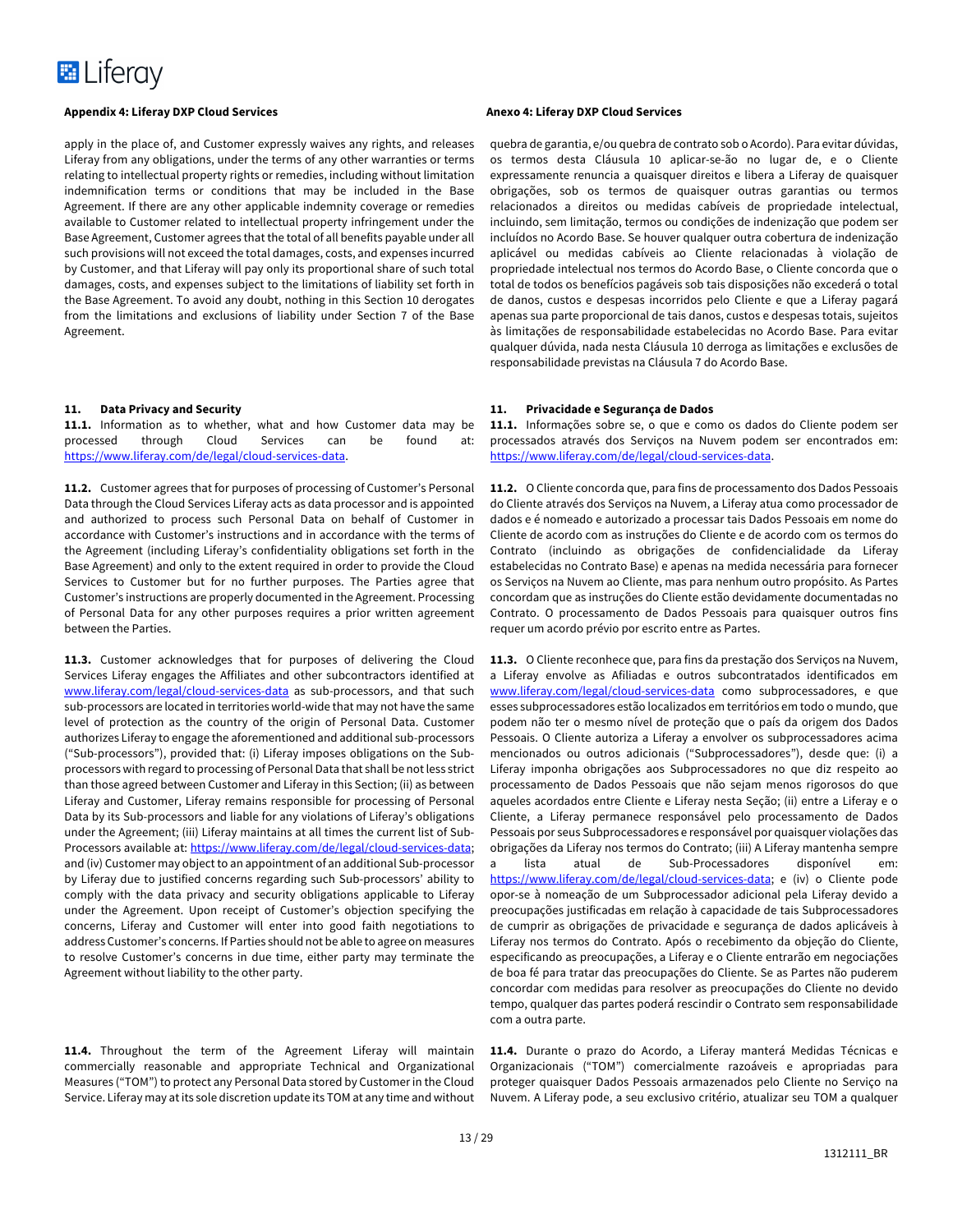

notice to Customer, provided, however, that any such updates shall not materially reduce the security and data protection standards set forth in the TOM applicable as of the Order Form Effective Date of the Order Form governing Customer's use of the applicable Cloud Service.

**11.5.** Each party shall comply with its respective obligations under the Data Protection Laws. As the party in control of Personal Data, Customer is at all times responsible for assessing if the contractual assurances, TOM implemented and backup functionalities offered by Liferay are appropriate for the Personal Data Customer intends to upload to the Cloud Services in accordance with the Data Protection Laws. Customer shall refrain from uploading to and/or, if required to assure compliance with the Data Protection Laws, remove, Personal Data from the Cloud Services to the extent processing of such Personal Data through the Cloud Service would constitute a violation of the Data Protection Laws applicable to such Personal Data. To the extent required under applicable laws, Customer will obtain any necessary consent from, provide any required notification and/or information to the data subjects, and reply to the requests of the data subjects exercising their rights under the Data Protection Laws with regard to the Personal Data Customer transfers, uploads or stores in the Cloud Services. As between the parties, Customer is solely responsible for its own secure use of the Cloud Services, including, without limitation, compliance with Customer's own security policies, its use and distribution of access credentials.

**11.6.** Either party shall inform the other party of any security incident resulting in unauthorized alteration, disclosure, destruction or loss of Customer's Personal Data stored in the Cloud Services without undue delay ("Security Incident"). The Parties shall cooperate in good faith to investigate the reasons and consequences of the Security Incident and take reasonable steps to address the Security Incident and prevent future Security Incidents. Liferay may provide such notifications either via email notification to the email address associated with the applicable Designated Contacts and/or notification within the Cloud Service.

**11.7.** Upon Customer's written request to be made no later than fourteen (14) days upon expiration of Customer's Cloud Services Subscription, Liferay will provide Customer with access to the Cloud Services for up to a fourteen (14) day period starting from the date of receipt of Customer's request, solely for purpose of retrieval of Customer's Content, which includes Customer's Personal Data stored in the Cloud Services. Liferay shall have no obligation to maintain and will irretrievably remove the Content upon expiration of a thirty (30) day period after expiration of Customer's Subscription that provides for access to the Cloud Services.

**11.8.** Where Customer is established in the EEA, Switzerland, UK, Central or South America, or Mexico, and unless otherwise agreed between the parties in the applicable Order Form, the terms of the Data Processing Addendum available at www.liferay.com/legal as of Order Form Effective Date ("**DPA**") apply to the processing of Customer's Personal Data by Liferay and are incorporated in the Agreement and Customer's execution of the applicable Order Form governing the use of Cloud Services by the Customer shall be deemed as its execution of the DPA.

**11.9.** Where the Customer is not established in any of the territories mentioned in the previous sentence, Customer may enter into the DPA with Liferay, by adding a reference to the DPA to the Order Form applicable to the relevant Cloud Services, in which case the DPA will apply to the processing of Customer's Personal Data by Liferay and will be considered incorporated in the Agreement and Customer's execution of the applicable Order Form governing the use of Cloud Services by the Customer will be deemed as its execution of the DPA.

momento e sem aviso ao Cliente, desde que tais atualizações não reduzam materialmente os padrões de segurança e proteção de dados estabelecidos no TOM aplicável a partir da Data Efetiva do Formulário de Pedido que regula o uso pelo Cliente dos Serviços na Nuvem aplicáveis.

**11.5.** Cada parte deverá cumprir suas respectivas obrigações de acordo com as Leis de Proteção de Dados. Como parte no controle de Dados Pessoais, o Cliente é sempre responsável por avaliar se as garantias contratuais, TOM implementado e as funcionalidades de backup oferecidas pela Liferay são apropriadas para os Dados Pessoais que o Cliente pretende enviar para os Serviços na Nuvem, de acordo com as Leis de Proteção de Dados. O Cliente deverá abster-se de fazer o upload para e/ou, se necessário para garantir a conformidade com as Leis de Proteção de Dados, remover Dados Pessoais dos Serviços na Nuvem na medida em que processar tais Dados Pessoais através do Serviço na Nuvem constituiria uma violação das Leis de Proteção de Dados aplicáveis à esses dados pessoais. Na medida exigida pela legislação aplicável, o Cliente obterá o consentimento necessário, fornecerá as notificações e/ou informações necessárias aos titulares dos dados e responderá aos pedidos dos titulares dos dados que exercerem os seus direitos ao abrigo das Leis de Proteção de Dados relativamente à transferência, carregamento ou armazenamento pelo Cliente de Dados Pessoais nos Serviços na Nuvem. Entre as partes, o Cliente é o único responsável por seu próprio uso seguro dos Serviços na Nuvem, incluindo, sem limitação, a conformidade com as próprias políticas de segurança do Cliente, o uso e distribuição de credenciais de acesso.

**11.6.** Cada parte informará a outra parte sobre qualquer incidente de segurança resultando em alterações não autorizadas, divulgação, destruição ou perda de Dados Pessoais do Cliente armazenados nos Serviços na Nuvem sem demora indevida ("Incidente de Segurança"). As Partes devem cooperar de boa fé para investigar as razões e conseqüências do Incidente de Segurança e tomar medidas razoáveis para enfrentar o Incidente de Segurança e prevenir futuros Incidentes de Segurança. A Liferay pode efetuar tais notificações por email para o endereço de e-mail associado aos Contatos Designados aplicáveis e/ou notificação dentro do Serviço na Nuvem.

**11.7.** Mediante solicitação por escrito do Cliente a ser feita no prazo máximo de 14 (catorze) dias após a expiração da Subscrição de Serviços na Nuvem do Cliente, a Liferay fornecerá ao Cliente acesso aos Serviços na Nuvem por até 14 (catorze) dias a partir da data de recebimento do pedido do Cliente, exclusivamente para fins de recuperação do Conteúdo do Cliente, que inclui Dados Pessoais do Cliente armazenados nos Serviços na Nuvem. A Liferay não terá nenhuma obrigação de manter e removerá irremediavelmente o Conteúdo após a expiração de um período de 30 (trinta) dias após a expiração da Subscrição do Cliente que fornece acesso aos Serviços na Nuvem.

**11.8.** Quando o Cliente estiver estabelecido no EEE, Suíça, Reino Unido, América Central ou do Sul, ou México, e a menos que acordado de outra forma entre as partes no Formulário de Pedido aplicável, os termos do Adendo de Processamento de Dados que estão disponíveis em www.liferay.com/legal a partir da Data Efetiva do Formulário de Pedido ("**DPA**") se aplicam ao processamento de Dados Pessoais do Cliente pela Liferay e são incorporados ao Acordo e a assinatura pelo Cliente do Formulário de Pedido aplicável que rege o uso dos Serviços na Nuvem pelo Cliente será considerada como sua assinatura no DPA.

**11.9.** Quando o Cliente não estiver estabelecido em nenhum dos territórios mencionados no parágrafo anterior, o Cliente poderá celebrar o DPA com a Liferay, adicionando uma referência ao DPA ao Formulário de Pedido aplicável aos Serviços na Nuvem relevantes, caso em que o DPA irá aplicam-se ao processamento de Dados Pessoais do Cliente pela Liferay e serão considerados incorporados no Acordo e a assinatura pelo Cliente do Formulário de Pedido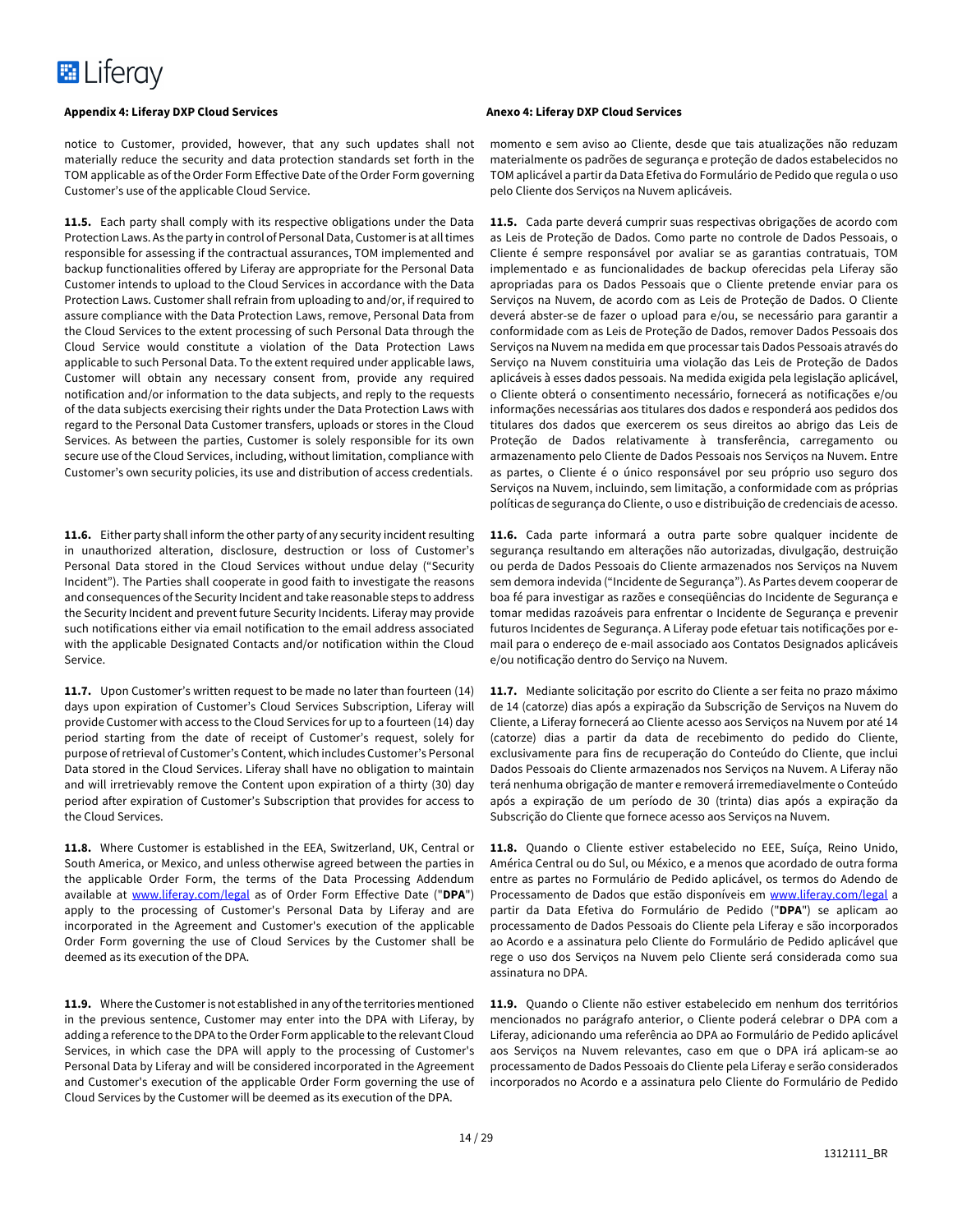

**11.10.** In any event of inconsistencies between the terms of the DPA and this Section 11, the terms of DPA shall prevail in relation to the Customer's Personal Data.

**11.11.** For clarification, either party understands and agrees that processing of the business contact data of the employees or third parties involved in the initiation or maintenance of the Agreement, performance or use of Subscription Benefits of the Agreement on behalf of the other party does not constitute data processing on behalf of that other party. Liferay processes such business contact data only for purposes of the initiation and maintenance of the Agreement, performance or using Subscription Benefits of the Agreement but for no other purpose in accordance with its privacy statement at: www.liferay.com/privacy-policy.

#### **12. Monitoring of Customer's Use of the Service**

Liferay may use solutions or technologies that monitor Customer's usage statistics while using the Cloud Services. Liferay will use such usage statistics related to Customer's use of the Cloud Service in accordance with the Privacy Policy posted at https://www.liferay.com/privacy-policy only to improve Liferay offerings, to assist a Customer in its use of the Liferay offerings and to monitor Customer's compliance with the use restrictions applicable to the Cloud Service as set forth in this Appendix. Liferay may collect and use, for any purpose, aggregated anonymous usage data about Customer's use of the Cloud Services.

aplicável que rege o uso dos Serviços na Nuvem pelo Cliente será considerada como sua assinatura no DPA.

**11.10.** Em qualquer caso de inconsistências entre os termos do DPA e esta Seção 11, os termos do DPA prevalecerão em relação aos Dados Pessoais do Cliente.

**11.11.** Para esclarecimento, ambas as partes entendem e concordam que o processamento dos dados de contato comercial dos funcionários ou de terceiros envolvidos na criação ou manutenção do Acordo, no desempenho ou no uso dos Benefícios da Subscrição previstos no Acordo em nome da outra parte não constitui um processamento de dados em nome dessa outra parte. A Liferay processa esse tipo de dados de contato comercial apenas para a criação e manutenção deste Acordo, execução ou uso dos Benefícios da Subscrição do Acordo e para nenhum outro propósito de acordo com sua declaração de privacidade localizada em: www.liferay.com/privacy-policy.

#### **12. Monitoramento do Uso do Serviço pelo Cliente**

A Liferay pode usar soluções ou tecnologias que monitoram as estatísticas de uso do Cliente ao usar os Serviços na Nuvem. A Liferay usará as estatísticas de uso relacionadas ao uso do Serviço na Nuvem pelo Cliente, de acordo com Política de Privacidade localizada em https://www.liferay.com/privacy-policy apenas para melhorar as ofertas Liferay, para ajudar um Cliente no uso das ofertas Liferay e para monitorar a conformidade do Cliente com as restrições de uso aplicáveis ao Serviço na Nuvem, conforme estabelecido neste Anexo. A Liferay pode coletar e usar, para qualquer finalidade, dados de uso anônimos agregados sobre o uso dos Serviços na Nuvem pelo Cliente.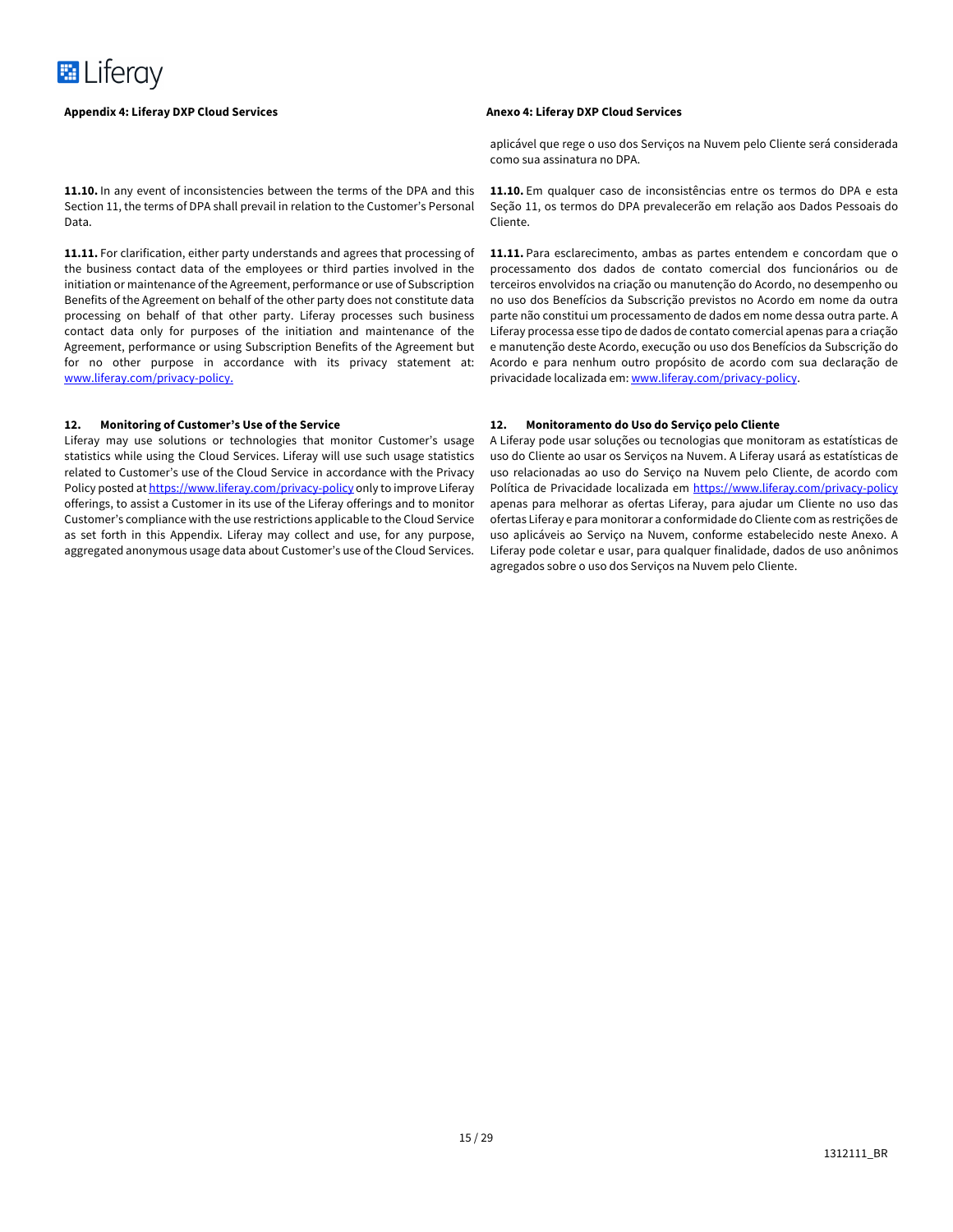

Liferay will provide Support to Customer according to the tems of this Schedule 4.A:

#### **1. Severity Levels**

The severity level for a particular Incident is determined through a mutual discussion between Customer and Liferay, and based on the business impact of the issue.

Severity 1 ("High") Incidents: A Severity 1 Incident means (i) for purposes of the Liferay Cloud Infrastructure (a) the production environment for the Customer Application is completely shut down or severely impacted; or (b) the nonproduction environment for the Customer Application is completely inaccessible; or (ii) for purposes of Liferay Software (a) production environment system is severely impacted; or (b) system operations or mission-critical applications are inoperable; or (c) mission-critical applications that have experienced repeated material system interruptions that are effectively making the applications inoperable.

Severity 2 ("Normal") Incidents: A Severity 2 Incident means (i) for purposes of the Liferay Cloud Infrastructure the non-production environment for the Customer Application is functioning with limited capabilities or is unstable with periodic interruptions; or (ii) for purposes of Liferay Software (a) the system is functioning with limited capabilities; or (b) is unstable with periodic interruptions; or (c) mission critical applications, while not inoperable, have experienced material system interruptions.

Severity 3 ("Low") Incidents: A Severity 3 Incident means (i) for purposes of the Liferay Cloud Infrastructure any environment for the Customer Application is fully functional, but there are observed errors that do not impact the usability of an environment; or (ii) for purposes of Liferay Software the system is fully functional, but there are observed errors that do not impact the usability of the system.

Liferay will work on Incidents designated as Severity 1 twenty-four (24) hours a day, seven (7) days a week, ("**24x7**"), provided that if resolution of a Customer's issue requires input from members of Customer's support team and they are not available to work during those hours, Liferay reserves the right to lower the severity level to match the actual business impact, if applicable, until Customer's support team is available to support the incident on a 24x7 basis.

#### **2. Designated Contacts**

Liferay will provide Support to Customer only through communication with the Designated Contacts. Customer may designate up to the number of Designated Contacts described in the table below based on the number of Subscriptions for Production Purposes Customer has purchased. Customer may add Designated Contacts by purchasing additional "Designated Contact Add-on" Subscriptions. Customer shall use commercially reasonable efforts to maintain consistent Designated Contacts during the relevant Subscription Term, provided that Customer may change its Designated Contacts from time to time as a result of changes in employment responsibilities, transfers, leaves of absence, resignation or termination of employment of such individual. Customer may not use a single Designated Contact to act as a mere forwarding service for other of Customer's personnel.

# **SCHEDULE 4.A: SUPPORT APÊNDICE 4.A: SUPORTE**

A Liferay irá fornecer Suporte ao Cliente de acordo com os termos deste Apêndice 4.A:

#### **1. Níveis de Severidade**

O nível de severidade para um Incidente em particular é determinado através de discussão mútua entre o Cliente e a Liferay, e com base no impacto comercial do problema.

Incidentes Severidade 1 ("Alto"): Um Incidente Severidade 1 significa (i) para os propósitos da Infraestrutura na Nuvem Liferay que (a) o ambiente de produção do Aplicativo do Cliente esteja completamente desligado ou severamente impactado; ou (b) o ambiente não produtivo para o Aplicativo do Cliente esta completamente inacessível; ou (ii) a propósito do Software Liferay (a) os sistemas de ambiente de produção foram severamente impactados; ou (b) os sistemas de operação ou aplicativos de missão crítica encontram-se inoperantes; ou (c) os aplicativos de missão crítica experimentaram repetidas interrupções materiais de sistema que estão efetivamente tornando os aplicativos inoperantes.

Incidentes Severidade 2 ("Normal"): Um Incidente Severidade 2 significa (i) para os propósitos da Infraestrutura na Nuvem Liferay que o ambiente não produtivo para o Aplicativo do Cliente esteja funcionando com recursos limitados ou instável com interrupções periódicas; ou (ii) a propósito do Software Liferay (a) o sistema está funcionando com funcionalidades limitadas; ou (b) está instável, experimentando interrupções periódicas; ou (c) os aplicativos de missão crítica, ainda que não estejam inoperantes, estão experimentando interrupções materiais de sistema.

Incidentes Severidade 3 ("Baixo"): Um Incidente Severidade 3 significa (i) para os propósitos da Infraestrutura na Nuvem Liferay que qualquer ambiente para o Aplicativo do Cliente é totalmente funcional, mas há erros observados que não afetam a usabilidade de um ambiente; ou (ii) a propósito do Software Liferay o sistema é totalmente funcional, mas são observados erros que não afetam a usabilidade do sistema.

A Liferay irá trabalhar nos Incidentes considerados de Severidade 1 24 (vinte e quarto) horas por dia, 07 (sete) dias por semana ("**24x7**"), desde que, caso a resolução do problema do Cliente demande a participação dos funcionários do time de suporte do Cliente, e eles não estejam disponíveis neste período, a Liferay se reserva ao direito de reduzir o nível de severidade do incidente para condizer com o real impacto no negócio, se aplicável, até que o time de suporte do Cliente esteja disponível para suportá-lo 24x7.

### **2. Contatos Designados**

A Liferay irá fornecer Suporte aos Clientes apenas por intermédio de comunicação com os Contatos Designados. O Cliente poderá designar contatos até o número de Contatos Designados referido na tabela abaixo, o qual se baseia no número de Subscrições para Propósitos de Produção que o Cliente tenha adquirido. O Cliente poderá adicionar Contatos Designados, adquirindo o pacote de Subscrição "Adicional (Add-on) Contatos Designados". O Cliente deve se utilizar de esforços comerciais razoáveis para manter consistência nos Contatos Designados, durante o Prazo da Subscrição, mantendo-se, no entanto, o direito do Cliente de alterar os Contatos Designados, periodicamente, como resultado de mudanças nas relações laborais, transferências, licenças, exonerações ou demissões desses indivíduos. Fica vedado ao Cliente utilizar-se de um Contato Designado para agir como mero interlocutor de demandas de outros funcionários do Cliente.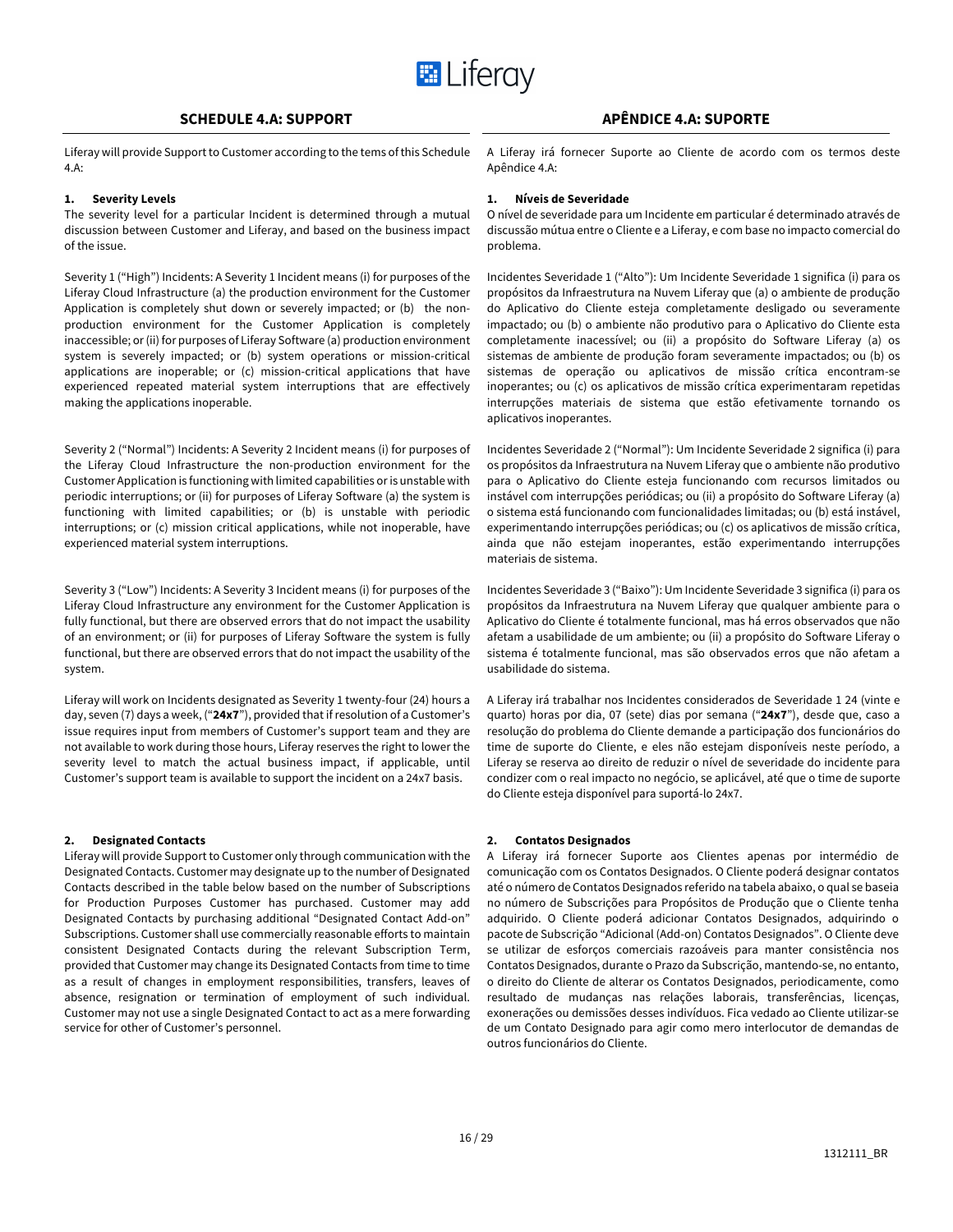

**Table 4.A-2**

| <b>Number of Subscriptions</b><br>for Production Purposes | <b>Designated Contacts</b> |
|-----------------------------------------------------------|----------------------------|
| 1 to 4                                                    |                            |
| $5$ to $8$                                                | հ                          |
| $9$ to 12                                                 |                            |
| 13 to 16                                                  | 12                         |
| 17 to 20                                                  | 15                         |
| 21 and over                                               | 18                         |

**3. Tempo de Confirmação de Recebimento**

#### **Tabela 4.A-2**

| Número de Subscrições<br>para Próposito de Produção | <b>Contatos Designados</b> |
|-----------------------------------------------------|----------------------------|
| 1a4                                                 |                            |
| 5a8                                                 |                            |
| 9a12                                                |                            |
| 13a16                                               | 12                         |
| 17 a 20                                             | 15                         |
| 21 ou mais                                          | 18                         |

O Cliente pode reportar Incidentes à Liferay de acordo com as informações de contato fornecidas, atualmente em https://www.liferay.com/group/customer/support/contact/world-widesupport. Uma vez que o Cliente contate a Liferay a respeito de um Incidente, a Liferay irá confirmar o recebimento do Incidente nos prazos especificados abaixo, de acordo com o Nível de Serviço de Suporte do Cliente. Consertos de bugs serão entregues aos Contatos Designados do Cliente. Para os fins desta Cláusula, confirmação de recebimento significa que um engenheiro qualificado da Liferay foi designado para o Incidente e deu início ao trabalho visando à sua

#### **3. Acknowledge Receipt Times**

Customer may report Incidents to Liferay in accordance with the provided contact information, currently at https://www.liferay.com/group/customer/support/contact/world-wide-

support. Once Customer has contacted Liferay about an Incident, Liferay will provide an acknowledgement of receipt within the applicable time frame specified below, in accordance with Customer's appropriate Support Services Level. Bug fixes will be delivered to Customer's Designated Contacts. As used in this Section, a receipt acknowledgment means a qualified Liferay engineer has been assigned to the Incident and has begun to work to resolve the Incident.

#### **Table 4.A-3**

#### **Tabela 4.A-3**

solução.

| Severity Level | Acknowledge Receipt Time       | Nível de Severidade | Tempo de Confirmação de Recebimento |
|----------------|--------------------------------|---------------------|-------------------------------------|
|                | $\scriptstyle\pm$ clock hour . |                     | 1 hora de relógio                   |
|                | 2 Business Hours               |                     | 2 Horas Úteis                       |
|                | L Business Dav                 |                     | L Dia Útil                          |

#### **4. Support Exclusions**

Liferay is not obligated to provide Support in the following situations:

- i. Software or Cloud Service has been modified, changed, damaged by Customer in any way, except as provided in the applicable Documentation or otherwise as directed by or under agreement with Liferay, with or without malicious intent:
- ii. the Incident is caused by Customer's negligence, malicious intent, or hardware malfunction, or other causes beyond the reasonable control of Liferay;
- iii. the Incident is caused by Third-Party Software, unless the Third-Party Software causes the Software to not substantially conform to the Documentation;
- iv. customer has been previously provided a fix for an Incident reported to Liferay and where Customer has not installed such fix within forty-five (45) days after its being given to Customer; and/or
- v. where Liferay has discontinued Services for the version of the Software in accordance with the EOSL Policy.

Notwithstanding the above, Liferay may nevertheless, but is not obligated to, provide Support to Customer in the above cases (i)-(v).

#### **5. Conditions for Providing Support**

Prior to logging an Incident with Liferay, Customer will use commercially reasonable efforts to diagnose the nature of the Incident to ensure that it is resident in the Software or Cloud Service and not a third-party application or component. During the collaborative initial phase of reporting an Incident,

#### **4. Exclusões de Suporte**

A Liferay não está obrigada a fornecer Suporte nas seguintes condições:

i. o Software ou o Serviço na Nuvem que tenha sido modificado, alterado, ou de qualquer forma danificado pelo Cliente, exceto se assim estabelecido na Documentação aplicável, ou se de outra forma determinado ou acordado com a Liferay, com ou sem má-fé;

- ii. Incidentes causados por negligência ou má-fé do Cliente, ou mal funcionamento do hardware, ou quaisquer outras causas que não estejam sob o razoável controle da Liferay;
- iii. Incidentes causados por Software de Terceiros, a menos que o Software de Terceiro faça com que o Software não esteja em conformidade substancial com a Documentação;
- iv. o Cliente tenha recebido o reparo para um Incidente reportado à Liferay e não tenha instalado o referido reparo em um prazo de 45 (quare ta e cinco) dias da sua entrega; e/ou
- v. onde a Liferay tenha descontinuado os Serviços para a versão do Software de acordo com a Política EOSL.

Inobstante o acima descrito, a Liferay poderá, mas não será obrigada, a fornecer Suporte ao Cliente nos casos (i) a (v) acima descritos.

#### **5. Condições para o Fornecimento de Suporte**

Antes de registrar um Incidente na Liferay, o Cliente irá se valer de esforços comercialmente razoáveis para diagnosticar a natureza do Incidente, de modo a garantir que esteja de fato localizado no Software ou nos Serviços na Nuvem, e não em um aplicativo ou componente de terceiro. Durante a fase colaborativa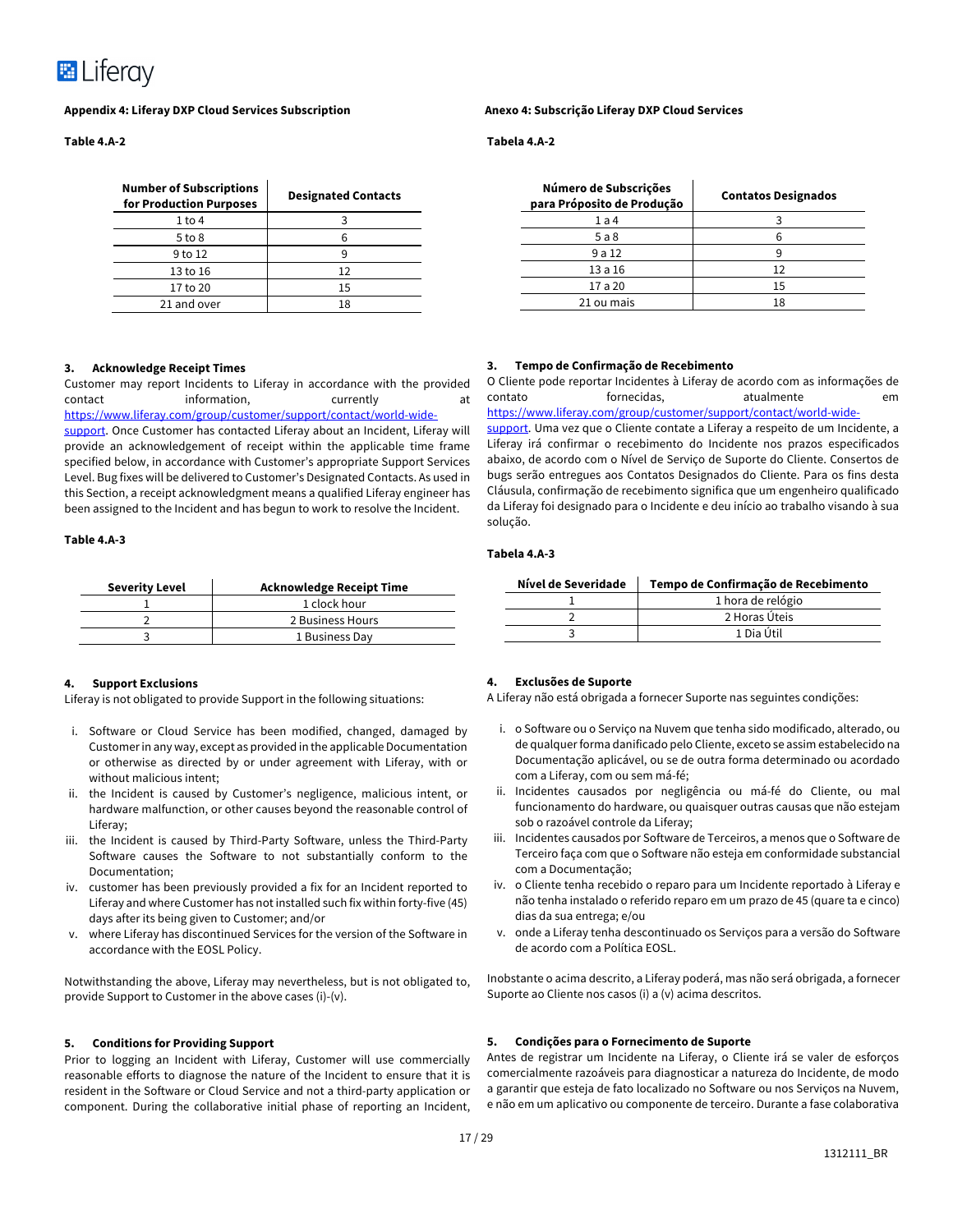Customer will reciprocate a reasonable level of time and resources in accordance with the severity of Incident. Customer acknowledges that Liferay's ability to perform certain Support may be conditioned upon access to and completeness of certain of Customer's information as reasonably requested by Liferay. Such information may include, but is not limited to, the type of hardware Customer is using, a description of the Incident for which Customer seeks Support, and any other additional software Customer is using.

inicial de reporte de um Incidente, o Cliente irá disponibilizar uma quantidade razoável de tempo e um nível razoável de recursos compatíveis com a severidade do Incidente. O Cliente reconhece que a habilidade da Liferay de prestar determinados Suporte pode estar condicionada ao acesso às informações do Cliente razoavelmente requisitadas pela Liferay, bem como à sua acuracidade. Estas informações podem incluir, mas não estão limitadas a, o tipo de hardware utilizado pelo Cliente, uma descrição do Incidente para o qual o Cliente busca Suporte, além de quaisquer outros softwares que o Cliente esteja utilizando.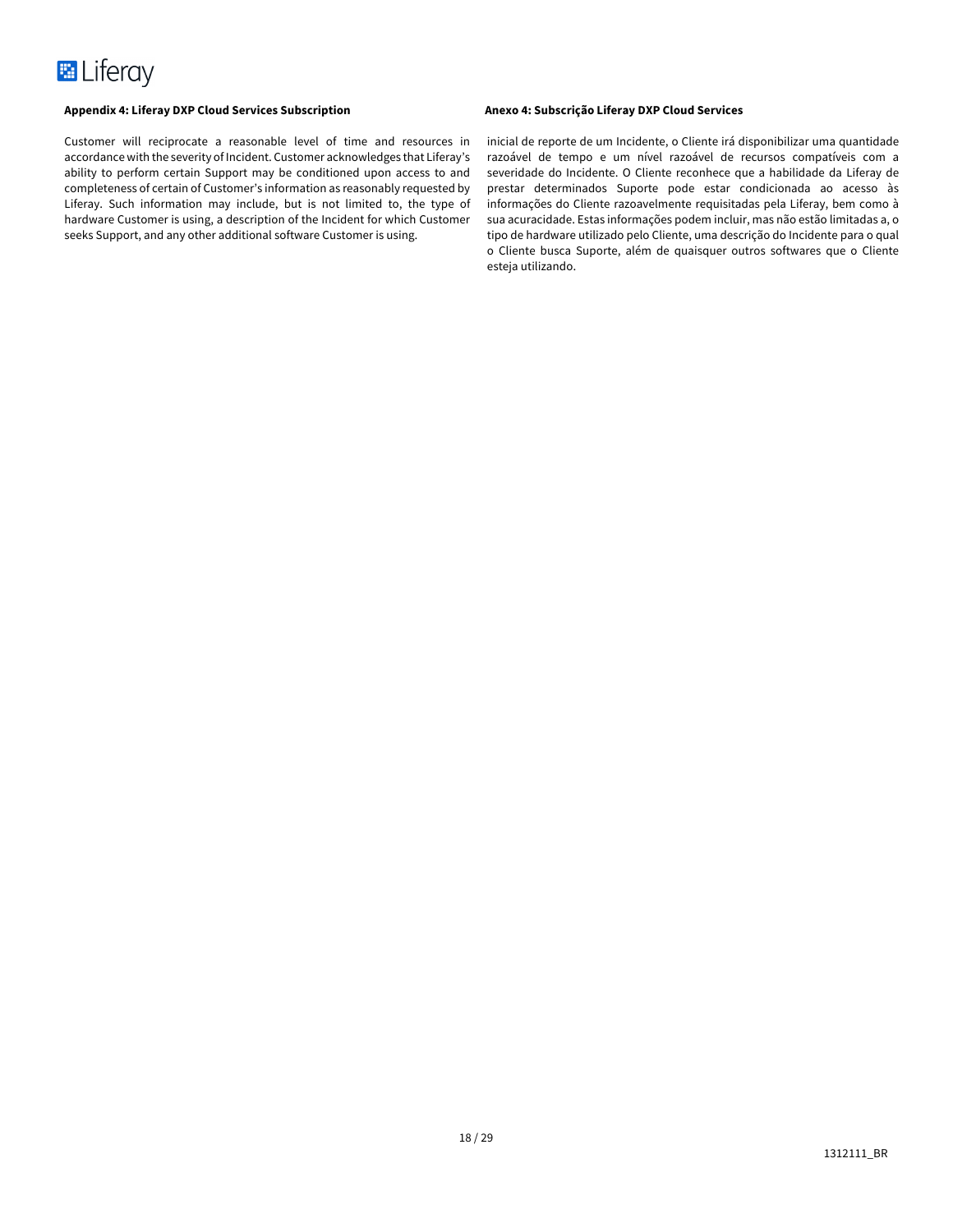

# **SCHEDULE 4.B: LIFERAY CLOUD INFRASTRUCTURE SERVICES**

Liferay Cloud Infrastructure Services ("**Infrastructure Services**") is a "platform as a service" Cloud Service that enables deployment, management, use and hosting of Liferay Software on Liferay Cloud Infrastructure. For clarity and avoidance of doubt, Infrastructure Services are a Cloud Service, as described in Section 2.1 of the body of this Appendix, are included in certain Cloud Subscriptions as specified in an applicable Schedule and are not available for purchase on a standalone basis.

# **1. Definitions**

**"Complete Shutdown"** means the production environment for the Customer Application is completely shut down due to an Incident.

**"Scheduled Maintenance"** is the Maintenance conducted at regular intervals and during the time windows specified at https://help.liferay.com/hc/enus/articles/360032562611-DXP-Cloud-Platform-Release-Schedule

("Scheduled Maintenance Window") which generally does not require the Infrastructure Services to be offline, but may lead to short periods of instability and downtime of up to one (1) clock hour.

**"Unscheduled Maintenance"** is Maintenance outside of the Scheduled Maintenance Window, required to resolve issues that are critical (e.g. security patches, fixes for Severity 1 Incidents) for the Liferay Cloud Infrastructure.

#### **2. Scheduled and Unscheduled Maintenance**

Liferay intends to periodically update, upgrade, backup, improve and/or discontinue certain functionality associated with the Infrastructure Services and Customer's user experience. As a result, the Infrastructure Services may be substantially modified. Liferay reserves the right at any time to change and/or discontinue any or all of the Infrastructure Services (including the underlying platforms and application programming interfaces ("**APIs**") and/or application binary interfaces ("**ABIs**") which may inhibit Customer's ability to use existing applications). Liferay will use reasonable efforts to provide advance notice of material changes to the Services on the applicable Infrastructure Services website.

If Liferay expects a downtime due to the Scheduled Maintenance, Liferay will notify Customer at least fourteen (14) days in advance. If Unscheduled Maintenance shall be required and Liferay expects any downtime due to the Unscheduled Maintenance, Liferay will notify Customer at least four (4) hours prior to the Unscheduled Maintenance. Any notifications of upcoming Maintenance will be provided via email to the Designated Contacts and include reason for the downtime, expected duration of the downtime and contact information.

Liferay will perform Unscheduled Maintenance to address Severity 1 issues. Liferay will address Severity 2 and Severity 3 issues through Scheduled Maintenance.

### **3. Availability and Service Credits**

#### **3.1. Monthly Availability**

Liferay conducts continuous automatic and manual monitoring of the Infrastructure Services to proactively address any potential performance issues. Infrastructure Services provide for certain tools, which allow Customer to monitor its Customer Application.

# **APÊNDICE 4.B: SERVIÇOS DE INFRAESTRUTURA NA NUVEM LIFERAY**

Os Serviços de Infraestrutura na Nuvem Liferay ("**Serviços de Infraestrutura**") são uma oferta de "plataforma como um serviço" Serviço na Nuvem que permite a implantação, gerenciamento, utilização e hospedagem do Software Liferay na Infraestrutura na Nuvem Liferay. Para maior clareza e evitar dúvidas, os Serviços de Infraestrutura são um Serviço na Nuvem, conforme descrito na Cláusula 2.1 do corpo deste Apêndice, estão incluídos em determinadas Subscrições na Nuvem, conforme especificado em um Apêndice aplicável, e não estão disponíveis para compra de forma independente.

## **1. Definições**

**"Desligamento Completo"** significa que o ambiente de produção do Aplicativo do Cliente está completamente desligado devido a um Incidente.

**"Manutenção Programada"** é a Manutenção realizada em intervalos regulares e durante as janelas de tempo indicadas em https://help.liferay.com/hc/enus/articles/360032562611-DXP-Cloud-Platform-Release-Schedule ("Janela de Manutenção Programada") que geralmente não exigem que o Serviços de Infraestrutura esteja off-line, mas pode levar a curtos períodos de instabilidade e inatividade por até 01 (uma) hora de relógio.

**"Manutenção Não Programada"** é Manutenção fora da Janela de Manutenção Programada, necessária para resolver problemas críticos (por exemplo, patches de segurança, consertos para Incidentes de Severidade 1) para a Infraestrutura na Nuvem Liferay.

#### **2. Manutenção Programada e Não Programada**

A Liferay pretende atualizar, aprimorar, fazer backup, melhorar e/ou descontinuar periodicamente determinadas funcionalidades associadas aos Serviços de Infraestrutura e à experiência do usuário do Cliente. Como resultado, os Serviços de Infraestrutura podem ser substancialmente modificados. A Liferay se reserva o direito de, a qualquer momento, alterar e/ou descontinuar qualquer ou todos os Serviços de Infraestrutura (incluindo as plataformas subjacentes e interfaces de programação da aplicação (**APIs**) e/ou interfaces binárias da aplicação (**ABIs**) que podem inibir a capacidade do Cliente para utilisar os aplicativos existentes). A Liferay envidará esforços razoáveis para fornecer um aviso antecipado de alterações materiais nos Serviços no site de Serviços de Infraestrutura aplicável.

Se a Liferay prever tempo de inatividade devido à Manutenção Programada, a Liferay irá notificar o Cliente com antecedência de pelo menos 14 (catorze) dias. Se Manutenção Não Programada for necessária e a Liferay prever qualquer tempo de inatividade devido à Manutenção Não Programada, a Liferay notificará o Cliente pelo menos 04 (quatro) horas antes da Manutenção Não Programada. Quaisquer notificações da próxima Manutenção serão fornecidas via e-mail para os Contatos Designados e incluirão o motivo do tempo de inatividade, a duração esperada do tempo de inatividade e a informação de contato.

A Liferay executará Manutenção Não Programada para resolver os problemas de Severidade 1. A Liferay tratará os problemas de Severidade 2 e Severidade 3 através da Manutenção Programada.

### **3. Disponibilidade e Créditos de Serviços**

#### **3.1. Disponibilidade Mensal**

A Liferay realiza monitoramento automático e manual contínuo dos Serviços de Infraestrutura para abordar proativamente qualquer possível problema de desempenho. Os Serviços de Infraestrutura fornecem certas ferramentas, que permitem ao Cliente monitorar seu Aplicativo de Cliente.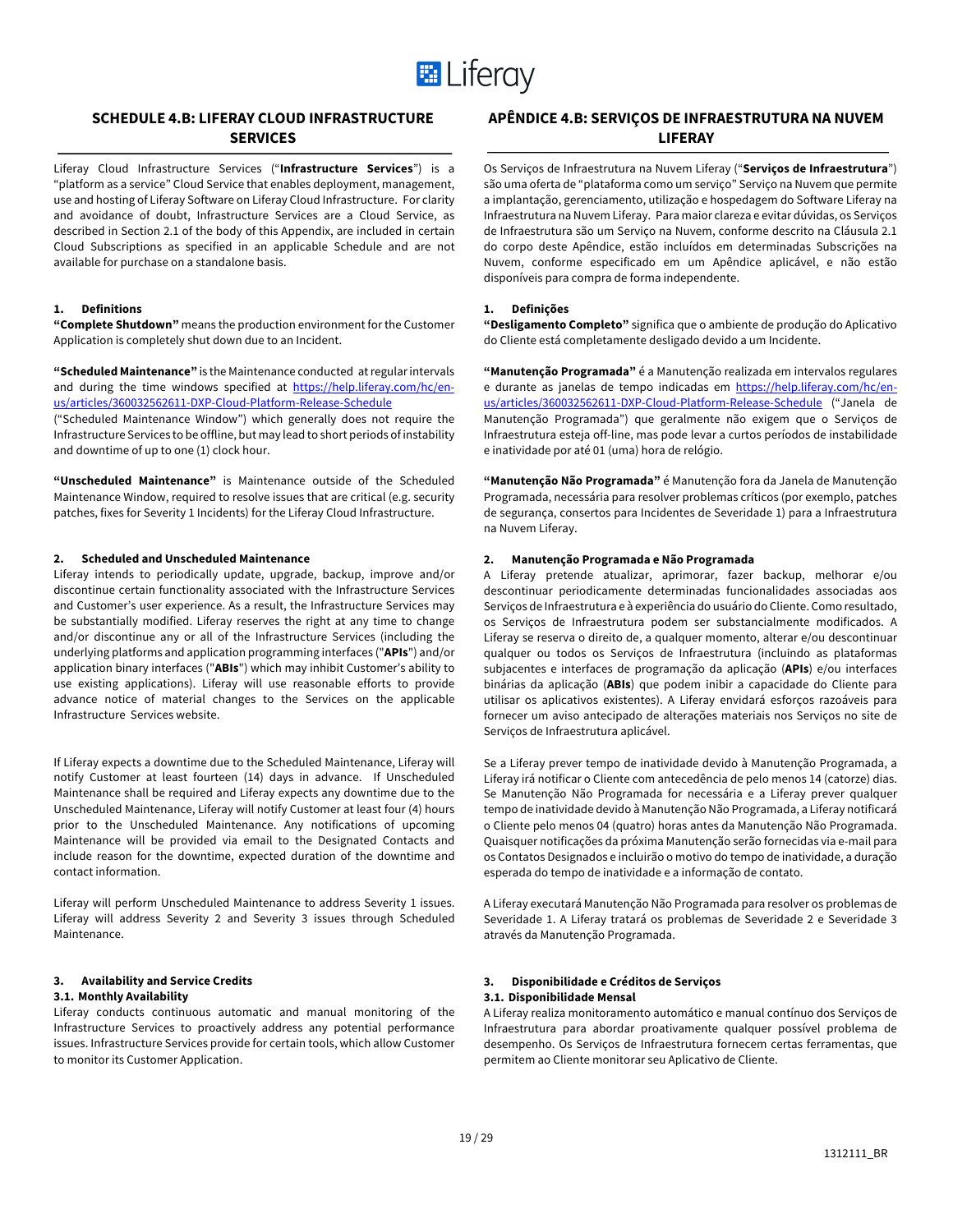### **Appendix 4: Liferay DXP Cloud Services Subscription Anexo 4: Subscrição Liferay DXP Cloud Services**

Liferay will use commercially reasonable efforts to maintain Monthly Availability for the Infrastructure Services at or above 99,95%, except for: (a) Unscheduled Maintenance resulting in planned downtime of which Customer has been given advance notice or Scheduled Maintenance (together **"Planned Downtime**"); or (b) any unavailability caused by circumstances beyond Liferay's reasonable control, including without limitation, force major, acts of government, floods, fires, earthquakes, civil unrest, acts of terror, strikes or other labor problems (other than those involving Liferay employees), internet or web service provider failures or delays, or denial of service attacks ("**Exculpated Downtime**").

"Monthly Availability" or "**MA**" is calculated using the following equation: MA  $= 100\% - ((DT/43800) * 100\%).$ 

"**DT**" or "**Down Time**" is defined as the total number of minutes of Complete Shutdown occurring in a calendar month that is not Scheduled Maintenance or Exculpated Downtime. For example, twenty-two (22) minutes of DT in a calendar month result in a Monthly Availability of 99.94%.

Customer may view information about the average downtime for all Infrastructure Services' assets and the applicable region(s), including historical data about downtimes, root cause and solution, through the applicable Infrastructure Services website.

### **3.2. Service Credits**

In the event that Monthly Availability in a calendar month falls below 99.95%, Customer may request a service credit. Such request must be submitted to Liferay in writing no later than five (5) working days from the end of the concerned calendar month. The Service credit amount shall be calculated by applying the percentage indicated in the table below to pro rata portion of the Subscription Fees paid by Customer for the use of the applicable Cloud Subscription in the concerned calendar month ("Service Credits"):

#### **Table 4.B-3.2**

| <b>MA Percentage</b> | <b>Service Credit calculation percentage</b> |
|----------------------|----------------------------------------------|
| 99.80 to 99.94%      | 5%                                           |
| 99.50 to 99.79%      | 10%                                          |
| Below 99.49%         | 25%                                          |

Service Credits owed by Liferay to Customer shall be credited to Customer's account with the concerned Cloud Subscription and applied to future or additional purchases of Liferay Cloud Subscriptions. In the event of a termination of all of Customer's Cloud Subscriptions by Customer due to Liferay's material breach of the Agreement, Liferay shall refund Customer the monetary amount (in the currency in which Subscription Fees were paid) equal to the Service Credits unused and remaining in Customer's account. In the event of a termination for any other reason, the Service Credits shall expire.

A Liferay envidará esforços comercialmente razoáveis para manter a Disponibilidade Mensal para os Serviços de Infraestrutura igual ou superior a 99,95%, exceto para: (a) Manutenção Não Programada resultando em tempo de inatividade planejado do qual o Cliente recebeu aviso antecipado ou Manutenção Programada (juntos, "**Período de Inatividade Planejado**"); ou (b) qualquer indisponibilidade causada por circunstâncias além do controle razoável da Liferay, incluindo, sem limitação, força maior, atos do governo, inundações, incêndios, terremotos, distúrbios civis, atos de terror, greves ou outros problemas trabalhistas (que não envolvam funcionários da Liferay), falhas ou atrasos do provedor de serviços de internet ou da web, ou ataques de negação de serviço (DoS attack) ("**Tempo de Inatividade Excluído**").

A "Disponibilidade Mensal" ou "**DM**" é calculada usando a seguinte equação: DM  $= 100\% - ((DT/43800)^* 100\%).$ 

"**DT**" ou "**Down Time**" é definido como o número total de minutos de Desligamento Completo ocorridos em um mês calendário que não é Manutenção Programada ou Tempo de Inatividade Excluído. Por exemplo, 22 (vinte e dois) minutos de DT em um mês calendário resultam em uma Disponibilidade Mensal de 99,94%.

O cliente pode visualizar informações sobre o tempo de inatividade médio de todos os ativos e região(ões) aplicável(is) dos Serviços de Infraestrutura, incluindo dados históricos sobre tempos de inatividade, causa raiz e solução, por meio do site dos Serviços de Infraestrutura aplicável.

### **3.2. Créditos de Serviços**

No caso de a Disponibilidade Mensal em um mês de calendário ficar abaixo de 99,95%, o Cliente poderá solicitar um crédito de serviço. Tal pedido deverá ser feito à Liferay por escrito em até 05 (cinco) dias uteis do final do mês calendário em questão. O valor do credito de serviço será calculado aplicando a porcentagem indicada na tabela abaixo ao valor proporcional das Remunerações da Subscrição pagas pelo Cliente para o uso das Subscrições na Nuvem no mês calendário em questão ("Créditos de Serviços"):

### **Tabela 4.B-3.2**

| <b>Porcentagem DM</b> | Cálculo percentual de Créditos de Serviços |
|-----------------------|--------------------------------------------|
| 99.80 a 99.94%        | 5%                                         |
| 99.50 a 99.79%        | 10%                                        |
| Abaixo de 99.49%      | 25%                                        |

Os Créditos de Serviço devidos pela Liferay ao Cliente serão creditados na conta do Cliente com na Subscrição na Nuvem respectiva e aplicados a compras futuras ou adicionais das Subscrições na Nuvem Liferay. No caso de rescisão de todos os Serviços na Nuvem do Cliente pelo Cliente devido à infração substancial do Contrato pela Liferay, a Liferay reembolsará ao Cliente o valor monetário (na moeda em que as Remunerações da Subscrição foram pagas) igual aos Créditos de Serviço não utilizados e remanescentes na conta do Cliente. No caso de uma rescisão por qualquer outro motivo, os Créditos de Serviço expirarão.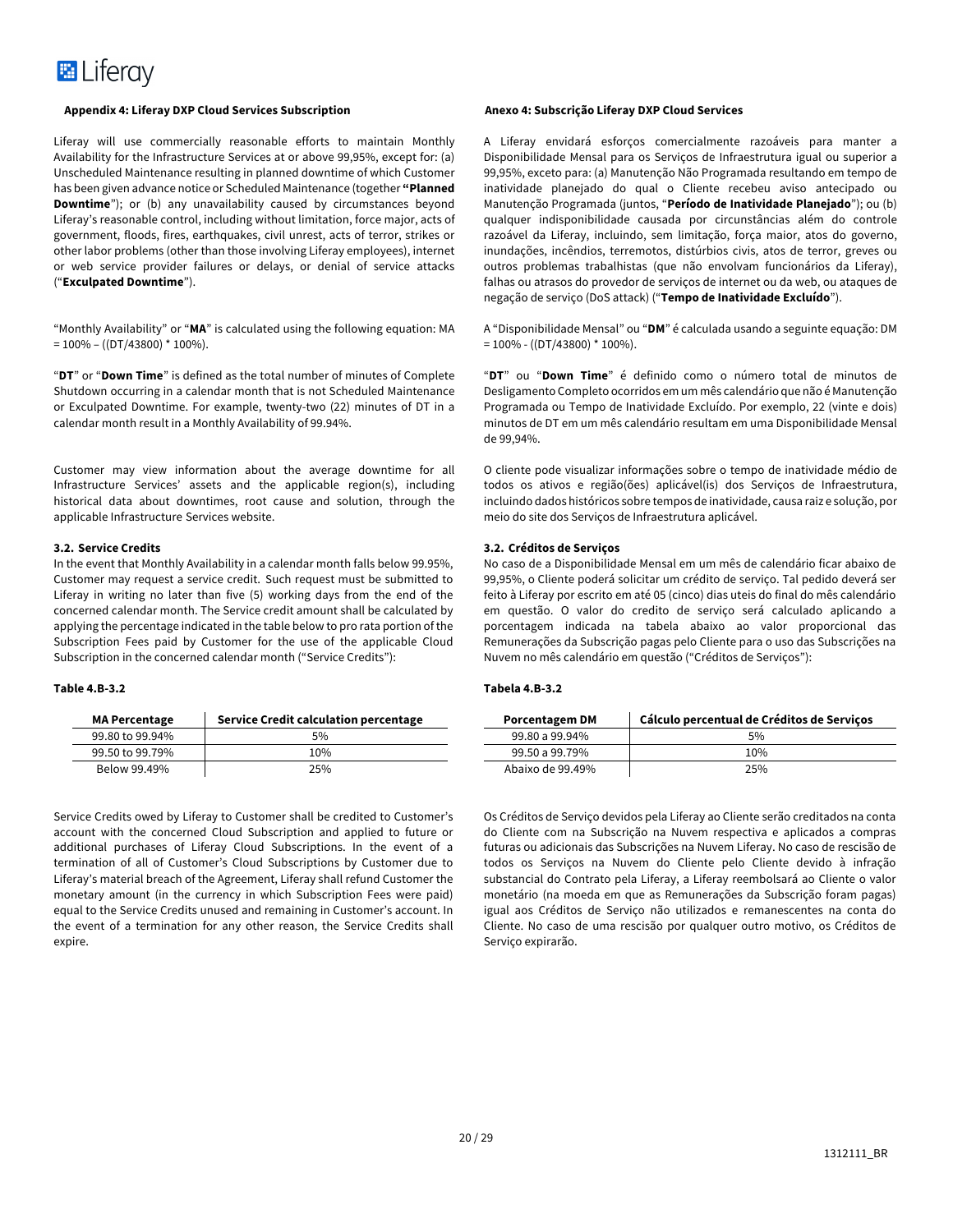

# **SCHEDULE 4.C: LIFERAY DXP CLOUD SUBSCRIPTIONS APÊNDICE 4.C: SUBSCRIÇÕES LIFERAY DXP CLOUD**

## **1. Liferay DXP Cloud Subscription**

#### **1.1. Liferay DXP Cloud**

"Liferay DXP Cloud" is Liferay's Cloud Subscription offering of Liferay Software known as "Liferay Digital Experience Platform" or "Liferay DXP" preinstalled for development, deployment, management, use and hosting in the Liferay Infrastructure.

A Liferay DXP Cloud Subscription provides Customer the following Subscription Benefits during the Subscription Term and on a per Unit basis applicable to the Liferay DXP Cloud Subscription: Access to the Cloud Services known as "Liferay DXP Cloud" and Infrastructure Services, Customer Portal Access, Maintenance and Support for the Liferay DXP Software and for Infrastructure Services (as described in Schedule 4.B). As used in this Schedule 4.C, "Software" means the software known as Liferay DXP.

Liferay will make available the Software, and Updates and Documentation thereto, to Customer for download from Liferay's Customer Portal. Copies of such Software, Updates and Documentation downloaded from Liferay's Customer Portal and used for Development Purposes and Maintenance are governed by the Liferay DXP End User License Agreement located at: http://www.liferay.com/legal/doc/eula/dxp/1001911\_Cloud ("**DXP EULA**"). For clarity, the usage rights for Instances used for Production, Non-Production or Backup Purposes are limited to the Instances of Liferay DXP Software preinstalled by Liferay for Customer in the Liferay Cloud Infrastructure. Each copy of Software provided for Development Purposes provides Customer an entitlement to use the Software limited to use on one (1) development workstation and for up to ten (10) unique IP addresses, as further described in the DXP EULA.

The Unit by which Liferay measures a Customer's use of the Liferay DXP Cloud Subscription is an Instance of the Software component known as "Liferay DXP" preinstalled by Liferay for the Customer in the Liferay Cloud Infrastructure. Each such Subscription Unit is defined by the Sizing of an Instance and its Designated Purpose. Available Sizing options are as described in the following table:

#### **Table 4.C-1.1**

| <b>Sizing</b> | Number of vCPUs that will be<br>accessible by each Instance | Memory assigned to<br>each Instance |
|---------------|-------------------------------------------------------------|-------------------------------------|
|               | Up to twelve (12)                                           | Up to 16 GB                         |
| м             | Up to sixteen (16)                                          | Up to 32 GB                         |
|               | Up to thirty two (32)                                       | Up to 64 GB                         |

\*Each Subscription provides for an unlimited number of Accounts. An Account designated by Customer as an "administrator" is enabled to add additional Accounts.

Liferay DXP Cloud Subscriptions are also made available by Liferay in bundled packages of Instances, sometimes together with Units of other Subscriptions. The applicable Unit for each such package is a "Package". Where applicable, an Order Form will identify the contents of a Package.

If the number of Instances that Customer deploys, uses or executes Liferay DXP exceeds the number of Instances for which Customer has paid for an active Liferay DXP Cloud Subscription, Customer is required to purchase additional Liferay DXP Cloud Subscriptions, at the appropriate Sizing and for the appropriate Designated Purpose, to cover this exceeding number of Instances. If Customer's Liferay DXP Cloud Subscription is used for an Instance that

#### **1. Subscrição Liferay DXP Cloud**

#### **1.1. Liferay DXP na Nuvem**

"Liferay DXP Cloud" é a oferta da Subscrição na Nuvem Liferay do Software Liferay conhecido como "Liferay Digital Experience Platform" or "Liferay DXP", pré-instalado para desenvolvimento, implantação, gerenciamento, uso e hospedagem nos Serviços de Infraestrutura.

A Subscrição Liferay DXP fornece ao Cliente os seguintes Benefícios da Subscrição durante o Prazo da Subscrição e por Unidade aplicável à Subscrição Liferay DXP Cloud: Acesso ao Serviços na Nuvem conhecido como "Liferay DXP Cloud" e Serviços de Infraestrutura, Acesso ao Portal do Cliente, Manutençãoe Suporte do Software Liferay DXP e para Serviços de Infraestrutura (conforme descrino no Apêndice 4.B). Da forma utilizado neste Apêndice 4.C, "Software" significa o software conhecido como Liferay DXP.

A Liferay disponibilizará o Software, e Atualizações e Documentação relativa, ao Cliente para download no Portal do Cliente da Liferay. Cópias de tais Software, Atualizações e Documentação baixadas do Portal do Cliente da Liferay e usadas para Propósito de Desenvolvimento e Manutenção são regidas pelo Contrato de Licença de Usuário Final do Liferay DXP localizado em: http://www.liferay.com/legal/doc/eula/dxp/1001911\_Cloud ("**DXP EULA**"). Para maior clareza, os direitos de uso para Instâncias usadas para fins de Produção, Não-Produção ou Backup estão limitados às Instâncias do Liferay DXP Software pré-instaladas pela Liferay para o Cliente na Infraestrutura na Nuvem Liferay. Cada cópia do Software fornecida para Propósito de Desenvolvimento fornece ao Cliente o direito de usar o Software limitado a 01 (uma) estação de trabalho de desenvolvimento e até 10 (dez) endereços IP exclusivos, conforme descrito no DXP EULA.

A Unidade pela qual a Liferay mede o uso pelo Cliente das Subscrição Liferay DXP Cloud é uma Instância do componente de Software conhecido como "Liferay DXP" pré-instalado pela Liferay para o Cliente na Infraestrutura na Nuvem Liferay. Cada Unidade de Subscrição é definida pelo Tamanho de uma Instância e pelo seu Propósito Designado. As opções de Tamanho disponíveis são conforme descrito na tabela a seguir:

#### **Tabela 4.C-1.1**

| <b>Tamanho</b> | Número de vCPUs que<br>serão 21 cessadas por cada<br>Instância | Memória designada<br>para cada Instância |
|----------------|----------------------------------------------------------------|------------------------------------------|
| D              | Até 12 (doze)                                                  | Até 16 GB                                |
| м              | Até 16 (dezesseis)                                             | Até 32 GB                                |
|                | Até 32 (trinta e dois)                                         | Até 64 GB                                |

\*Cada Subscrição fornece um número ilimitado de Contas. Uma Conta designada pelo Cliente como "Administrador" é capaz de adicionar Contas adicionais.

As Subscrições Liferay DXP Cloud também são disponibilizadas pela Liferay em pacotes de Instâncias, às vezes em conjunto com Unidades de outras Subscrições. A Unidade aplicável para cada pacote é um "Pacote". Onde aplicável, um Formulário de Pedido identificará o conteúdo de um Pacote.

Se o número de Instâncias do Liferay DXP que o Cliente implanta, utiliza ou executa excede o número de Instâncias para as quais o Cliente pagou de uma Subscrição Liferay DXP Cloud ativa, o Cliente deve adquirir Subscrições Liferay DXP Cloud adicionais, no Tamanho e Propósito Designado apropriados, para cobrir esse número excedente de Instâncias. Se a Subscrição Liferay DXP Cloud do Cliente for usada para uma Instância que exceda o Tamanho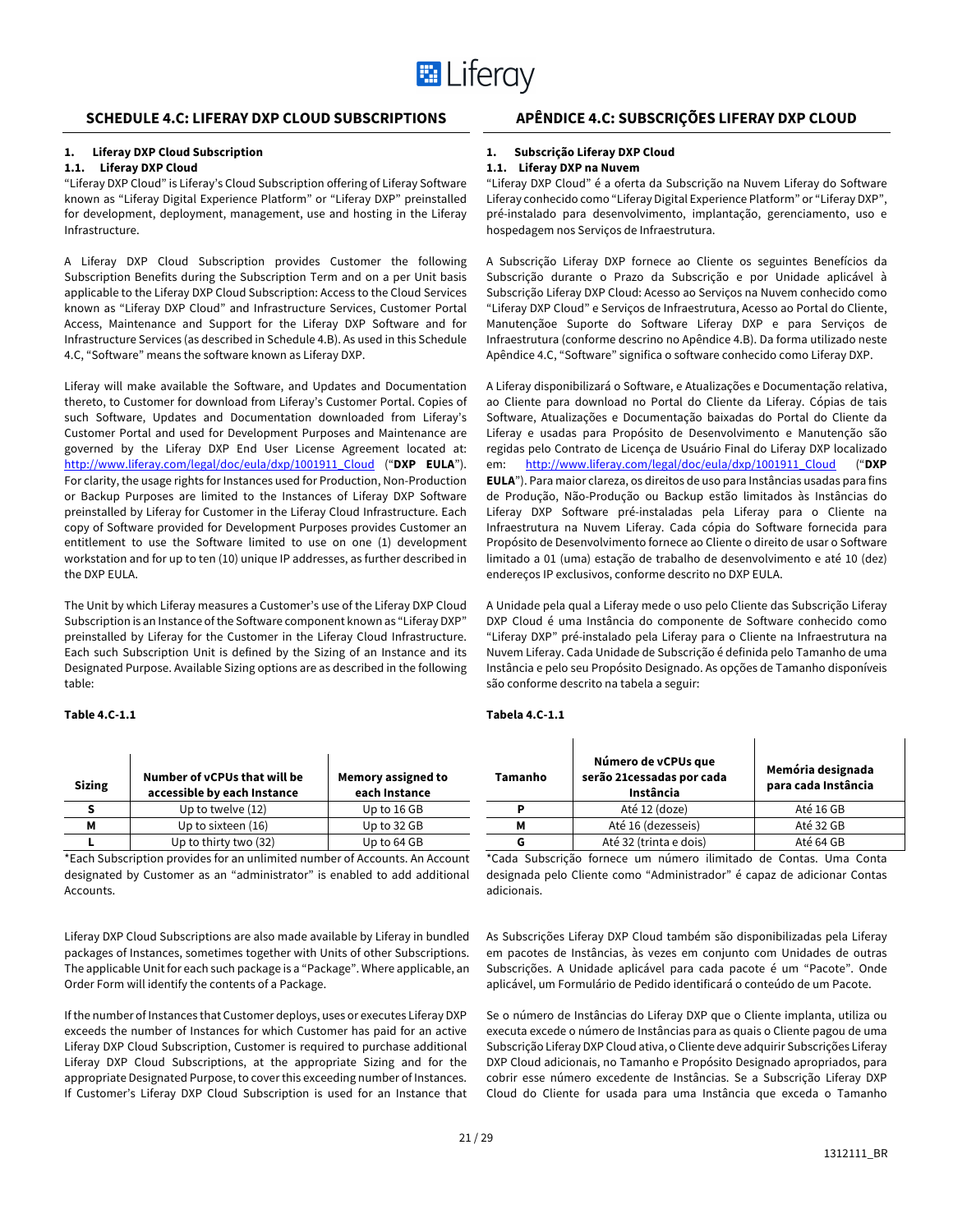exceeds the allotted Sizing for such Instance, Customer is required to purchase the appropriate Sizing of Instance to cover the exceeded capacity. Customer's use of the Liferay DXP Cloud Subscriptions is subject to certain capacity limitations as set forth in the Documentation.

Liferay DXP Cloud Subscription are available for the following Designated Purposes: Non-Production, Production or Backup.

#### **1.2. Supplemental Software Conditions**

Liferay DXP Cloud Subscriptions also include access to Software solutions and tools for download from Liferay's website. Except for the cases listed below, the Software is licensed under the DXP EULA and includes access to Maintenance and Support for such Software.

- Some Software provided as part of Liferay DXP is designed to be used on workstations, e.g. Software provided for Development Purposes or to be used on the client-side as connectors to server-based software. These Software components are identified at https://liferay.com/legal/clientside and subject to a different EULA located at http://www.liferay.com/legal/doc/eula/dxp/1001911\_Cloud and limited to the Subscription Term of Customer's applicable Cloud Subscription. Any Updates in response to Incidents reported for workstation and clientside installations of Software are generally limited to new versions and releases of the affected Software due to additional collaboration required with development teams for analysis of root causes. Liferay may nevertheless provide software fixes, updates, upgrades, enhancements, additions, corrections, modifications, when and if they are made available.
- **Free Liferay Subscription Apps.** Access to Free Liferay Subscription Apps is included with a Liferay DXP Cloud Subscription without additional Subscription Fees and made available in the "Subscription App" category of Liferay's Marketplace (displayed as "Free" Apps), rather than through Customer Portal, subject to DXP EULA and limited to the Liferay DXP Cloud Subscription Term.
- **Liferay Lab Apps.** Liferay provides certain preview-based technology called "Liferay Labs Apps" without any Subscription Benefits, subject to the DXP EULA and limited to the Liferay DXP Cloud Subscription Term.

#### **2. Auto-Scaling**

Liferay DXP Cloud Subscriptions includes a feature that allows Customer to deploy and use additional Instances of Liferay DXP Cloud Subscriptions in excess of the number of Instances for which Customer maintains active Liferay DXP Cloud Subscriptions ("Base DXP Cloud Subscription") and on an ondemand basis ("**Auto-Scaling**"). Customer may enable Auto-Scaling subject to the terms and conditions of the Agreement by activating the capability through the DXP Cloud console.

Pricing for each Instance of Liferay DXP Cloud Subscription utilized through Auto-Scaling is based on the number of clock hours during which Customer utilizes each such Instance. For pricing purposes, total usage during a calendar quarter will be rounded up to the nearest full clock hour.

The price per Unit is defined by the Sizing of the additional Instance that Customer utilizes in accordance with Table 4.C-1.1.

atribuído para tal Instância, o Cliente deverá adquirir o Tamanho de Instância apropriado para cobrir a capacidade excedida. O uso pelo Cliente das Subscrições Liferay DXP Cloud está sujeito a certas limitações de capacidade, conforme estabelecido na Documentação.

As Subscrições Liferay DXP Cloud estão disponíveis para os seguintes Propósitos Designados: Não-Produção, Produção ou Backup.

#### **1.2. Condições Suplementares do Software**

As Subscrições Liferay DXP Cloud também incluem acesso a soluções e ferramentas de Software para download no site da Liferay. Exceto para os casos listados abaixo, o Software é licenciado sob o DXP EULA e inclui acesso a Manutenção e Suporte para tal Software.

- Alguns Softwares fornecidos como parte do Liferay DXP são projetados para serem utilizados em estações de trabalho, por exemplo, Software fornecido para Propósitos de Desenvolvimento ou para ser utilizado no lado do cliente como conectores para software baseado em servidor. Esses componentes de Software são identificados em https://liferay.com/legal/client-side e estão sujeitos a um EULA diferente, localizado em http://www.liferay.com/legal/doc/eula/dxp/1001911\_Cloud e limitado ao Prazo da Subscrição da Subscrição na Nuvem do Cliente aplicável. Quaisquer Atualizações em resposta a Incidentes relatados para estação de trabalho e instalações do Software do lado do cliente são geralmente limitadas a novas versões e lançamentos do Software afetado devido à colaboração adicional necessária com as equipes de desenvolvimento para análise de causas raiz. A Liferay pode, ainda assim, fornecer correções de software, atualizações, upgrades, aprimoramentos, adições, correções, modificações, quando e se forem disponibilizados.
- **Aplicativos de Subscrição Gratuitas Liferay**. O acesso aos Aplicativos de Subscrição Gratuitas Liferay está incluso na Subscrição Liferay DXP Cloud sem Remuneração adicionais de Subscrição e é disponibilizado na categoria "Aplicativo de Subscrição" do Liferay Marketplace (exibido como Aplicativos "Gratuitos"), e não através do Portal do Cliente, sujeitos ao DXP EULA e limitados ao Prazo da Subscrição Liferay DXP CLoud.
- **Aplicativos do Liferay Lab**. A Liferay fornece certas tecnologias baseada em preview chamada "Liferay Lab Apps", sem quaisquer Benefícios da Subscrição, sujeitas ao DXP EULA e limitadas ao Prazo da Subscrição Liferay DXP Cloud.

#### **2. Dimensionamento Automático**

As Subscrições Liferay DXP Cloud incluem uma função que permite ao Cliente implantar e usar Instâncias adicionais de Subscrições Liferay DXP Cloud em excesso do número de Instâncias para as quais o Cliente mantém Subscrições Liferay DXP Cloud ativas ("**Subscrições DXP Cloud Base**") de acordo com sua demanda ("**Dimensionamento Automático**"). O Cliente pode ativar o Dimensionamento Automático, sujeito aos termos e condições do Acordo, ativando o recurso no console do DXP Cloud.

O preço de cada Instância da Subscrição Liferay DXP Cloud utilizada através do Dimensionamento Automático é baseado no número de horas de relógio durante as quais o Cliente utiliza cada Instância. Para fins de preço, o uso total durante um trimestre será arredondado para cima para a hora fechada mais próxima.

O preço por Unidade é definido pelo Tamanho da Instância adicional que o cliente utiliza de acordo com a Tabela 4.C-1.1.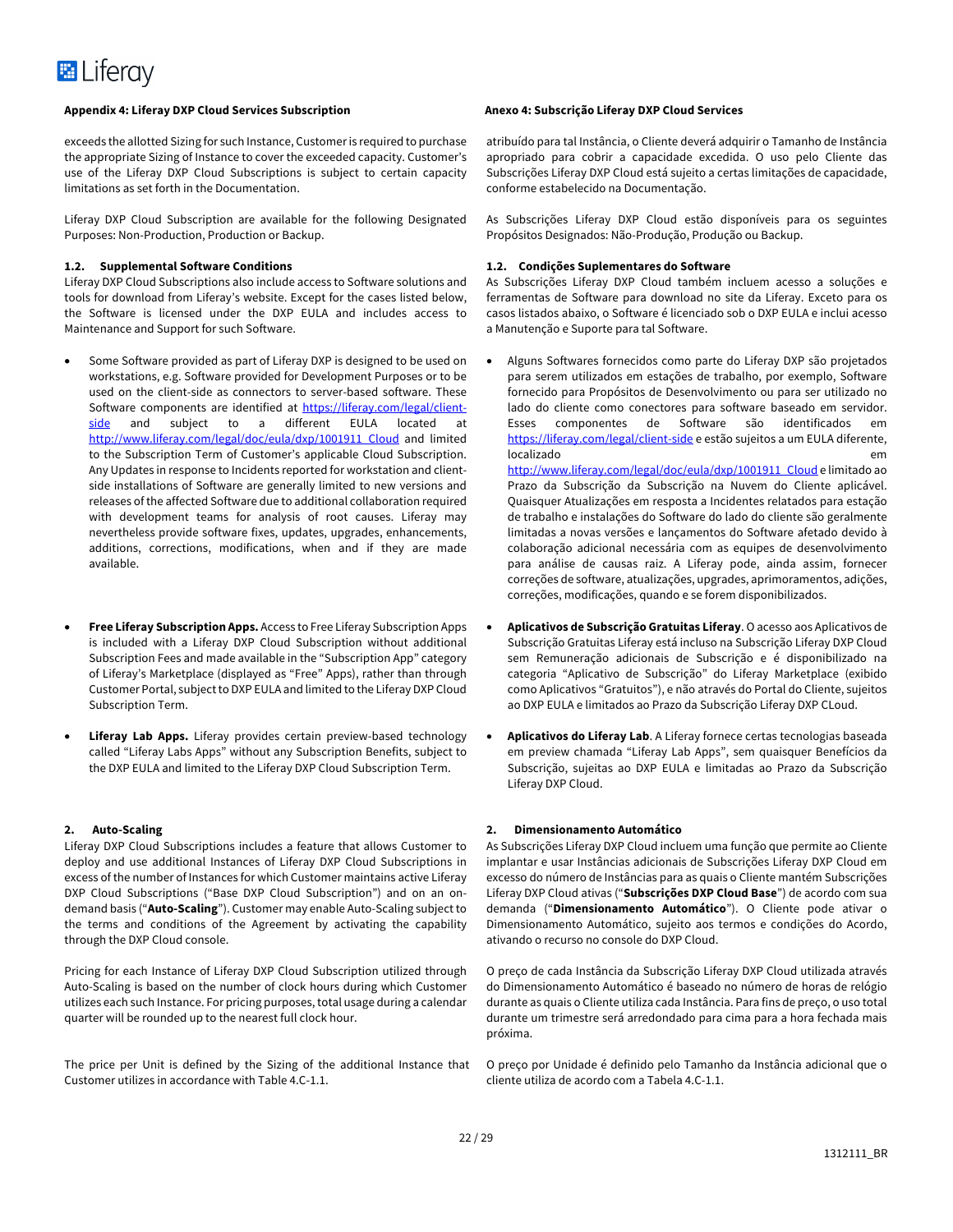Liferay will issue an invoice to Customer for Fees applicable to use of Auto-Scaling after each quarter that Customer deploys, uses or executes Auto-Scaling Instances and Customer will pay such invoice(s) in accordance with the Agreement. Unless otherwise specified in the applicable Order Form or another written agreement, the price per Unit is set forth on the pricing page accessible through Customer Portal and may be updated by Liferay from time to time.

Liferay will record Auto-Scaling usage, starting from the start time and ending at the end time, for each connected Instance ("Instance Uptime"). Liferay may invoice Customer for the total Instance Uptime of all Instances utilized through Auto-Scaling not covered by a Base DXP Cloud Subscription,rounded up to the nearest whole hour.

#### **3. Migrating Customer Application off of the Liferay Cloud Infrastructure**

Customer may, at any time during the Subscription Term of its valid Liferay DXP Cloud Subscription, migrate its Customer Application off of the Liferay Cloud Infrastructure to another hosting environment (e.g., on-premises, third party cloud, etc.). In the event of such a migration, Customer will be required to migrate all Instances of Liferay DXP Software utilized for purposes of the concerned Customer Application off of the Liferay Cloud Infrastructure. For clarification, for a specific Customer Application, Customer may not use some Instances of Liferay DXP within the Liferay Cloud Infrastructure and other Instances in another hosting environment. Liferay will provide Customer an activation key for each migrated Instance of the Software for the corresponding Designated Purpose (Production, Non-Production or BackUp) for which Customer is maintaining an active Liferay DXP Cloud Subscription. Customer's use of the Instances of the Liferay DXP Software outside of Liferay Cloud Infrastructure, including any Updates provided to Customer as part of the Maintenance during the Term of Customer's Liferay DXP Cloud Subscription and installed by Customer outside of Liferay Cloud Infrastructure, provided within the migration process is exclusively governed by the terms of the DXP EULA.

A Liferay emitirá uma fatura para o Cliente referente a Remuneração aplicável ao uso do Dimensionamento Automático após cada trimestre que o Cliente implantar, usar ou executar Instâncias do Dimensionamento Automático e o Cliente pagará essas faturas de acordo com o Acordo. A menos que especificado de outra forma no Formulário de Pedido aplicável ou em outro acordo por escrito, o preço por Unidade é estabelecido na página de preços acessível através do Portal do Cliente e pode ser atualizado periodicamente pela Liferay.

A Liferay registrará o uso do Dimensionamento Automático, começando do horário de início e terminando no horário de término para cada Instância conectada ("Uptime da Instância"). A Liferay poderá faturar o Cliente pelo Uptime da Instância de todas as Instâncias utilizadas através do Dimensionamento Automático não cobertos pela Subscrição DXP Cloud Base, arredondado para cima para a hora cheia mais próxima.

### **3. Migrando o Aplicativo do Cliente para fora da Infraestrutura na Nuvem Liferay**

O Cliente pode, a qualquer momento durante o Prazo da Subscrição Liferay DXP Cloud válida, migrar seu Aplicativo do Cliente da Infraestrutura na Nuvem Liferay para outro ambiente de hospedagem (por exemplo, instalação local, nuvem de terceiros, etc.). No caso de tal migração, o Cliente deverá migrar todas as Instâncias do Software Liferay DXP utilizadas para propósito do Aplicativo do Cliente em questão, fora da Infraestrutura na Nuvem Liferay. Para esclarecimento, para um Aplicativo do Cliente específico, o Cliente não pode usar algumas Instâncias da Liferay DXP na Infraestrutura na Nuvem Liferay e outras Instâncias em outro ambiente de hospedagem. A Liferay fornecerá ao Cliente uma chave de ativação para cada Instância migrada do Software para o Propósito Designado correspondente (Produção, Não-Produção ou BackUp) para o qual o Cliente estiver mantendo uma Subscrição Liferay DXP Cloud ativa. Uso pelo Cliente das Instâncias do Software Liferay DXP fora da Infraestrutura na Nuvem Liferay, incluindo quaisquer Atualizações fornecidas ao Cliente como parte da Manutenção durante o Prazo da Subscrição Liferay DXP na Nuvem do Cliente e instaladas pelo Cliente fora da Infraestrutura na Nuvem Liferay, fornecidas dentro do processo de migração é exclusivamente regido pelos termos do EULA do DXP.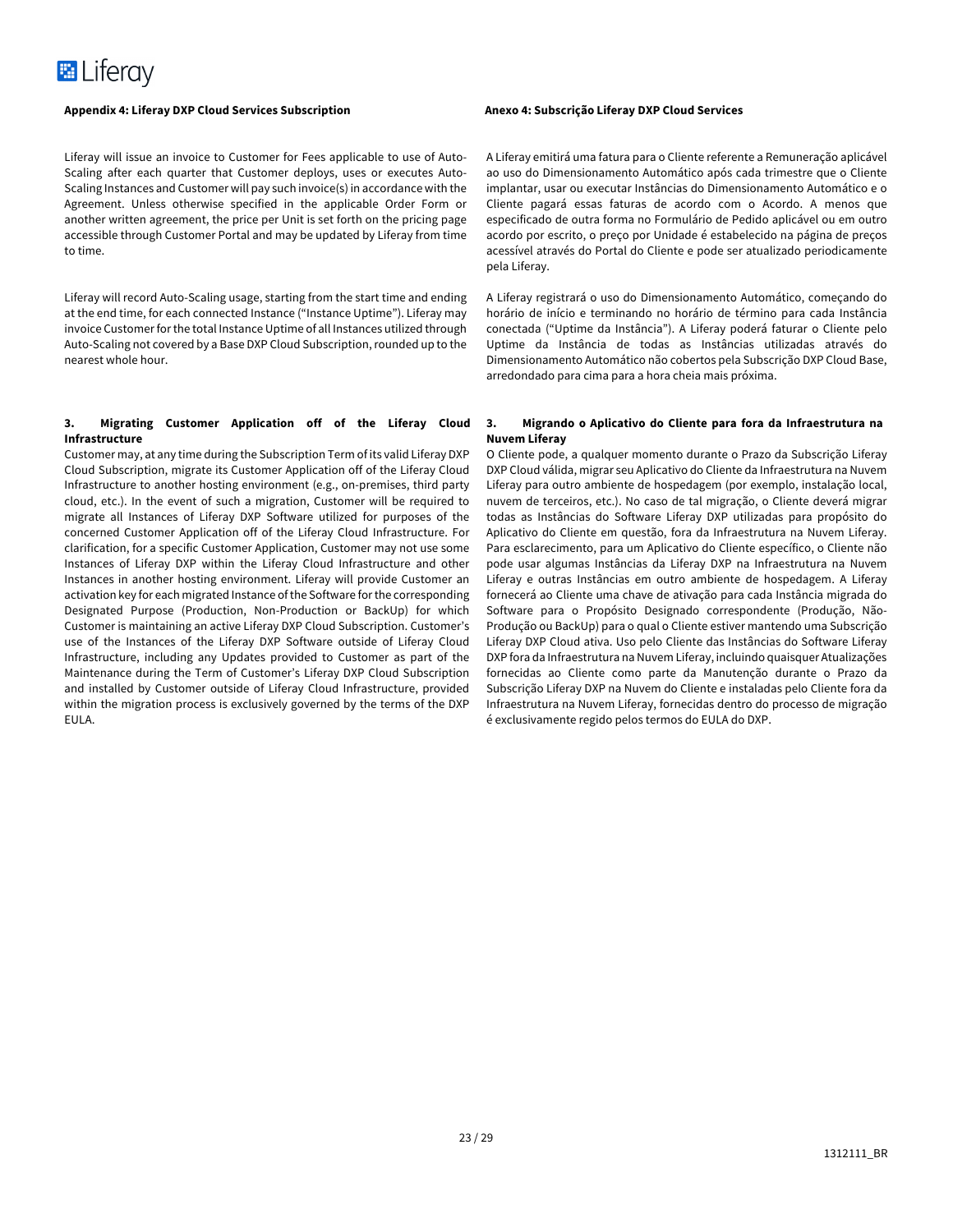

# **SCHEDULE 4.D: LIFERAY DXP CLOUD ADD-ON**

# **SUBSCRIPTIONS**

# **1. Enterprise Search for DXP Cloud Subscriptions**

Enterprise Search for DXP Cloud Add-On Subscriptions provide access to a certain Third Party Software preinstalled by Liferay in the Liferay Cloud Infrastructure ("Search Software"). This Search Software is a search server with additional functionality and capabilities.

In addition, the Liferay Enterprise Search for DXP Cloud Add-On Subscription includes Support and Maintenance for the Search Software as applicable, provided that Support requires an active underlying Liferay DXP Cloud Subscription.

The Search Software is made available for download from the Search Software provider's website with the purchase of the applicable Add-On Subscription and is licensed under the EULA(s) located at: www.liferay.com/legal/enterprise-search-eula. Any server-side Liferay Software that enables the use of the Search Software provided under Liferay Enterprise Search for DXP Cloud Add-On Subscription is governed by the terms and conditions of the Liferay DXP EULA as set forth in Schedule 41.C above.

The Unit for Enterprise Search Add-on Subscription is an Instance.

Enterprise Search Add-On Subscriptions and the Search Software may only be used in connection with Customer's use of Liferay DXP Cloud Subscriptions.

### **2. Liferay Analytics Cloud for DXP Cloud Subscription**

### **2.1. Liferay Analytics Cloud Subscription Plans**

The Unit for Liferay Analytics Cloud for DXP Cloud ("LAC") Subscriptions is a Plan. The Pricing for each Plan is defined by the maximum number of Named Individuals and maximum number of Page Views, as set forth in the Table below:

#### **Table 4.D-2.1**

| Plan            | Max. Number of<br><b>Named Individuals</b> | Max. Number of<br><b>Page Views</b> |
|-----------------|--------------------------------------------|-------------------------------------|
| <b>Business</b> | 10.000                                     | 5,000,000                           |
| Enterprise      | 100,000                                    | 60,000,000                          |
|                 |                                            |                                     |

\*Each Plan provides for an unlimited number of Customer Users.

Customers must acquire a LAC Subscription with the appropriate Plan (Business or Enterprise) based on the estimated number of Named Individuals visiting Customer's Page and Page Views in the applicable Subscription Term. If the number of Named Individuals or Page Views for which Customer utilizes LAC Subscription exceeds the number of Named Individuals or Page Views for which Customer has an active LAC Subscription in the applicable Subscription Term, Customer is required to immediately upgrade to the appropriate Plan or purchase appropriate LAC Add-On Subscriptions as set forth in Section 6.2 below to cover this exceeding number of Named Individuals and Page Views for the remainder of the Subscription Term. The Fees for the higher Plan or Add-On Subscription will be applied on pro-rata basis based on the remainder of the Subscription Term beginning with the day on which either the maximum number of Named Individuals or Page Views is exceeded, whichever occurs first.

# **ANEXO 4.D: SUBSCRIÇÕES ADICIONAIS LIFERAY DXP**

### **CLOUD**

# **1. Subscrições Enterprise Search para DXP Cloud**

As Subscrições Adicionais Enterprise Search para DXP Cloud fornecem acesso para certos Software de Terceiros pré-instalado pela Liferay na Infraestrutura na Nuvem Liferay ("Software de Busca"). Esse Software de Busca é um servidor de buscas com funcionalidades e capacidades adicionais.

Além disso, a Subscrição Adicional (Add-On) Liferay Enterprise Search para DXP Cloud inclui Suporte e Manutenção para o Software de Busca, conforme aplicável, considerando que o Suporte exige uma Subscrição Liferay DXP Cloud subjacente ativa.

O Software de Busca é disponibilizado para download a partir do site do fornecedor do Software de Busca com a compra da Subscrição Adicional aplicável e está licenciado sob o EULA(s) localizado em: www.liferay.com/legal/enterprise-search-eula</u>. Qualquer Software Liferay do lado do servidor que permita o uso do Software de Busca fornecido sob a Subscrição Adicional (Add-On) Liferay Enterprise Search para DXP Cloud é regido pelos termos e condições do Liferay DXP EULA, conforme estabelecido no Anexo 4.C acima.

A Unidade para Subscrição Adicional (Add-On) Enterprise Search é uma Instância.

A Subscrição Adicional (Add-On) Enterprise Search e o Software de Busca só podem ser utilizadasem conexão com as Subscrições Liferay DXP Cloud utilizadas pelo Cliente.

# **2. Subscrições Liferay Analytics Cloud para DXP Cloud**

# **2.1. Planos das Subscrições Liferay Analytics Cloud**

A Unidade para Subscrições do Liferay Analytics Cloud para DXP Cloud ("LAC") é um Plano. O Preço para cada Plano é definido pelo número máximo de Indivíduos Nomeados e pelo número máximo de Visualizações de Página, conforme estabelecido na Tabela abaixo:

### **Tabela 4.D-2.1**

| Plano                                                            | Número Máx. de<br><b>Indivíduos Nomeados</b> | Número Máx. de<br>Visualizações de Página |
|------------------------------------------------------------------|----------------------------------------------|-------------------------------------------|
| <b>Business</b>                                                  | 10.000                                       | 5.000.000                                 |
| Enterprise                                                       | 100.000                                      | 60.000.000                                |
| * Cada Plano fornece um número ilimitado de Usuários do Cliente. |                                              |                                           |

Os Clientes devem adquirir uma Subscrição LAC com o Plano (Business ou Enterprise) apropriado, com base no número estimado de Indivíduos Nomeados que visitam as Páginas do Cliente e Visualizações de Página do Cliente no Prazo da Subscrição aplicável. Se o número de Indivíduos Nomeados ou Visualizações de Página para os quais o Cliente utiliza a Subscrição LAC exceder o número de Indivíduos Nomeados ou Visualizações de Página para os quais o Cliente tenha uma Subscrição LAC ativa no Prazo da Subscrição aplicável, o Cliente deverá atualizar-se imediatamente para o Plano apropriado ou comprar Subscrições LAC Adicionais (Add-On) apropriadas, conforme estabelecido na Cláusula 6.2 abaixo, para cobrir esse número excedente de Indivíduos Nomeados e Visualizações de Página pelo restante do Prazo da Subscrição. As Remunerações pelo plano mais alto ou Subscrições Adicionais (Add-On) serão aplicadas proporcionalmente, com base no restante do Prazo da Subscrição, começando no dia em que o número máximo de Indivíduos Nomeados ou Visualizações de Página for excedido, o que ocorrer primeiro.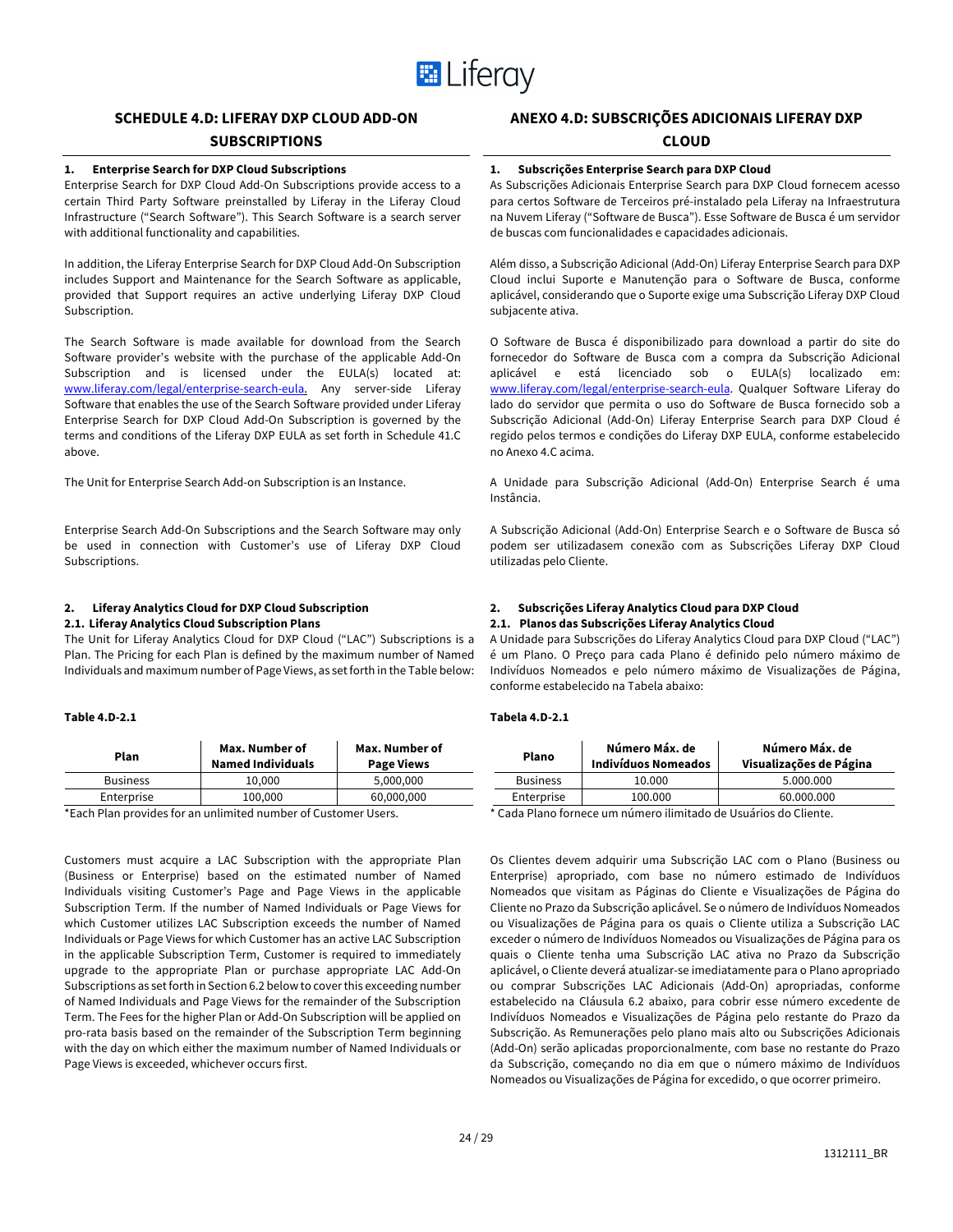During the Subscription Term, Customer's LAC Subscription provides Customer with the following Subscription Benefits: Cloud Access (to LAC Cloud Service), Customer Portal Access, and Support. Documentation applicable to LAC can be accessed at: https://help.liferay.com.

Liferay intends to periodically update, upgrade, backup, improve and/or discontinue certain functionality associated with LAC and Customer's user experience. As a result, LAC may be substantially modified. Liferay reserves the right at any time to change and/or discontinue any or all of LAC (including the underlying platforms and application programming interfaces ("APIs") and/or application binary interfaces ("ABIs") which may inhibit Customer's ability to use existing applications. Liferay will use reasonable efforts to provide advance notice of material changes to LAC on the applicable LAC Services website.

Support for LAC will be provided through a web-based issue tracker application. Customer may submit Incidents relating to LAC via chat. In addition, Customers utilizing LAC Subscriptions with the Enterprise Plan may report Incidents via phone. Chat and phone-based Support will be available during Business Hours. Notwithstanding anything to the contrary set forth in Schedule 4.A of this Appendix, Acknowledge Receipt Time for Incidents relating to LAC shall be one (1) Business Day irrespective of the channel used to submit an Incident, whereby priority will be given to the Incidents submitted by the customers utilizing LAC Subscriptions with the Enterprise Plan. Liferay is not obligated to provide Support if an Incident relates to Customer's integration of LAC with data sources based on any technology that is not software known as "Liferay DXP" or other technology not supported in accordance with https://liferay.com/services/support/compatibility-matrix.

Free trial access to LAC Subscriptions are available. Such free trials grant Customers up to 300,000 Page Views or 1,000 Name Individuals, for up to three (3) months.

#### **2.2. Liferay Analytics Cloud Add-On Subscriptions**

Customer may incrementally increase the Named Individual or Page View limits of its Business or Enterprise Plan by purchasing an appropriate LAC Add-On Subscription with the appropriate Plan, e. g. a LAC "5,000 Named Individuals" Add-On Subscription increases the maximum number of Named Individuals by 5,000 Named Individuals, while a LAC "5,000,000 Page Views" Add-On Subscription increases the maximum number of Page Views by 5,000,000 Page Views.

#### **3. Liferay Paid Apps for DXP Cloud Add-On Subscriptions**

Liferay Paid Apps are those Liferay Subscription Apps that are subject to Fees (displayed as "Paid" Apps) in the Liferay Marketplace and are not Free Liferay Subscription Apps. Liferay Paid Apps require an active Liferay DXP Cloud Subscription at the time of purchase. A Liferay Paid App Add-On Subscription may only be used with Liferay Software during the term of Customer's valid Liferay DXP Cloud Subscription.

A Liferay Paid App Add-On Subscription provides Customer the following Subscription Benefits during the Subscription Term and on a per Unit basis: Customer Portal Access, Maintenance and Support, provided that Support requires an active underlying Liferay DXP Cloud Subscription.

The Unit for Liferay Paid Apps Add-On Subscriptions is an Instance.

Durante o Prazo da Subscrição, a Subscrição LAC do Cliente fornece ao Cliente os seguintes Benefícios de Subscrição: Acesso à Nuvem (para Serviços na Nuvem LAC) Acesso ao Portal do Cliente, e Suporte. A documentação aplicável à LAC pode ser acessada em: https://help.liferay.com.

A Liferay pretende periodicamente atualizar, fazer backup, melhorar e/ou descontinuar determinadas funcionalidades associadas ao LAC e à experiência do usuário do Cliente. Como resultado, LAC pode ser substancialmente modificado. A Liferay se reserva o direito de, a qualquer momento, alterar e/ou descontinuar todo ou qualquer parte do LAC (incluindo as plataformas subjacentes e as interfaces de programação de aplicativos ("APIs") e/ou interfaces binárias de aplicativos ("ABIs") que podem inibir a capacidade do Cliente de usar aplicações existentes). A Liferay envidará esforços razoáveis para fornecer aviso prévio de alterações materiais no LAC no site de Serviços LAC aplicável.

O Suporte para o LAC será fornecido por meio de um aplicativo gerenciador de tarefas baseado na web. Os Clientes podem enviar Incidentes relacionados ao LAC via chat. Ademais, os Clientes que utilizam Subscrições LAC com o Plano Enterprise podem relatar Incidentes por telefone. Suporte por Chat e por telefone estarão disponíveis durante o Horário Comercial. Não obstante qualquer disposição em contrário estabelecido no Apêndice 4.A deste Anexo, o Tempo de Confirmação de Recebimento para Incidentes relacionados ao LAC será de 1 (um) Dia Útil, independentemente do canal usado para enviar um Incidente, sendo dada prioridade aos Incidentes enviados pelos clientes utilizando Subscrições LAC do Plano Enterprise. A Liferay não é obrigada a fornecer Suporte se o Incidente estiver relacionado à integração do Cliente entre o LAC e fontes de dados com base em qualquer tecnologia que não seja o software conhecido como "Liferay DXP" ou outra tecnologia não suportada de acordo com https://liferay.com/services/support/compatibility-matrix.

Acesso para teste gratuito a Subscrições LAC estão disponíveis. Esses testes gratuitos concedem aos clientes até 300.000 Visualizações de Página ou 1.000 Indivíduos Nomeados, por até 3 (três) meses.

#### **2.2. Subscrições Adicionais Liferay Analytics Cloud**

O Cliente pode incrementar os limites de Indivíduos Nomeados ou de Visualizações de Página de seu Plano Business ou Enterprise adquirindo uma Subscrição Adicional LAC apropriada com o Plano apropriado, por exemplo, uma Subscrição Adicional LAC "5.000 Indivíduos Nomeados" aumenta o número máximo de Indivíduos Nomeados em 5.000 Indivíduos Nomeados, enquanto uma Subscrição Adicional LAC "5.000.000 Visualizações de Página" aumenta o número máximo de Visualizações de Página em 5.000.000 Visualizações de Página.

#### **3. Aplicativos Pagos Liferay para Subscrições Adicionais DXP Cloud**

Os Aplicativos Pagos da Liferay são os Aplicativos de Subscrição da Liferay que estão sujeitos a Remuneração (exibidos como Aplicativos "pagos") no Liferay Marketplace e não são Aplicativos de Subscrição Gratuitas Liferay. O Aplicativo Pago Liferay exige uma Subscrição Liferay DXP Cloud ativa no momento da compra. Uma Subscrição Adicional de Aplicativo Pago da Liferay só pode ser usada com o Software Liferay durante o prazo da Subscrição Liferay DXP Cloud válida do Cliente.

Uma Subscrição Adicional de Aplicativo Pago da Liferay oferece ao Cliente os seguintes Benefícios de Subscrição durante o Prazo da Subscrição, e para cada Unidade: Acesso ao Portal do Cliente, Manutenção e Suporte, considerando que o Suporte exige uma Subscrição Liferay DXP Cloud subjacente ativa.

A Unidade para Subscrição Adicional de Aplicativo Pago da Liferay é uma Instância.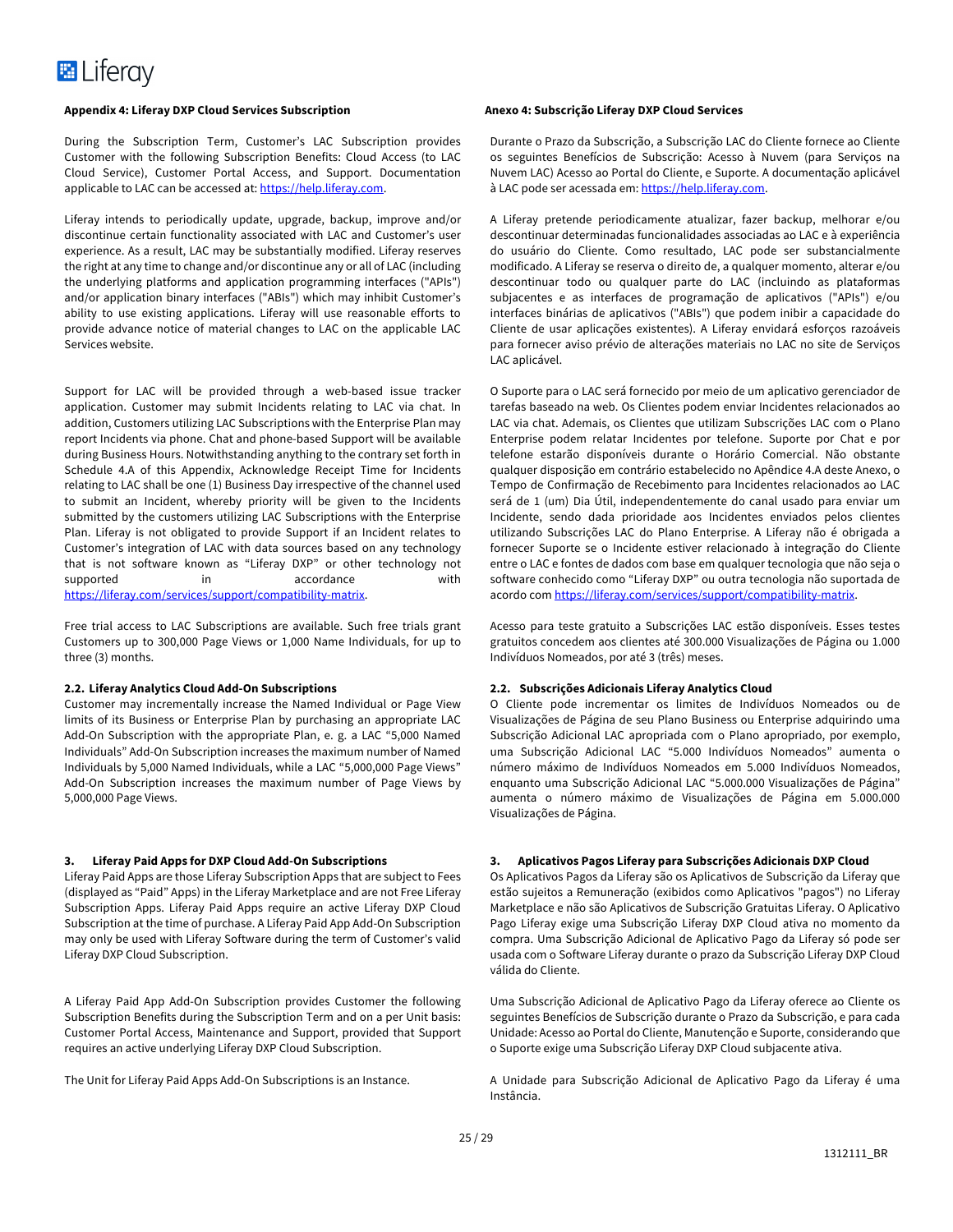Liferay Paid App Add-On Subscriptions are available as "Standard" and "Developer" versions. The Developer versions have a limitation of ten (10) unique IP addresses.

#### **4. Designated Contact Add-on Subscription**

Designated Contact Add-on Subscriptions are available as optional add-on Subscriptions to an active Liferay DXP Cloud Subscription. Designated Contact DXP Cloud Add-on Subscriptions entitle Customer to an additional Designated Contact. The Unit for Designated Contact Add-on Subscriptions is the number of additional Designated Contacts.

#### **5. Extended Premium Support DXP Cloud Subscription**

The Extended Support DXP Cloud Subscription extends the benefits associated with the Premium Support Phase for Maintenance and Support of certain Liferay Software used by Customer within the scope of its Liferay DXP Cloud Service beyond the end of Premium Support Phase, as defined in the EOSL Policy. Extended Premium Support DXP Cloud Subscriptions must be purchased before the Premium Support Phase ends (as defined in the EOSL Policy).

Each Extended Premium Support DXP Cloud Subscription requires an underlying and active Liferay DXP Cloud Subscription. For example, the Liferay Extended Premium Support Subscription is not available for Customer Applications for which Customer does not have an active Liferay DXP Cloud Subscription.

If purchased, the Extended Premium Support DXP Cloud Subscription is provided for a period of up to three (3) years immediately following the end of the Premium Support Phase. The Unit, Designated Purpose and Support Level for Liferay Extended Premium Support DXP Cloud Subscriptions are the same as for Customer's underlying active Liferay DXP Cloud Subscription.

#### **6. Third Party Add-On Subscriptions**

Liferay resells certain third party Add-On Subscriptions for External Offerings (each, a "Third Party Subscriptions"). Such subscriptions will be identified on an applicable Order Form as a Third Party Subscriptions. Additionally, the applicable Order Form will identify the third party provider of the applicable Third Party Subscription and any end user terms applicable to the Third Party Subscription, which are entered into directly between Customer and the third party provider.

Any support services for such Third Party Services is not within the scope of Support and, if available to Customer, are subject to separate terms and conditions between Customer and the provider of the Third Party Services.

As Subscrição Adicional de Aplicativos Pagos da Liferay estão disponíveis nas versões "Standard" e "Desenvolvedor". As versões Desenvolvedor estão limitadas à dez (10) endereços de IP individualizados.

#### **4. Subscrição Adicional (Add-On) de Contatos Designado**

As Subscrições Adicionais (Add-On) de Contatos Designados estão disponíveis como Subscrições Adicionais (Add-On) opcionais a uma Subscrição Liferay DXP Cloud ativa. As Subscrições Adicionais (Add-On) de Contatos Designados DXP Cloud dão ao Cliente direito a Contatos Designados adicionais. A Unidade para as Subscrições Adicionais de Contatos Designados é o número adicional de Contatos Designados.

#### **5. Subscrição de Suporte Premium Estendido DXP Cloud**

A Subscrição de Suporte Premium Estendido estende os benefícios associados à Fase de Suporte Premium para a Manutenção e o Suporte de certos Software Liferay usados pelo Cliente no escopo de seu Serviço Liferay DXP Cloud para além do término da Fase de Suporte Premium, conforme definido na Política EOSL. As Subscrições de Suporte Premium Estendido DXP Cloud devem ser compradas antes do encerramento da Fase de Suporte Premium (conforme definido na Política EOSL).

Cada Subscrição de Suporte Premium Estendido DXP Cloud requer uma Subscrição Liferay DXP Cloud subjacente e ativa. A título de exemplo, a Subscrição de Suporte Premium Estendido da Liferay não está disponível para os Aplicativos do Cliente para os quais o Cliente não tenha uma Subscrição Liferay DXP Cloud ativa.

Uma vez adquirida, a Subscrição de Suporte Premium Estendido DXP Cloud é fornecida por um período de até 03 (três) anos a contar do encerramento da Fase de Suporte Premium. A Unidade, o Propósito Designado e o Nível de Suporte para as Subscrições de Suporte Premium Estendido DXP Cloud são os mesmos da Subscrição Liferay DXP Cloud subjacente ativa que o Cliente já possua.

#### **6. Subscrições Adicionais (Add-On) de Terceiros**

A Liferay revende determinadas Subscrições Adicionais de terceiros para Ofertas Externas (cada uma, "Subscrição de Terceiros"). Tais subscrições serão identificadas em um Formulário de Pedido aplicável como Subscrições de Terceiros. Além disso, o Formulário de Pedido aplicável identificará o fornecedor terceirizado da Subscrição de Terceiro aplicável e quaisquer termos de usuário final aplicáveis à Subscrição de Terceiro, que são firmados diretamente entre o Cliente e o fornecedor terceirizado.

Quaisquer serviços de suporte para esses Serviços de Terceiros não estão dentro do escopo do Suporte e, se disponíveis para o Cliente, estão sujeitos a termos e condições separados entre o Cliente e o fornecedor dos Serviços de Terceiros.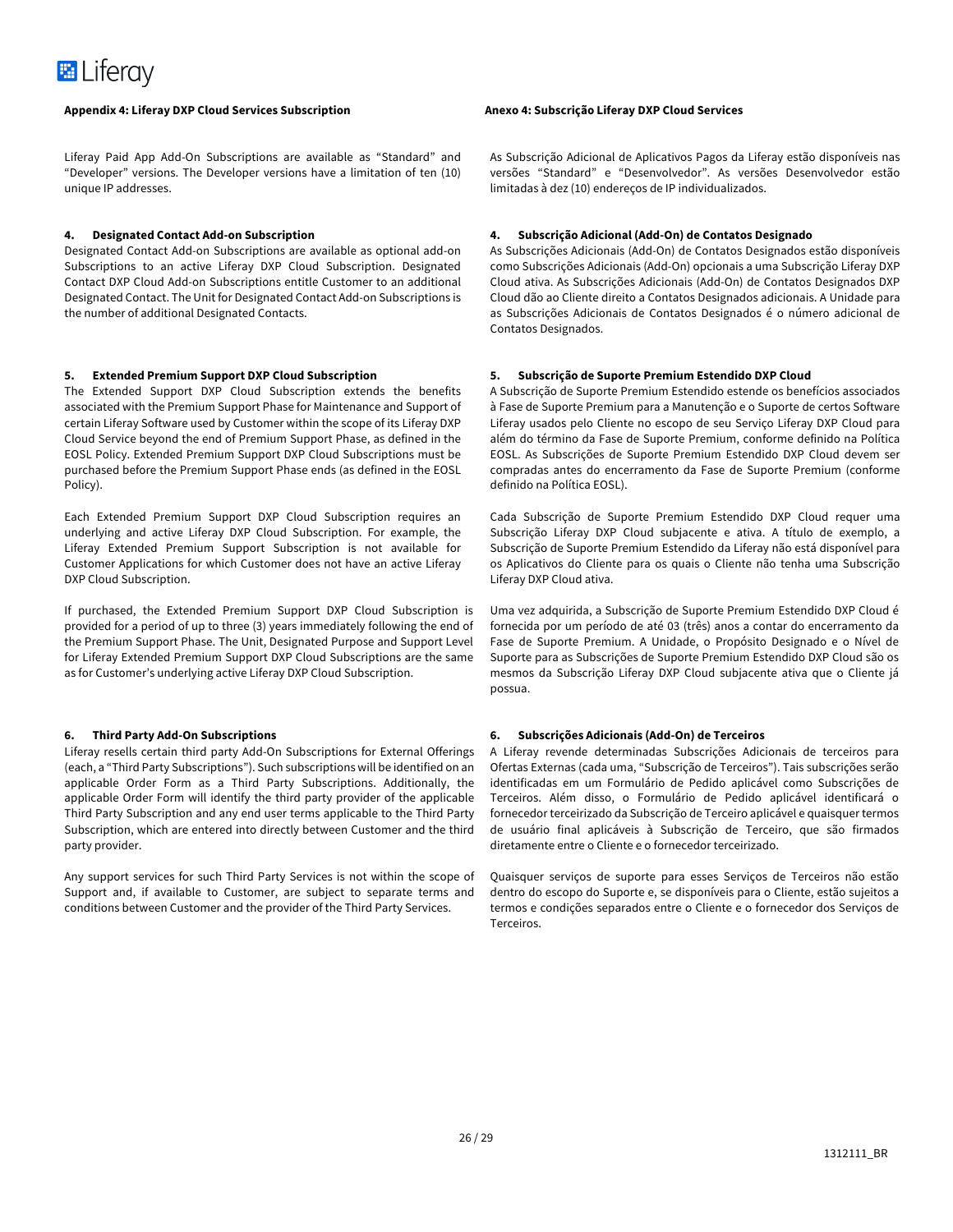

# **SCHEDULE 4.E: LIFERAY COMMERCE FOR DXP CLOUD SUBSCRIPTIONS**

# **1. General**

"Liferay Commerce for DXP Cloud" is Liferay's Cloud Subscription offering of Liferay Software known as "Liferay Commerce" preinstalled for development, deployment, management, use and hosting in the Liferay Cloud Infrastructure ("LC Cloud Subscription").

A LC Cloud Subscription provides Customer the following Subscription Benefits during the Subscription Term and on a per Unit basis applicable to the Liferay Commerce for DXP Cloud Subscription: Access to the Cloud Service known as "Liferay Commerce for DXP Cloud" and Infrastructure Services, Customer Portal Access (including access to Liferay Software known as "Liferay Commerce"), Maintenance and Support for the Software and for Infrastructure Services (as described in Schedule 4.B). As used in this Schedule 4.E, "Software" means Liferay Commerce.

The Unit by which Liferay measures a Customer's use of the Liferay DXP Cloud Subscription is an Instance of the Software component known as "Liferay DXP" preinstalled by Liferay for the Customer in the Liferay Cloud Infrastructure. Each such Subscription Unit is defined by the Sizing of an Instance and its Designated Purpose. Sizing is as described in the following table:

# **Table 4.E-1**

| <b>Sizing</b> | Number of Cores or yCPUs that will be<br>accessible by each Instance |
|---------------|----------------------------------------------------------------------|
|               | Up to twelve $(12)$                                                  |
| м             | Up to sixteen (16)                                                   |
|               | Seventeen (17) or more                                               |

For each unique Customer Application for which Customer utilizes LC Cloud Subscriptions, if the number of Instances for which Customer utilizes LC Cloud Subscriptions exceeds the number of Instances for which Customer has an active LC Cloud Subscription, Customer is required to purchase additional LC Cloud Subscriptions to cover this exceeding number of Instances. If Customer's LC Cloud Subscription is used for an Instance that exceeds the allotted Sizing for such Instance, Customer is required to purchase the appropriate Sizing of Instance to cover the exceeded capacity.

LC Cloud Subscription pricing is available for the following Designated Purposes: Non-Production, Production or Backup.

Within each unique Customer Application, the number of the Instances, and their respective Sizing and Designated Purpose, of LC

#### **1. Geral**

"Liferay Commerce para DXP Cloud" é a oferta Subscrição na Nuvem da Liferay do Software da Liferay conhecido como "Liferay Commerce" pré-instalada para desenvolvimento, implantação, gerenciamento, uso e hospedagem na Infraestrutura na Nuvem da Liferay ("Subscrição na Nuvem LC").

Uma Subscrição na Nuvem LC fornece ao Cliente os seguintes Benefícios de Subscrição durante o Prazo da Subscrição e por Unidade aplicável à Subscrição Liferay Commerce para DXP Cloud: Acesso ao Serviço na Nuvem conhecido como "Liferay Commerce para DXP Cloud" e Serviços de Infraestrutura, Acesso ao Portal do Cliente (incluindo acesso ao Software da Liferay conhecido como "Liferay Commerce"), Manutenção e Suporte ao Software e aos Serviços de Infraestrutura (conforme descrito no Apêndice 4.B). Conforme usado neste Apêndice 4.E, "Software" significa Liferay Commerce.

A Unidade pela qual a Liferay mede o uso por um Cliente da Subscrição Liferay DXP Cloud é uma Instância do componente de Software conhecido como "Liferay DXP" pré-instalado pela Liferay para o Cliente na Infraestrutura na Nuvem Liferay. Cada Unidade de Subscrição é definida pelo Tamanho de uma Instância e seu Propósito Designado. O Tamanho é como descrito na tabela a seguir:

# **Tabela 4.E-1**

| <b>Tamanho</b> | Número de Núcleos ou vCPUs que<br>Estarão Acessíveis porc ada Instância |
|----------------|-------------------------------------------------------------------------|
|                | Até 12 (doze)                                                           |
| м              | Até 16 (dezesseis)                                                      |
|                | 17 (dezessete) ou mais                                                  |

Para cada Aplicativo do Cliente individual para o qual o Cliente utiliza as Subscrições na Nuvem LC, se o número de Instâncias para as quais o Cliente utiliza as Subscrições na Nuvem LC exceder o número de Instâncias para as quais o Cliente possui uma Subscrições na Nuvem LC ativa, o Cliente precisará adquirir Subscrições na Nuvem LC adicionais para cobrir esse número excedente de Instâncias. Se a Subscrições na Nuvem LC do Cliente for usada para uma Instância que exceda o Tamanho alocado para essa Instância, o Cliente deverá adquirir o Tamanho da Instância apropriado para cobrir a capacidade excedida.

Os preços da Subscrição na Nuvem LC estão disponíveis para os seguintes Propósitos Designados: Não-Produção, Produção ou Backup.

Em cada Aplicativo do Cliente individual, o número de Instâncias e seu respectivo Tamanho e Propósito Designado, de Subscrições na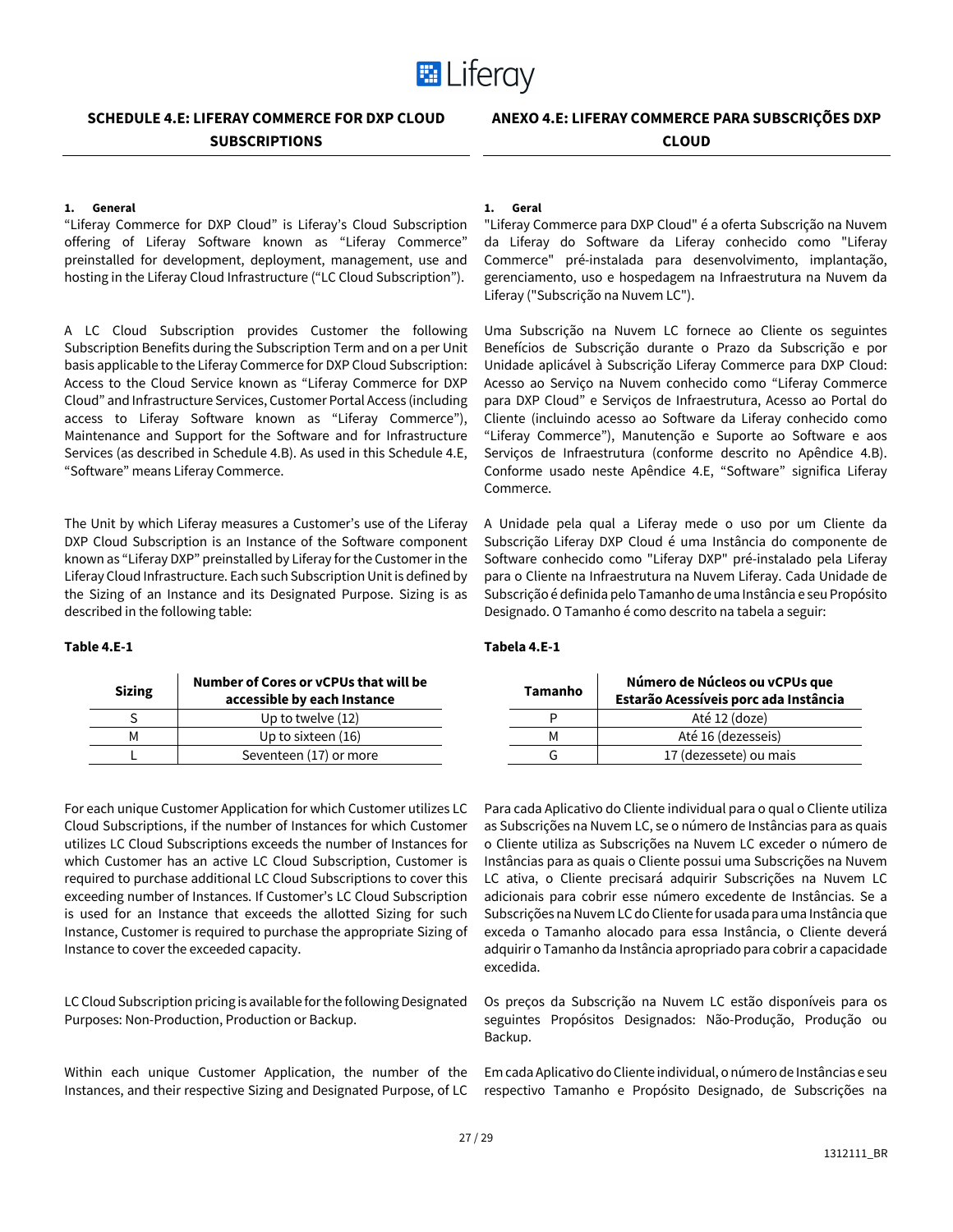Cloud Subscriptions must align with the number of Instances, and their respective Sizing and Designated Purposes, of the underlying Liferay DXP Cloud Subscriptions.

LC Cloud Subscriptions also include access to certain other Software solutions and tools for download ("Supplemental Software") licensed under the terms of the DXP EULA, Maintenance and Support for such Supplemental Software.

#### **2. Use of Liferay Commerce Subscriptions for Community Users**

To the extent Customer has been using a copy of "Liferay Commerce" software not modified by or on behalf of the Customer or a third party in any way (except using permitted methods of extending the Software defined in the Documentation, such as using the Liferay Plugins SDK and developing Liferay EXT Plugins) originally obtained under the terms of an open source license ("Copy"), and wishes to continue using such Copy under a LC Cloud Subscription, the following applies: (i) the components of the Copy licensed by Liferay under an open source license shall, as of the beginning of applicable Subscription Term, be deemed to be licensed under the DXP EULA; and (ii) notwithstanding anything to the contrary set forth in Section 1 of the main body of this Appendix, the term "Software" as used in this Appendix, shall for purposes of Liferay Commerce Subscriptions, include such Copy and certain Add-Ons.

#### **3. Liferay Commerce Add-Ons**

Certain Liferay Commerce Subscriptions combine the Subscription Benefits of a Liferay Commerce Subscription as described above with certain add-ons in the form of additional functionality, capacity or other additional services ("Commerce Add-Ons"). Any included Commerce Add-Ons will be identified in the applicable Order Form.

# **3.1. Liferay Commerce Software Add-Ons**

If a Commerce Add-On includes additional software (a "Commerce Add-On Software") the Subscription Benefits applicable to the underlying Software apply to the Commerce Add-On Software and is licensed by Liferay subject to following license terms:

Subject to Customer's compliance with the Agreement, Liferay grants Customer, during the term of the relevant LC Cloud Subscription a non-exclusive, non-transferable, non-sublicenseable, world-wide right to use the Commerce Add-On Software solely for purposes of the associated Cloud Subscription and limited to the number and Sizing of Instances and their respective Designated Purposes for which Customer has acquired the applicable LC Cloud Subscriptions. Customer is hereby notified that the Commerce Add-On Software may contain time-out devices, counter devices, and/or other devices intended to ensure the limits of the license granted to Customer under this Section 3.1 will not be exceeded ("Limiting Devices"). If the Commerce Add-On Software contains Limiting Devices, Liferay will provide Customer with materials necessary to use the Commerce Add-On Software to the extent permitted. Customer may not tamper with or otherwise take any action to defeat, disable or circumvent a

Nuvem LC deve alinhar-se com o número de Instâncias e seus respectivos Tamanho e Propósitos Designados, das Subscrições Liferay DXP Cloud subjacentes.

As Subscrições na Nuvem LC também incluem o acesso a outras soluções e ferramentas de Software para download ("Software Complementar") licenciadas sob os termos do EULA do DXP, Manutenção e Suporte para esse Software Complementar.

### **2. Uso de assinaturas do Liferay Commerce para usuários da comunidade**

Na medida em que o Cliente estiver usando uma cópia do software "Liferay Commerce" não modificada por ou em nome do Cliente ou de terceiros de qualquer forma (exceto usando métodos permitidos para estender o Software definido na Documentação, como usar o Liferay Plugins SDK e desenvolvimento de Liferay EXT Plugins) originalmente obtidos sob os termos de uma licença open source ("Cópia") e deseje continuar usando essa Cópia em uma Subscrição na Nuvem LC, o seguinte se aplica: (i) os componentes da Cópia licenciada pela Liferay sob uma licença open source, a partir do início do Prazo da Subscrição aplicável, será considerado licenciado sob o EULA do DXP; e (ii) não obstante qualquer disposição em contrário estabelecida na Cláusula 1 do corpo principal deste Anexo, o termo "Software", conforme usado neste Anexo, deverá incluir, para fins das Subscrições Liferay Commerce, essa Cópia e certos Adicionais.

#### **3. Complementos para o Liferay Commerce**

Certas Subscrições Liferay Commerce combinam os Benefícios de Subscrição de uma Subscrição Liferay Commerce, conforme descrito acima, com certos adicionais na forma de serviços adicionais de funcionalidade, capacidade ou outros ("Adicionais Commerce"). Quaisquer Adicionais Commerce incluídos serão identificados no Formulário de Pedido aplicável.

## **3.1. Complementos de software Liferay Commerce**

Se um Adicional Commerce incluir software adicional (um "Software Adicional Commerce "), os Benefícios de Subscrição aplicáveis ao Software subjacente se aplicam ao Software Adicional Commerce e é licenciado pela Liferay sujeito aos seguintes termos de licença:

Sujeito à conformidade do Cliente com o Acordo, a Liferay concede ao Cliente, durante o prazo da Subscrição na Nuvem LC pertinente, o direito mundial, não exclusivo, intransferível e não sublicenciável de utilizar o Software Adicional Commerce exclusivamente para os propósitos da Subscrição na Nuvem associada e limitados ao número e ao Tamanho de Instâncias e seus respectivos Propósitos Designados para os quais o Cliente adquiriu as Subscrições na Nuvem LC aplicáveis. O Cliente fica desde já notificado de que o Software Adicional Commerce pode conter dispositivos limitadores de tempo, dispositivos de contagem e/ou outros dispositivos destinados a garantir que os limites da licença concedida ao Cliente de acordo com esta Cláusula 3.1 não sejam excedidos ("Dispositivos Limitadores"). Se o Software Adicional Commerce contiver Dispositivos Limitadores, a Liferay fornecerá ao Cliente os materiais necessários para utilizar o Software Adicional Commerce na extensão permitida. O Cliente não